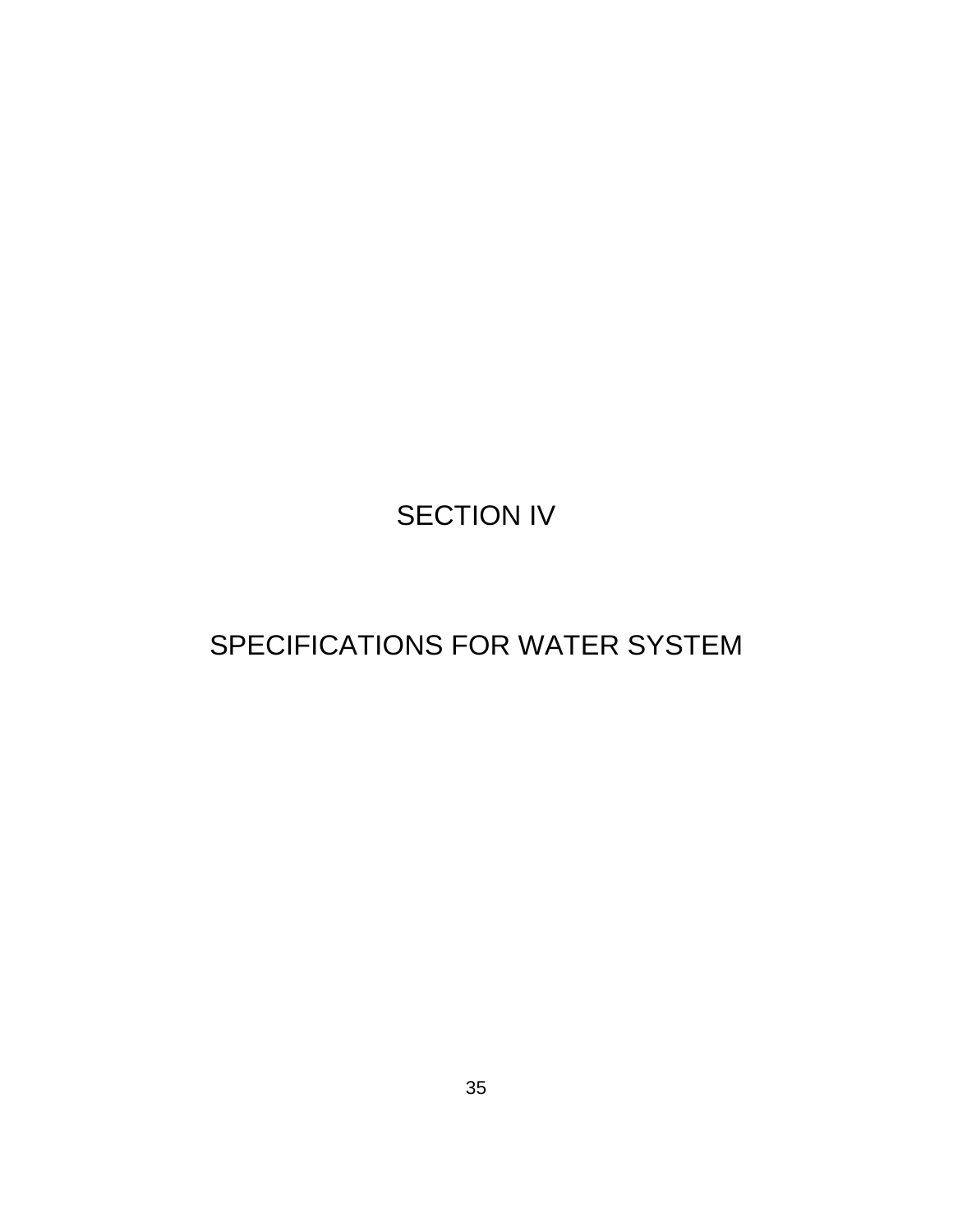# SECTION IV TABLE OF CONTENTS

PAGE NO.

# 401: SPECIFICATIONS 401.1 General 37 401.2 Prior to Construction 37 401.3 Property Damage 38 401.4 Backfill 38 401.5 Trees and Shrubs 38 401.6 Methods of Construction 38 401.7 Materials 401.7 Australians 42 401.8 Administrative Procedures Prior to Tapping of Mains 47 401.9 Testing and Disinfection Procedures 47 401.10 Abandonment of Water Services 51 SHEET NO. 402: STANDARD DETAILS Water Main Crossing/Offset 1W Water Main Protective Cradle 2W Thrust Block Detail for Water Main 3W Stabilized Access Road 4W Future Water Main and Wet Tap Connections 5W Concrete Encasement 6W Fire Hydrant Connection 7W Post Hydrant Blowoff 8W Air Release Manhole 9W Meter Pit Plan View 10W Meter Pit Section View 11W Water Service Connection **12W**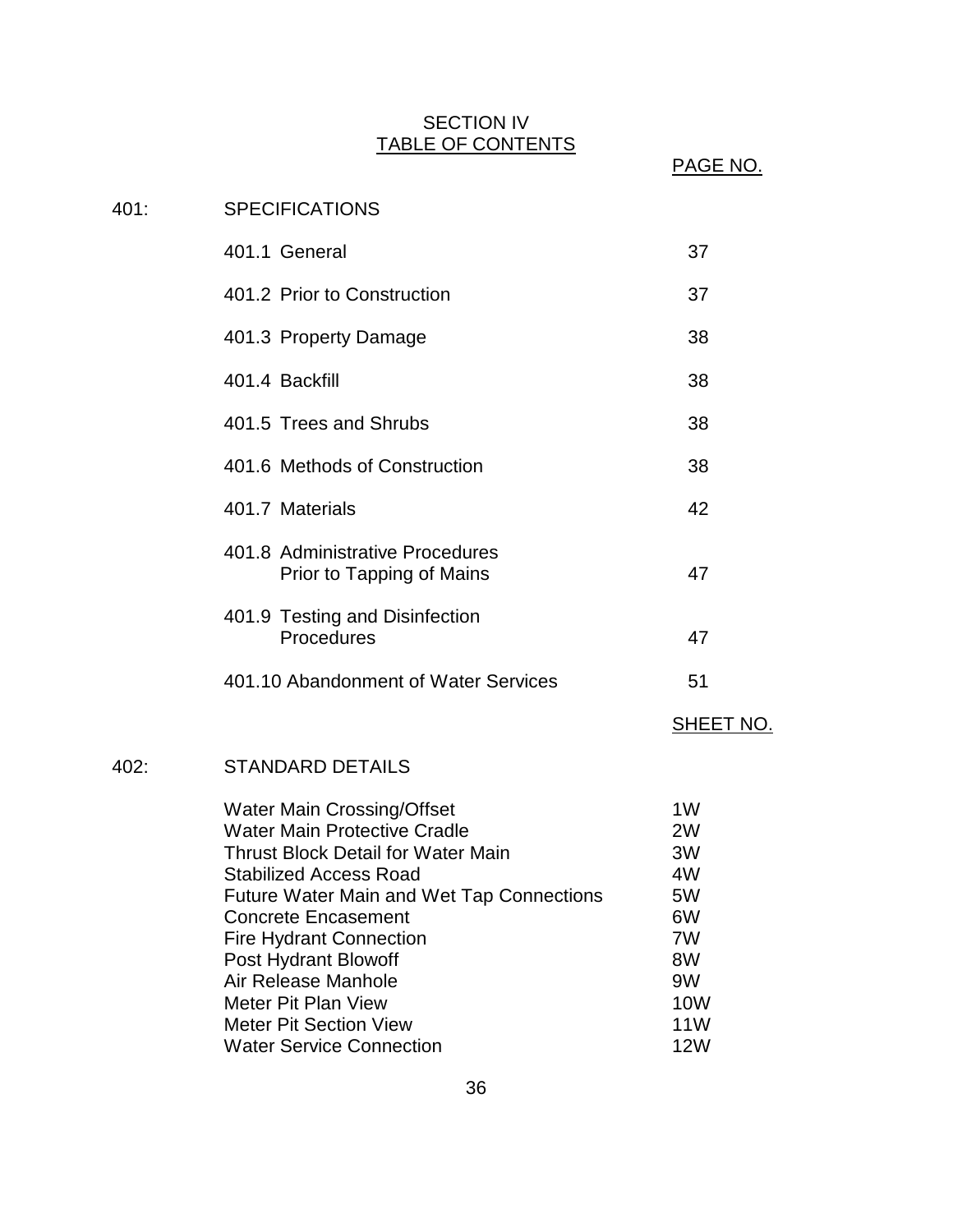## 401: WATER MAIN SPECIFICATIONS

# 401.1 GENERAL

Water mains are installed to provide a means for conveying water from the wells or storage tanks to some distance point where it may be used for human consumption, fire protection, watering of lawns and gardens or for many other purposes. Since this water is used for human consumption among other things, the necessity for safe potable water is easily recognized.

In order to provide a water distribution system of high reliability, the construction of same must be inspected to insure that all rules and regulations are being met and that workmanship in general meets minimum specification requirements. After construction has been completed, all lines must pass a chlorine residual test, a pressure test and a bacteriological test.

It shall be the responsibility of the developer or owner to maintain these lines after preliminary inspection has been completed and the water mains activated. The Authority reserves the right to direct the responsible party to have the water mains retested when, in the opinion of the Authority, the water mains or appurtenances have been subjected to stresses or damage to such a degree that retesting is deemed necessary.

Once all construction has been completed but prior to the Authority accepting the lines, an inspector from the Authority will perform a final inspection of all water boxes and valves to see that they are physically sound and to proper grade. All hydrants and valves will be inspected and tested to see that they operate properly and that all valves are accessible. Should any problems be encountered during this inspection, it will be the developer's or owner's responsibility to make the necessary repairs and/or replacements.

#### 401.2 PRIOR TO CONSTRUCTION

Prior to starting construction of any water main, the developer or owner must have in his possession a set of Authority approved drawings. In addition, he must have paid all the necessary charges and fees, and submitted the necessary bonds. When easements are necessary, all deeds and agreements must be submitted in a form satisfactory to the Authority. If road opening permits are required, these must also be obtained before work can start.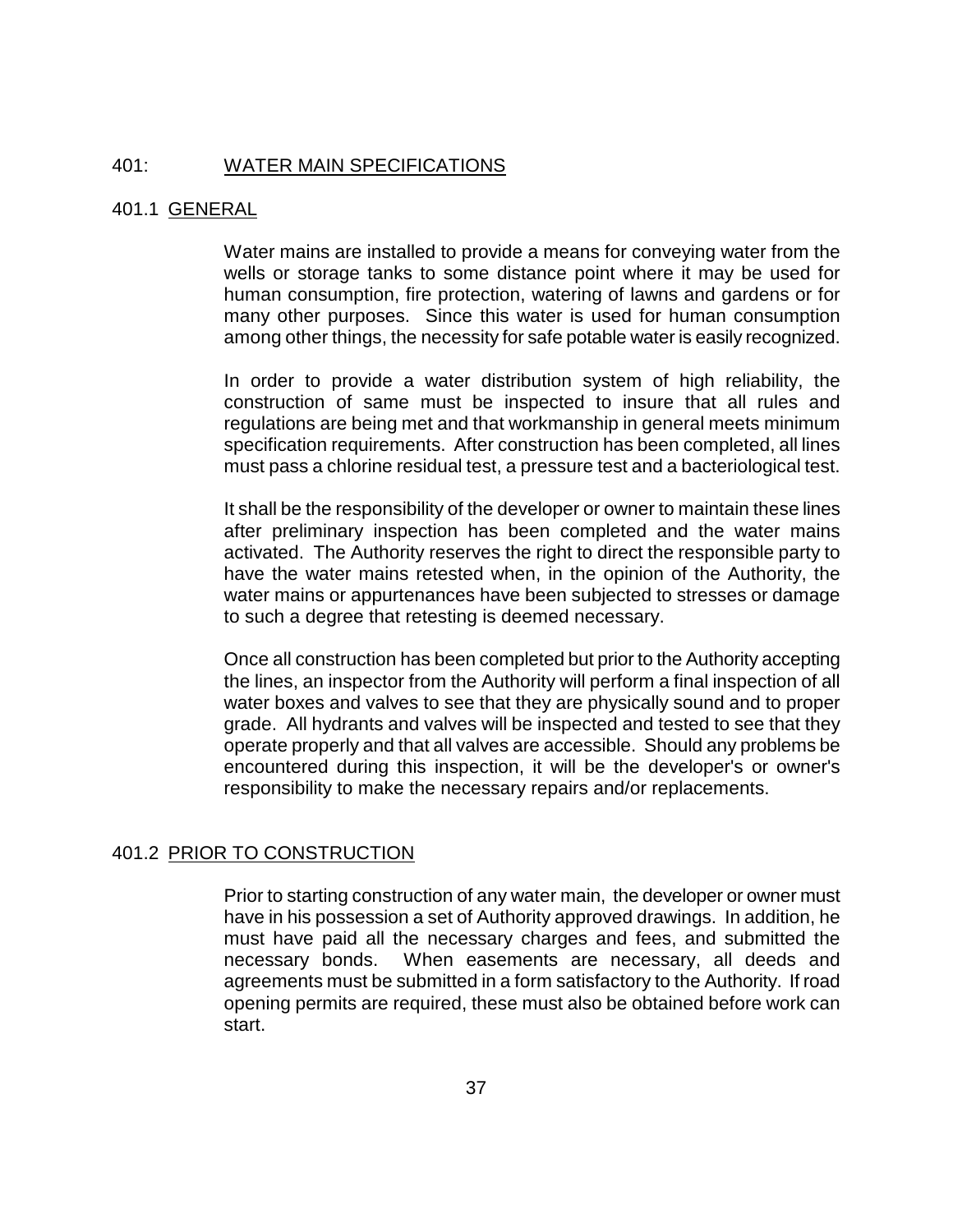#### 401.3 PROPERTY DAMAGE

When private or public property is damaged during construction, it will be the responsibility of the contractor to reestablish same in as good or better condition than it was prior to construction.

#### 401.4 BACKFILL

Select fill will be used for trenches when, in the opinion of the inspector, the soil removed from the trench is not suitable for use as backfill.

#### 401.5 TREES AND SHRUBS

The contractor will use the utmost care not to uproot or damage any more trees or shrubs than is absolutely necessary during construction of water mains or associated work.

## 401.6 METHODS OF CONSTRUCTION

A. *EXCAVATION:* Excavation shall not be carried below the required level except where unstable soil is encountered. Whenever excavation has been made below the required level, it shall be replaced with 3/4" crushed stone and shall be thoroughly tamped. The Engineer shall determine the depth of removal of unstable soil encountered. Excavation for manholes and other structures shall have a twelve inch (12") minimum clearance and twenty-four inch (24") maximum clearance on all sides. The width of trenches for pipe shall equal pipe outside diameter plus two feet (2'), unless otherwise provided by the Engineer. Rocks and boulders present in excavation shall be removed within six inches (6") of pipe. Excavations shall be confined within the narrowest possible limit and made as nearly as possible in a vertical line, and any sheathing, shoring, bracing and timbering which is necessary to obtain this result shall be done as hereinafter specified. Preliminary excavation shall be made only to a depth of three inches (3") above the final depth of any trench or other excavations. The remaining depth shall be carefully excavated, shaped, and formed with hand tools immediately preceding laying of pipe or placing concrete. Trench bottoms shall be accurately formed to receive and support the bottom of the barrel of pipe. Additional excavation shall be made in pipe trenches at the pipe joints and to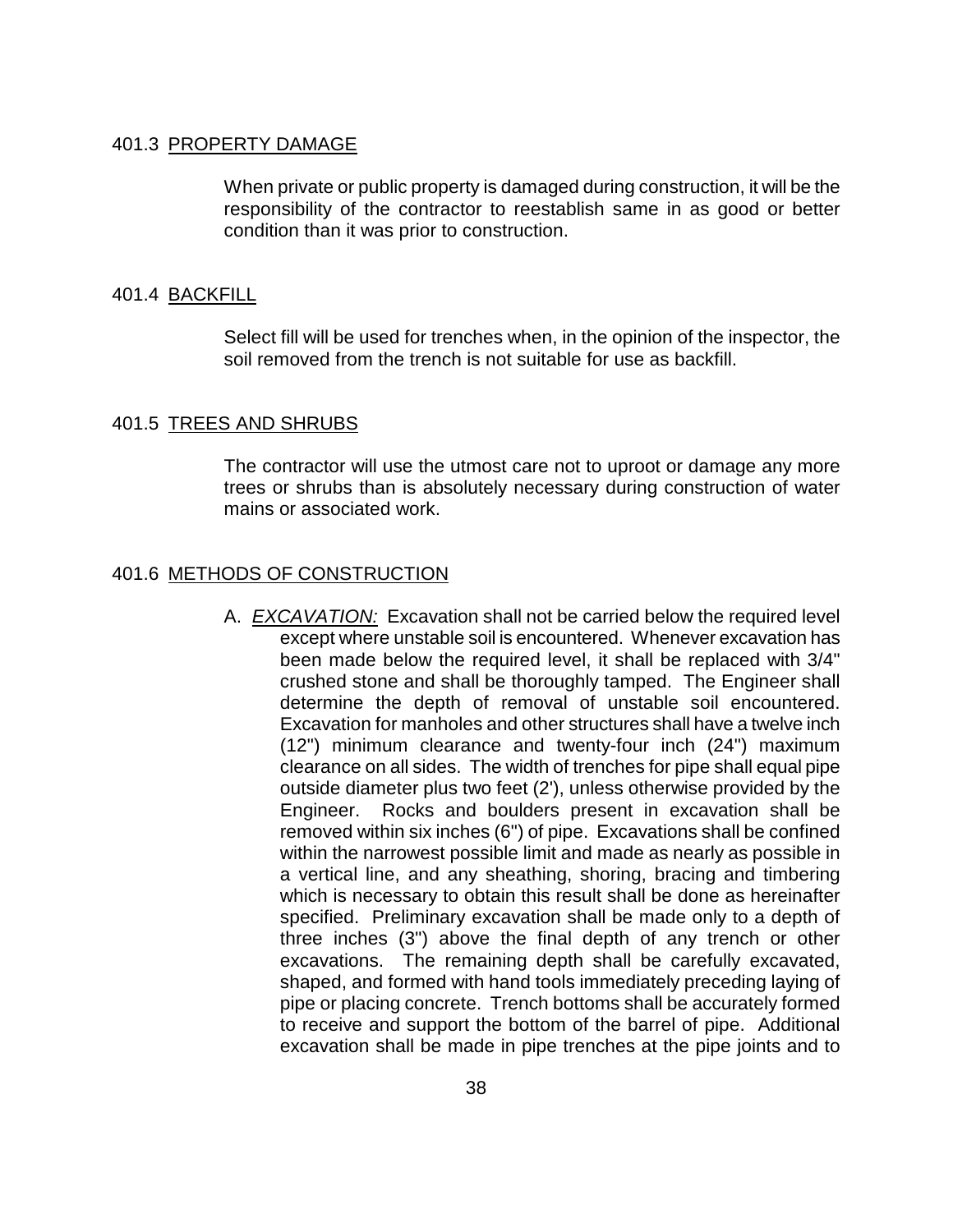prevent any possibility of a pipe resting on the bell rather than the barrel.

- B. *GRADING:* Ground adjacent to the excavations shall be graded to prevent water from running in. The contractor shall remove any water accumulating in excavations by pumping or other suitable means.
- C. *BRACING, SHORING, SHEETING:* The contractor shall do all bracing, shoring, and sheeting necessary to satisfy OSHA regulations; prevent failure of the banks of the excavation and to protect the work, workmen, public, under and above ground utilities and structures, pavements, and public and private property. No bracing, shoring, or sheeting shall be placed below the bottom of the pipe or structure unless approved by the Engineer. Shoring, sheeting and bracing of any kind shall be withdrawn as the backfilling proceeds, except that the Engineer may require such bracing to be left in place if it has been placed below the bottom of any structure or pipe, or if he deems it necessary in order to protect adjacent structures, utilities or property.
- D. *DEWATERING:* The contractor shall provide, install, and operate an adequate well-point system for dewatering when necessary to stabilize trench bottoms and banks or other excavations or when necessary, to protect the work, workmen, public, under and above ground utilities and structures, pavements, and public and private property. The well-point system or portions thereof shall be removed by the contractor upon the completion of backfill, and the holes remaining from the points shall be backfilled and thoroughly tamped.
- E. *KEEPING TRENCH DRY:* Any and all groundwater which may gather in the trenches from any source whatsoever, must be pumped or bailed to provide a dry trench during the pipe laying functions. No water will be permitted to run through the open pipe joints or through the pipe during the construction period. All water pumped from the trenches shall be disposed of in a manner satisfactory to the owner, developer and/or the Authority inspector.
- F. *BACKFILLING:* After the structure has been completed, inspected and approved, or, in the case of pipe, after each joint has been made, inspected and approved, backfill shall proceed immediately. When pipe has been laid, this shall be done in six inch (6") layers of loose granular material free from large stones, each layer thoroughly tamped, to a height of twenty-four inches (24") above the outside top of pipe. The remainder of the trench and the entire excavation of all structures other than pipe shall be backfilled in twelve inch (12")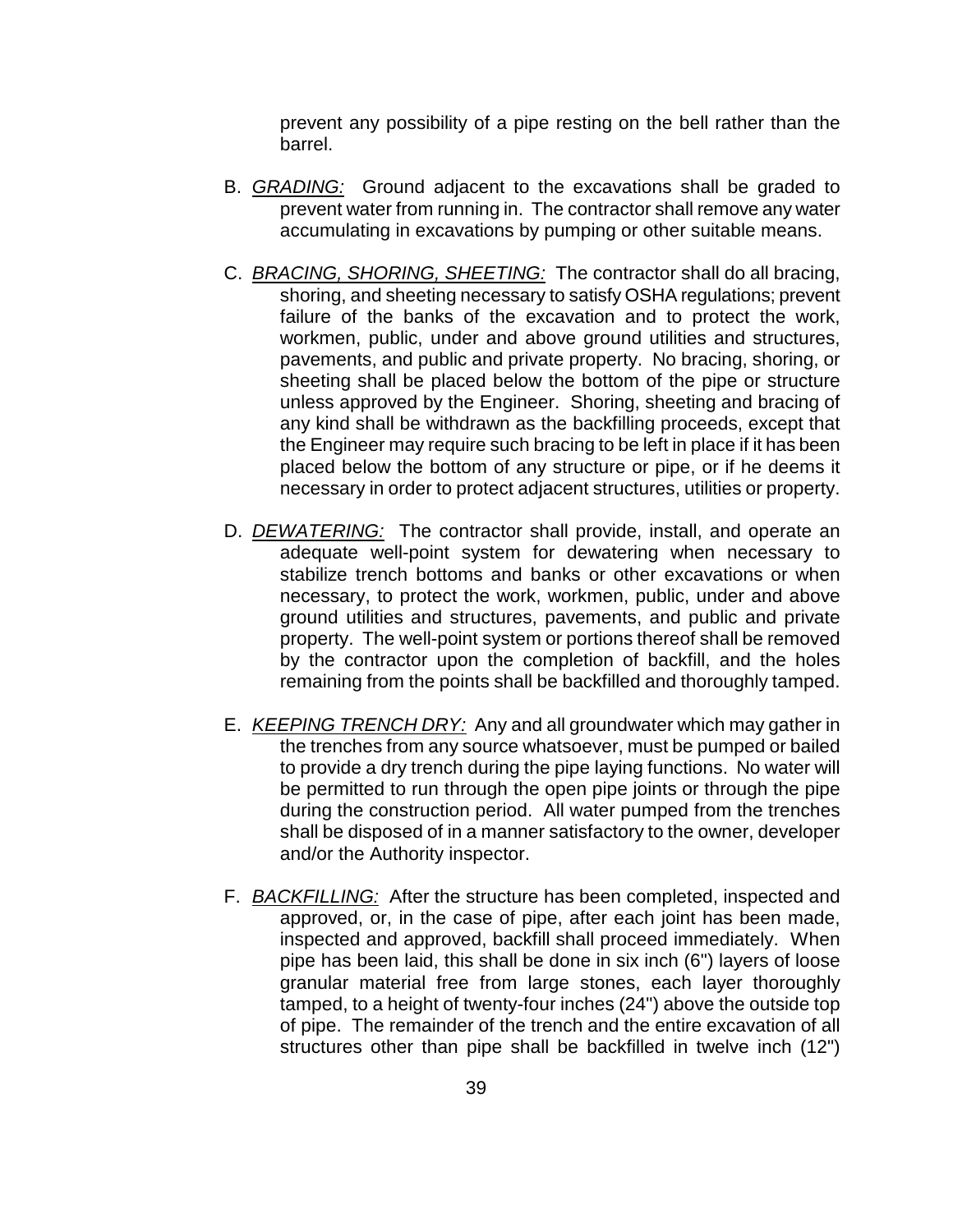layers, loose measure, each layer thoroughly tamped. Dampening of the material to be tamped may be required by the Engineer.

G. *COMPACTING OF SOIL:* Compaction shall conform to Section 207 of the New Jersey State Highway Department Standard Specifications except that puddling will not be permitted.

# H. *PIPE BEDDING:*

Care must be taken to bed the pipe properly on a stable bottom. When required, varying amounts of stone must be used to stabilize the area under the pipe. The grading of the trench bottom must be such that the bottom of the pipe, for its entire length, is resting on stable material (stoned bottom or virgin soil) which will result in even loading along the pipe after the trench is backfilled and, during the earth settling process. When this material, in the opinion of the Authority Inspector, is not suitable, the area around the pipe must be filled with stone or select fill up to the spring line.

At no time will stone be scraped up from along the sides of the trench and piled along the sides of the pipe. The practice of pyramiding stone along the line is unacceptable.

## I. *PIPE LAYING*

*Inspection:* Once the trench has been established at the proper depth and grade and the bottom of the trench satisfactorily stabilized, the pipe and associated items shall be installed. Installation of all lines and appurtenances shall be done in the presence of the Authority Inspector. The builder and/or the contractor is responsible for notifying the Authority Inspection Department forty-eight (48) hours in advance that inspection will be required at a specific time and place. Should the contractor neglect to notify the Authority that inspection is required, and proceed without inspection, all work performed without inspection will be considered unacceptable.

*Alignment:* Water mains shall be laid in straight lines except when otherwise specifically approved by drawings or directed by the Authority Inspector. When deviation from a straight line is permitted, the deflection of each joint shall not exceed the manufacturer's recommended maximum for the type of joint and size of pipe being installed. Pipe shall be laid with at least four feet (4') of cover over the pipe to proposed finished grade or to the future finished grade when such is lower. Along extensions of roads which are unimproved, the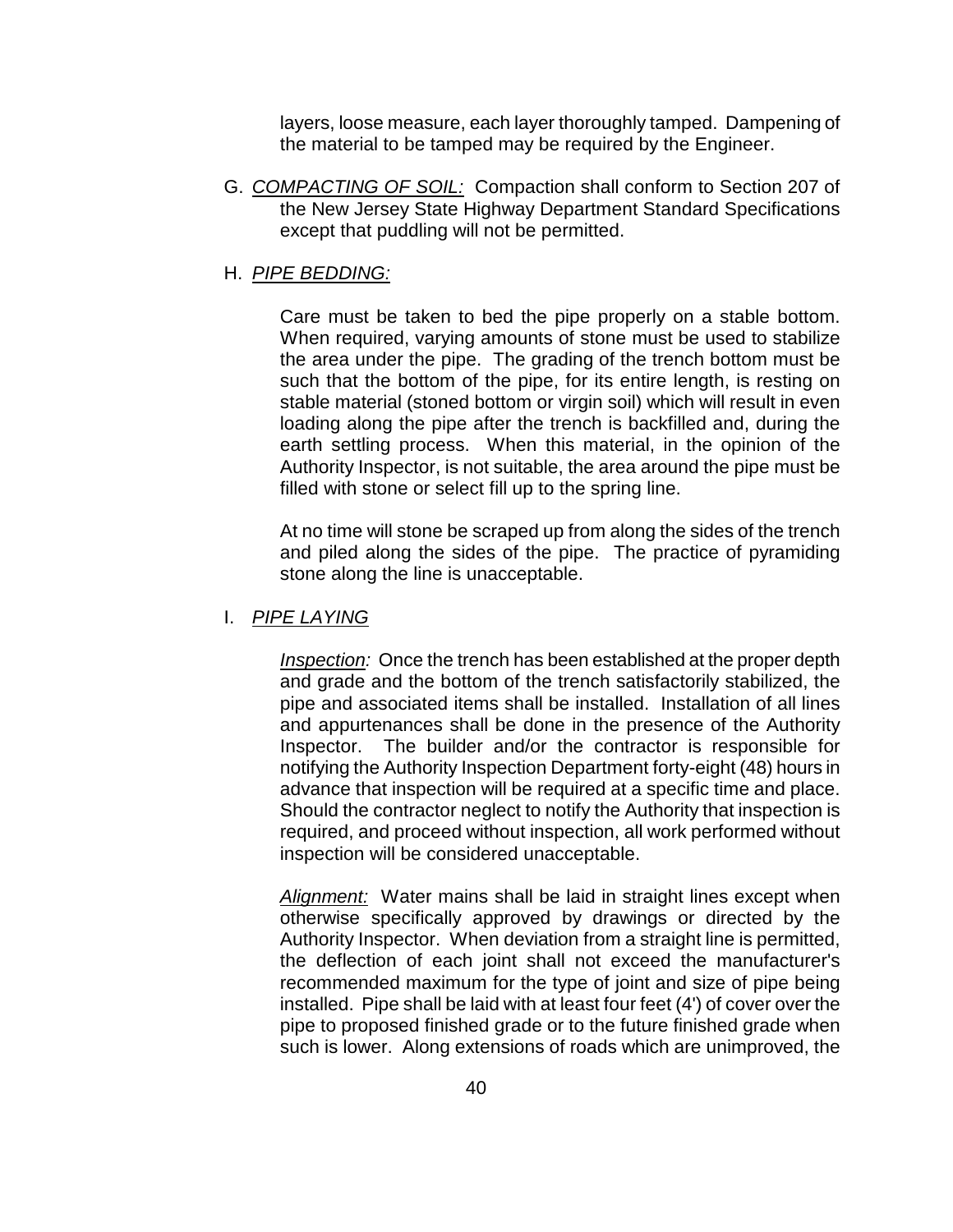pipe shall be laid with at least five feet (5') of cover over the top of the pipe to the existing grade. The depth of pipe may be increased locally to pass obstructions. Grade changes shall be accomplished by fittings and/or dividing the necessary deflection among several joints as approved by the inspector.

*Water Service:* Laterals shall be laid in straight lines and special care shall be exercised to remove all dirt, stones and other materials from each pipe as it is laid, and to prevent any such materials from entering the pipe line. The contractor shall see that the entire line is maintained absolutely clean on the inside and that all valves and hydrants are clean and in good working order when installed. Open ends shall be adequately protected at all times and shall be securely sealed with approved plugs whenever work is stopped for any reason whatsoever. After removing a plug, the interior of the pipe line shall be inspected and the ends of the pipe and all joint members shall be thoroughly cleaned before resuming pipe laying operations.

*Examining Pipe for Defects Prior to Installation:* Before placing each length of pipe, the contractor shall carefully examine it for breaks, cracks or other defects and shall discard any section which appear in any way to be defective. All pipe and fittings shall be handled and installed with care to avoid damage. Ringing of cast iron with a small hammer is recommended to detect cracks in the pipe that may not be readily visible to the naked eye.

*Trench Construction:* Each section of pipe shall be solidly bedded in the trench bottom and shall be supported for its full length.

*Layout and Installation:* All mating shall be done in strict accordance with the manufacturer's recommendations and the requirements of the Authority inspector. The contractor shall do all necessary pipe cutting and shall locate valves, fittings and fire hydrants in the exact positions indicated on approved drawings. He shall provide and use cutting tools of an approved type and in good order, so as to insure clean, square cuts to exact measurements. All fittings and valves shall be set accurately true to and square with pipe lines. Valve stems shall be accurately plumb. Fittings and valves shall be supported by approved blocking so as to insure that they remain accurately in position during jointing and that their weight will not place undue strain on connecting pipe or joints. Valve boxes shall be set plumb, accurately centered with respect to the valve stem, well supported by solidly tamped earth and with their tops flush with the finished grade of the roadway or surface of the ground where set.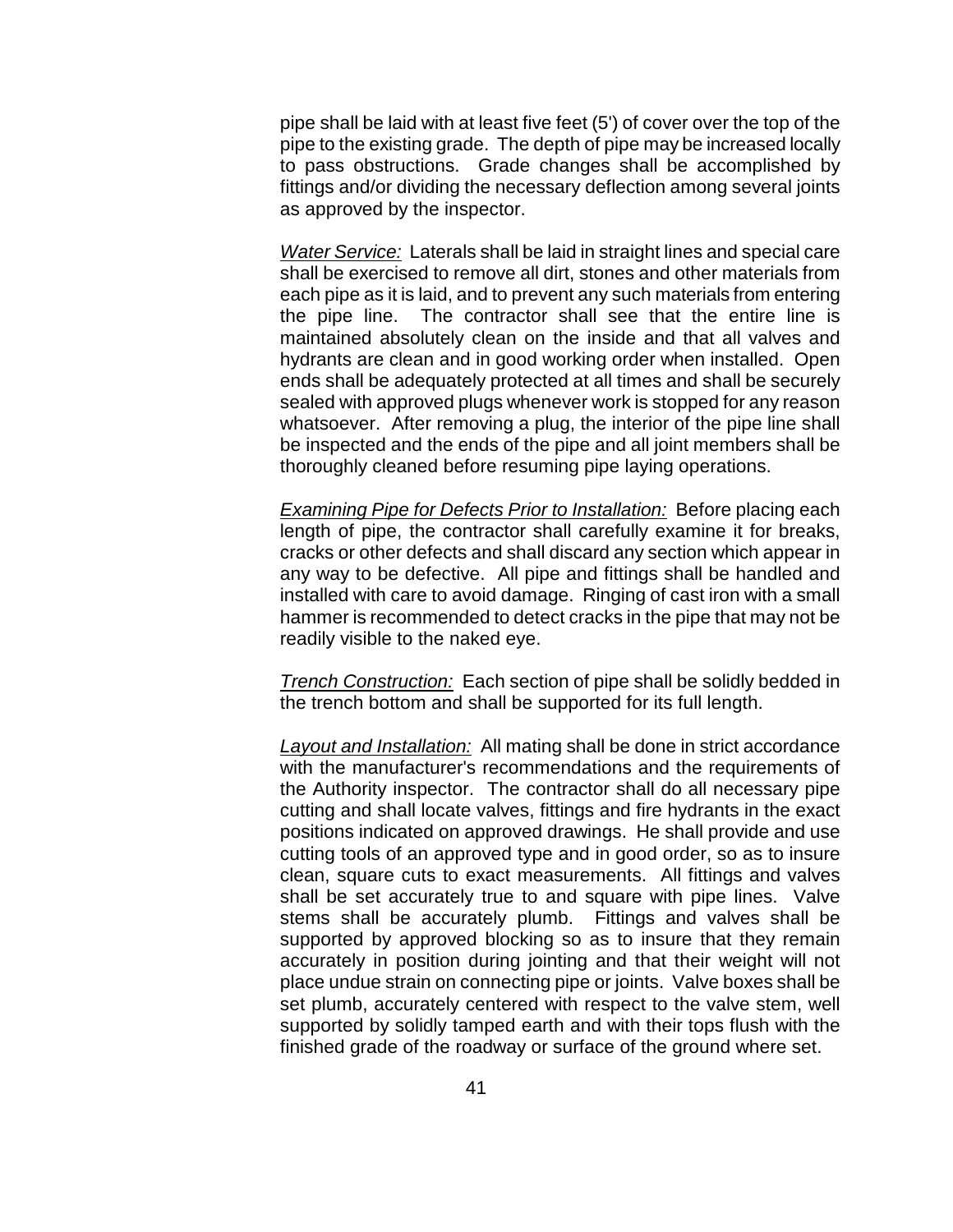*Separate Trench:* No water service pipe shall be laid:

- 1. In the same trench with a gas pipe, drain or any other facility of any utility company;
- 2. Within three feet (3') of any open excavation;
- 3. In conflict with any sidewalk or driveway running at right angles to the front of the building; and
- 4. Within ten feet (10') of a cesspool or septic tank.

Except as permitted below, the underground water service pipe and the sanitary sewer shall be not less than ten feet (10') apart horizontally and shall be separated by undisturbed or compacted earth:

- 1. The bottom of the water service pipe at all points shall be at least twelve inches (12') above the top of the sewer line at its highest point.
- 2. The water service pipe shall be placed on a solid shelf excavated at one side of the common trench.
- 3. The number of joints in the water service pipe shall be kept to a minimum.
- 4. The materials and joints of sewer and water service pipe shall be installed in such manner and shall possess the necessary strength and durability to prevent the escape of solids, liquids, and gases therefrom under all known adverse conditions such as corrosion, strains due to temperature changes, settlement, vibrations and superimposed loads.
- 5. The installation is approved by the building/plumbing inspector.

# 401.7 MATERIALS

A. *DUCTILE IRON PIPE:* All ductile iron pipe shall conform to the requirements of ANSI A21.51 (AWWA C151) and shall be manufactured in eighteen (18) or twenty (20) foot nominal lengths.

The joints shall be of the Tyton Joint Type (push-on-joint) using a single elongated gasket to effect the joint seal, unless mechanical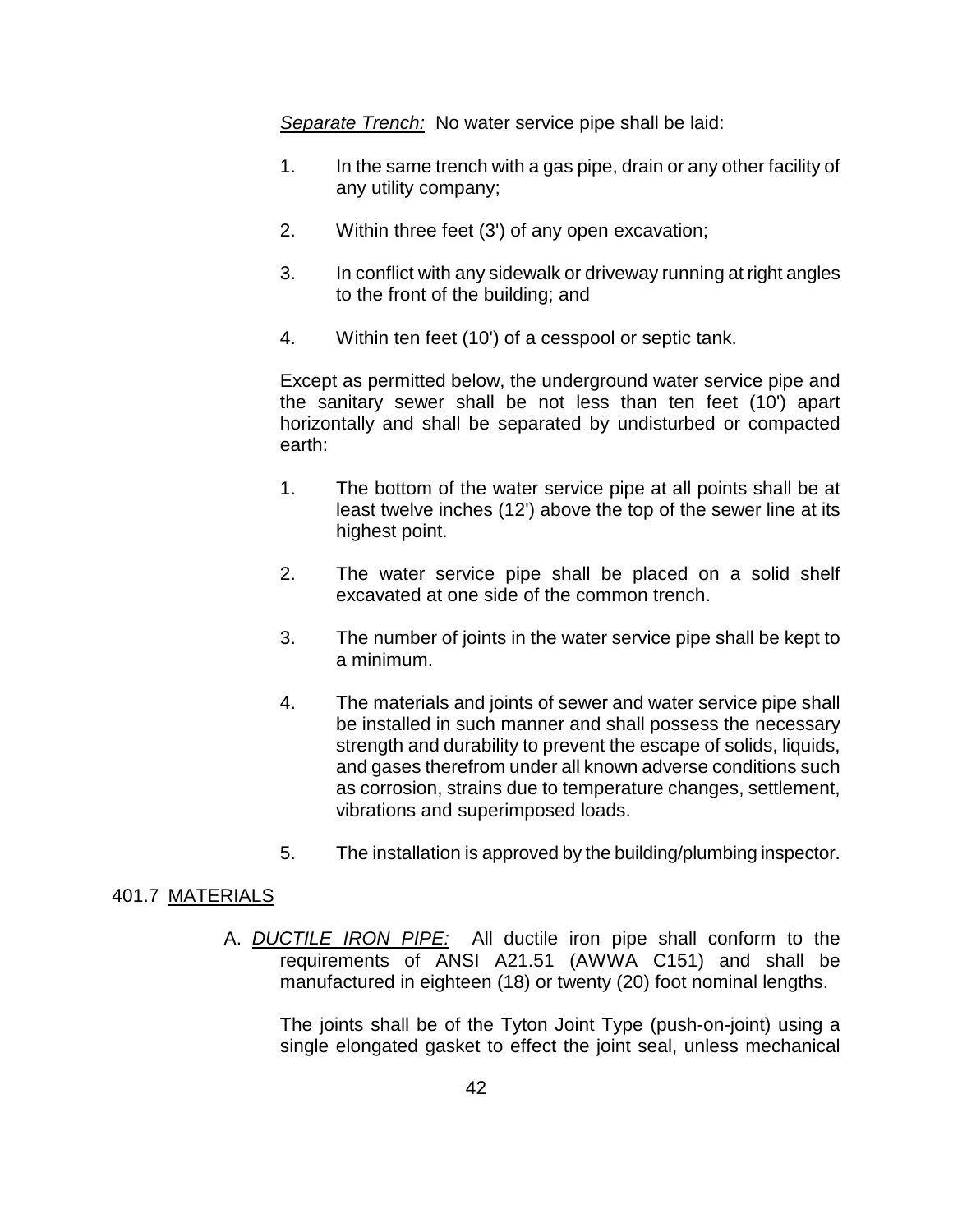joints are noted on the drawings. All mechanical joints and push-onjoints shall conform to the requirements of ANSI A21.11 (AWWA C111).

The pipe shall conform to the specifications shown on the following schedule:

| <b>SIZE PIPE INCHES</b> | <b>PRESSURE CLASS</b> |
|-------------------------|-----------------------|
| 4" through 12"          | 350                   |
| 14" through 24"         | 250                   |

All manufacturers will validate, other than by certification, the ductility of each length of pipe by an Underwriters Laboratory approved method. All ductile iron pipe is to have Underwriters Laboratory approval.

- B. *CEMENT LINING:* All ductile iron water pipe shall be cement lined in accordance with ANSI Specifications A21.4, seal coated inside (BCL & SC), four inch (4") through twelve inch (12") pipe - minimum 1/8", eighteen inch (18") pipe - minimum 3/16", (AWWA C-104); outside coating 1 mil. bitumastic material.
- C. *PIPE FITTINGS:* Shall be cast iron fittings conforming to the requirements of ANSI A21.10 (AWWA C110) with a minimum pressure rating of 250 psi. Fittings shall be cement lined and seal coated inside, and coated outside in accordance with the paragraph in this specification entitled "Cement Lining".

Mechanical joints will be used at fittings only. Gasket type push-on joints are the Authority standard for the remaining portions of the water line unless prior approval is obtained from the Authority.

D. *VALVES AND VALVE BOXES:* Valves shall be Mueller, Kennedy, U. S. Pipe, or approved equal, and shall be in accordance with the latest standard specifications for resilient seated gate valves, as designated in AWWA C509, except as otherwise noted below. Valves to be iron body; bronze mounted double disc with parallel or inclined resilient seats; water working pressure to equal 200 pounds; non-rising stem type; mechanical joint ends and 316 stainless steel nuts, bolts and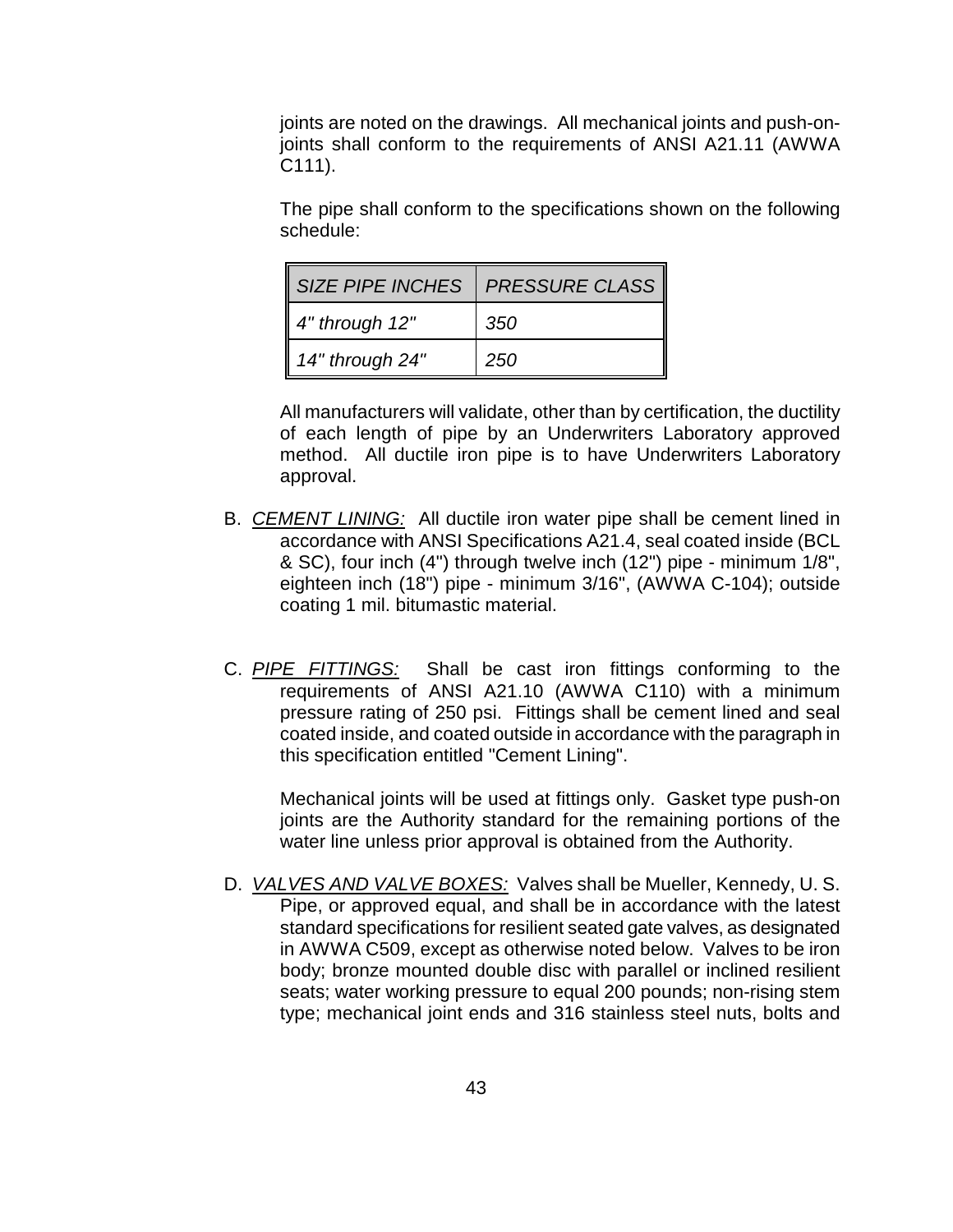test plugs. All valves shall be opened by turning to left, or counterclockwise. Valves opening clockwise are not to be used.

All valves shall be provided with cast iron extension boxes and covers (minimum 6" diameter) set at grade. Valve box lids shall be marked "WATER". Two (2) "T" handle socket wrenches of 5/8" round stock and long enough to extend two feet (2') above top of deepest valve box shall be provided for each size of valve furnished. Valve boxes shall have lid locking or retaining mechanisms.

When use of any pipe other than cast or ductile iron is desired, prior written approval must be obtained from the Authority.

# E. *FIRE HYDRANTS*

The following hydrants shall be acceptable:

Darling hydrant ............ B-62-B

Mueller hydrant ............ Supercenturion 200

Kennedy hydrant ............ K-81

or as approved by the Executive Director of the Authority.

All fire hydrants shall comply with the following requirements:

- 1. Size of hydrant five inch (5") minimum.
- 2. Direction to open clockwise.
- 3. Size and shape of operating nut  $1\frac{1}{2}$ " from point to flat -pentagon.
- 4. Size of hose nozzle: 2-2½ I.D. National Standard. Thread 7½ threads per inch. One (1) steamer nozzle O.D. 5.750 - I.D. 4½". Four (4) threads per inch.
- 5. Internal valve opening 5¼".
- 6. Color: Barrel - red. Top and nozzle caps - fluorescent white.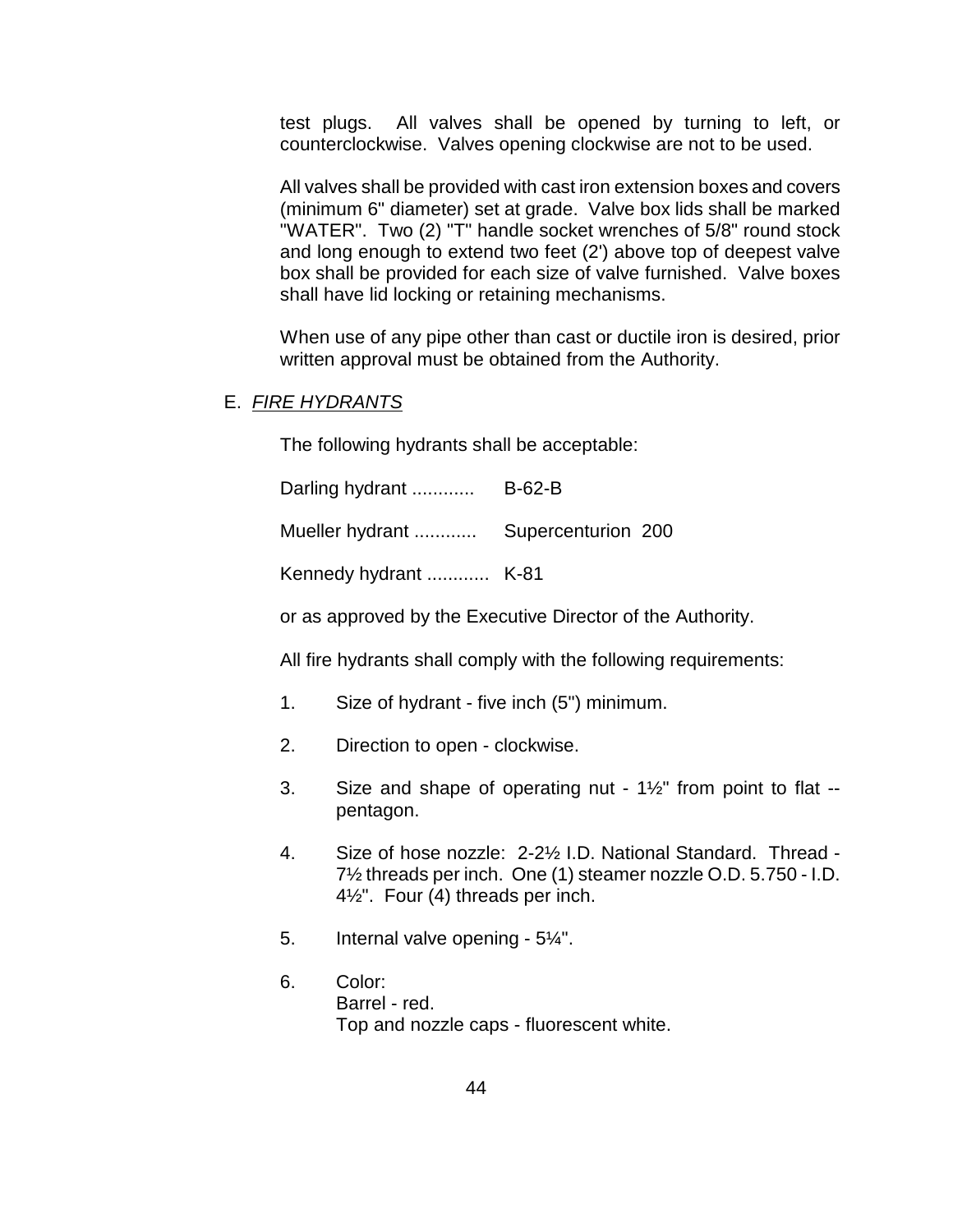- 7. Depth of bury 4'6".
- 8. Size and type of connection to main 6" MJ.

Hydrants must be located no further than 500 feet from one another along road or street lines.

Hydrants will be located in accordance with Evesham Township Fire Marshal and Authority approved drawings. The steamer connection will be turned to face the road or street to provide easy access.

The elevation of the hydrant will be such that the bottom of the steamer connection will be not less than eighteen inches (18"), nor more than twenty-four inches (24") from the finished grade.

A stone sump two feet (2') in length, width and depth will be installed under each fire hydrant to permit the hydrant to drain after it has been turned off. (Use 3/4" stone.)

A concrete thrust block will be poured behind the "tee". The hydrant shall be rodded (see hydrant sketch).

## F. *TIE RODS:*

When tie-rodding is necessary, the following, as a minimum, shall be required:

| $\parallel$ PIPE SIZES (INCHES) | NO. OF RODS |
|---------------------------------|-------------|
| 12" and less                    | 2           |
| 14" and 16"                     |             |
| <b>1</b> 8" and 20"             | 6           |
|                                 | 8           |

# NUMBER OF 3/4" RODS REQUIRED

# G. *THRUST BLOCKS:*

Thrust blocks will be installed or lines rodded at all bends and at all tees, plugs, valves, blowoffs, reducers and fire hydrants. This is to prevent movement of the lines or appurtenances under pressure. The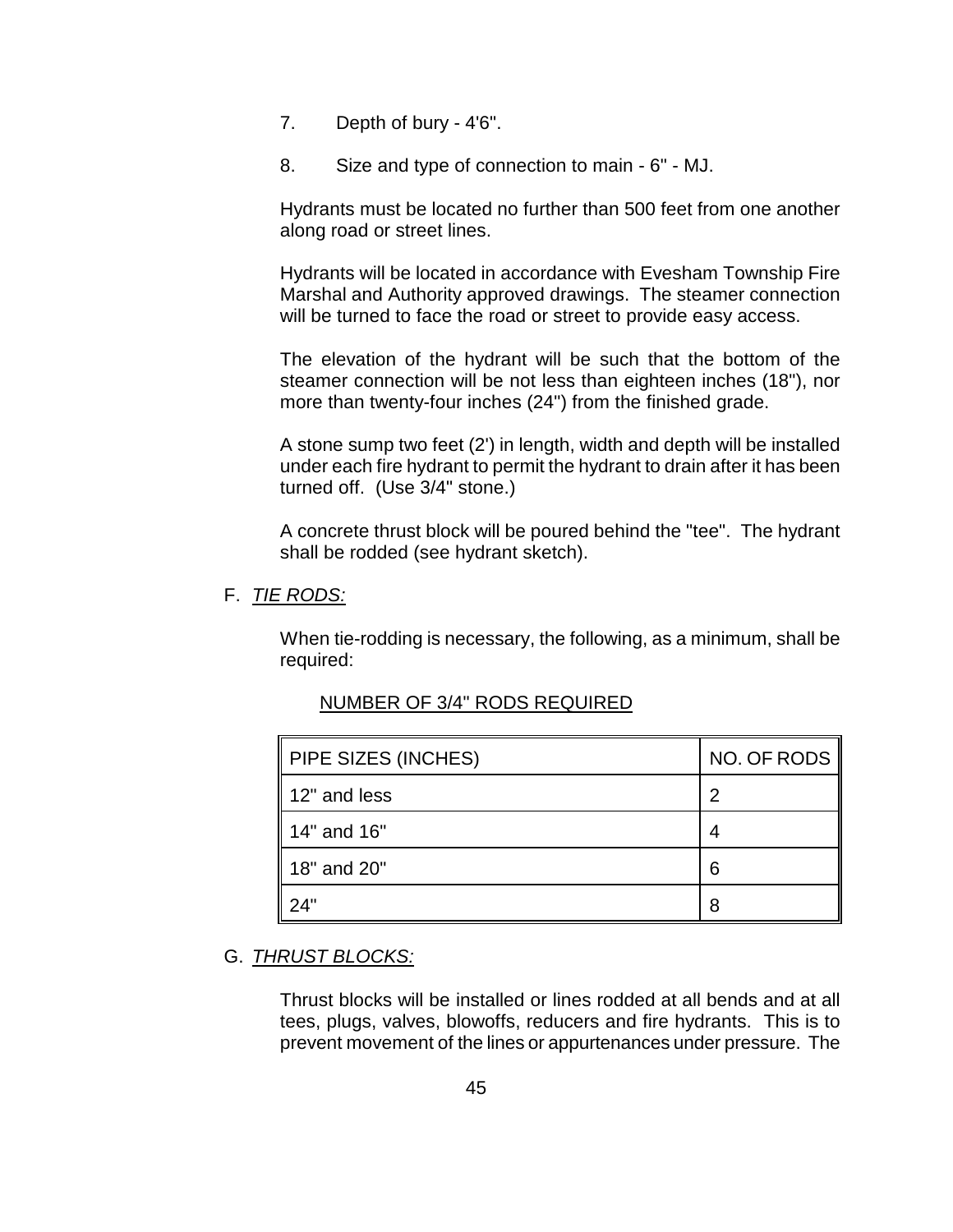contractor will use rods instead of thrust blocks or the reverse when directed by the Authority inspector.

The following is a list of requirements governing the construction of thrust blocks:

- 1. All thrust blocks will be constructed of poured concrete with a minimum twenty-eight (28) day compression strength of 4,000 psi. Dry laid concrete block or any other type of construction is not acceptable for thrust blocks unless prior approval has been obtained in writing from the Authority inspector.
- 2. The bearing area of the thrust blocks will be poured against undisturbed soil and the bearing area shall be sufficient to prevent any movement when lines are tested and again when they are put into operation. The thrust block size will vary with the size of the line and the soil bearing properties of the exposed earth. In making this calculation, always use 150 psig as the internal line pressure. See nomograph included with this specification for determining thrust block size.

# H. *WATER METER PITS:*

When and if required and/or necessary, the design of all meter pits shall be approved by the Authority.

The meter pits, as a minimum, shall meet the following requirements:

- 1. Waterproof.
- 2. Frost proof.
- 3. Constructed with sump.
- 4. A sump pump shall be installed.
- 5. The minimum clearance from shutoff valves to end of pit shall be twelve inches (12").
- 6. The minimum sidewall clearance of piping shall be twenty-four inches (24").
- 7. Hinged, locking access hatch shall be provided for the entire length and width of pit (minimum size 4' x 4'), or of sufficient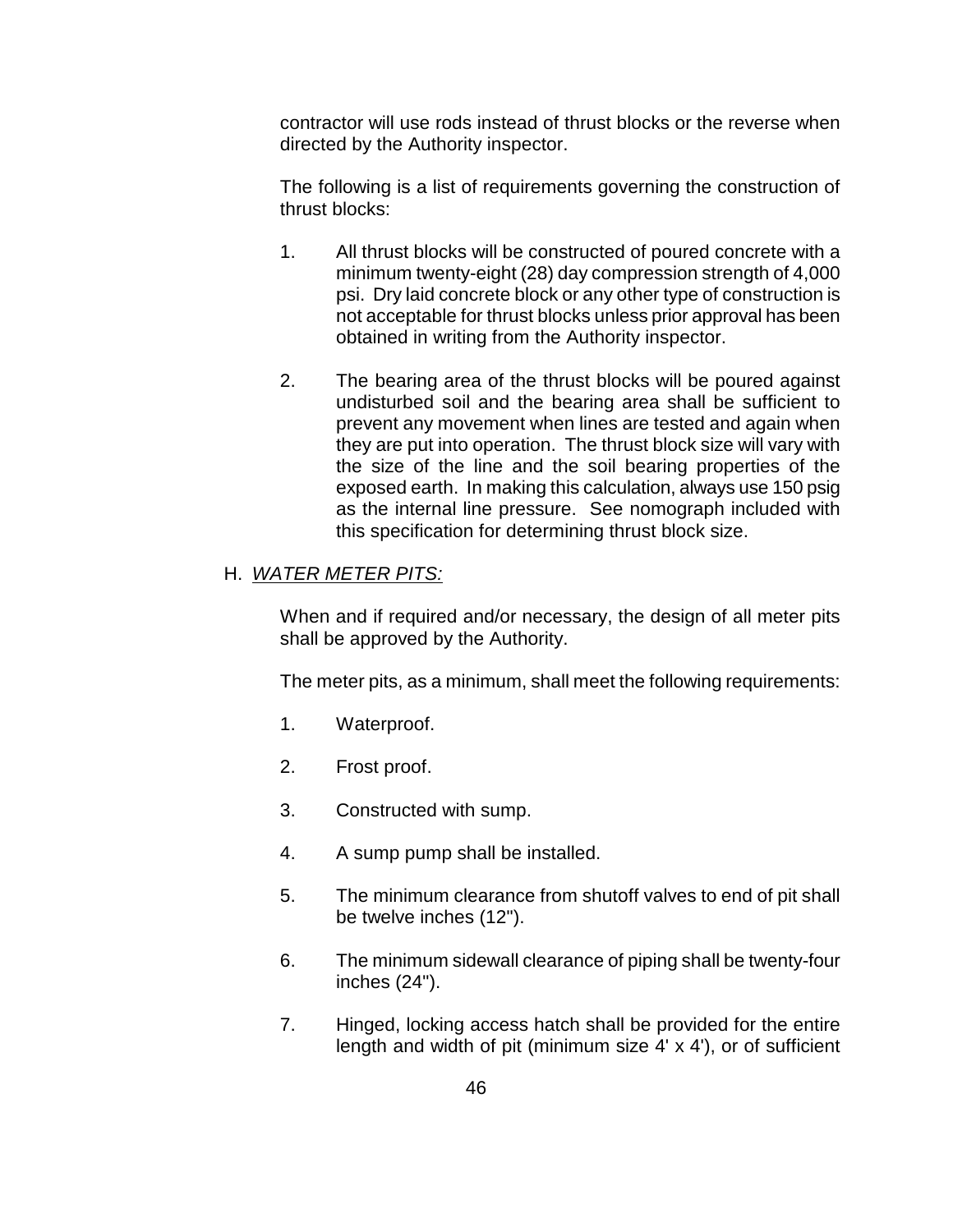size to gain complete vertical access to all meters and entrance into the meter pit, via wall mounted ladder. The hatch shall be constructed of aluminum and withstand a loading of 500 lbs./S.F. The hatch shall be as manufactured by Bilco or an approved equal.

- 8. A retractable ladder extension (Bilco Ladder-up or equal) shall be provided for access purposes.
- 9. Telephone and electric service shall be required at each meter pit to allow connection of the meter to the Authority's meter reading system and the installation of an electric sump pump.

## I. *INTERIOR WATER METER INSTALLATION:*

All water meters installed in buildings shall be located in a heated area as close as possible to the point of water service entry.

The meter shall be installed a minimum of thirty-six inches (36") and a maximum of forty-eight inches (48") above the floor and a minimum of twelve inches (12") and a maximum of twenty-four inches (24") offset from the wall. This shall include the required isolation valves and fittings and the telephone line connection for the Authority's automatic meter reading system.

#### 401.8 ADMINISTRATIVE PROCEDURES

Tapping of the main shall not be permitted until W-3 approval has been granted and the appropriate performance bonds have been posted.

#### 401.9 TESTING AND DISINFECTION PROCEDURES

#### A. Purpose

The purpose of this procedure is to establish a uniform method of testing public water supply systems for exfiltration, chlorine residual, disinfection, and bacteria.

B. Exfiltration Test Procedure

The tests shall be performed in the presence of the Authority inspector.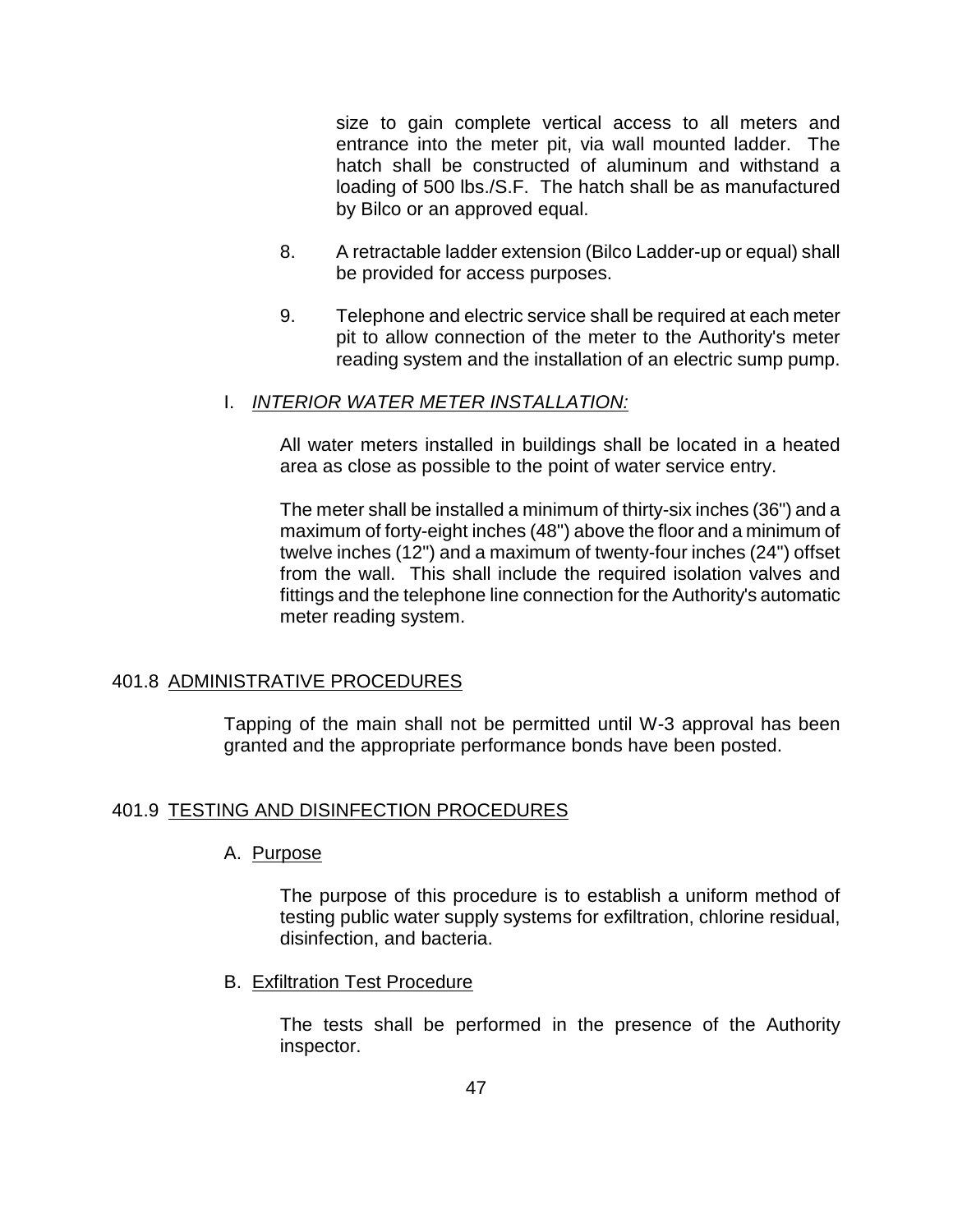- 1. After the pipe has been laid or installed, it shall be subjected to a hydrostatic pressure test. For pressure piping, it is recommended that testing be conducted prior to the complete backfilling of the trench. For pressure piping in structures, testing shall be conducted prior to the completion of any construction which would make it impossible or difficult to gain access to the pipe if found defective. The contractor shall test sections of pipe between valves, or as otherwise instructed by the Engineer.
- 2. The contractor shall make the necessary arrangements with the Authority to obtain the water required for pressure and leakage tests, and for subsequent sterilization procedures. The Contractor shall furnish the necessary labor, pumps, valves, pressure gauges, water meters and all other equipment required for this purpose.
- 3. During testing, each section of pipe shall be slowly filled with water and the pipe shall be gradually subjected to a hydrostatic pressure of 150 psi and maintained for a period of two (2) hours with no more than 5 psi variation during the test. Before applying the specified test pressure, all air shall be expelled from the pipe, through hydrants, blowoffs, or any taps that may be necessary for the release of air from the highest points. Taps required for the release of air and blowoffs required for filling the line shall be furnished and installed by the contractor. The cost of such taps shall be included in the unit prices bid for the water main. Prior to beginning the two (2) hour test period, a five (5) minute stabilization period is recommended.
- 4. When the test pressure has been reached, the amount of make-up water to maintain the test pressure shall be measured. No pipe installed will be accepted if the amount of leakage exceeds twelve (12) gallons per day per inch of diameter per mile of pipe. Where sections of pipelines fail to meet this requirement, they shall be repaired, again maintained under pressure for two (2) hours, and retested as necessary until these requirements are satisfied. All visible leaks shall be repaired regardless of the amount of leakage.
- 5. Calculations to determine water loss per inch of pipe per day per mile shall be done as follows: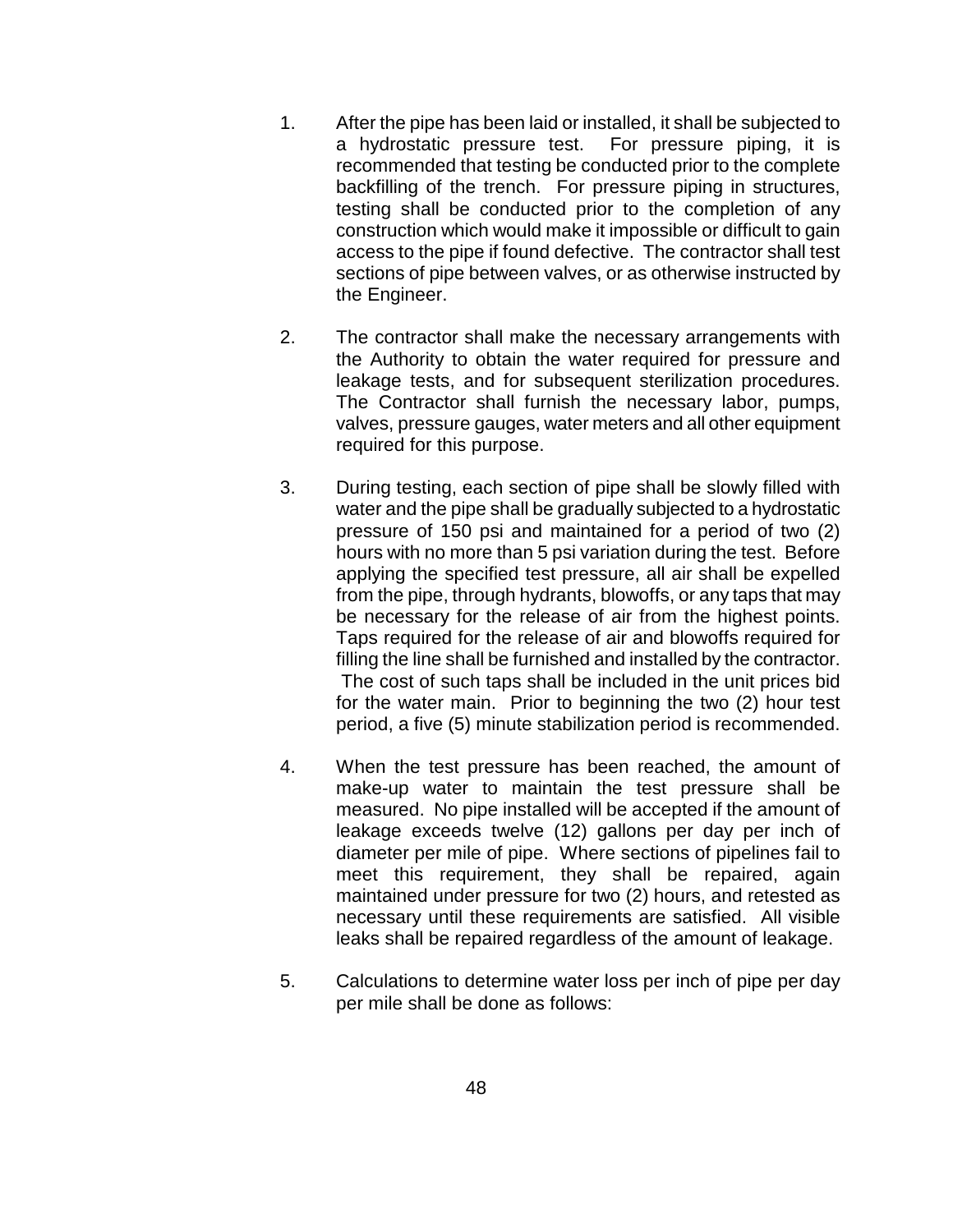- o Gallons of make-up water  $x$  24 = gals. loss/day duration of test (in hours)
- o gals. loss/day x 5,280 ft./mile = gals/inch dia/mile/day feet of pipe being tested
- o gals  $loss/mile/day = gals/inch/dia/mile/day$ pipe dia. (in inches)

Maximum allowable exfiltration rate is 12 gals/inch dia/mile/day.

- C. Disinfection
	- 1. Each completed unit of the water distribution system shall be thoroughly sterilized with chlorine before it is placed in operation. Calcium hypochlorite tablets shall be used for disinfection.
	- 2. The amount of chlorine applied shall be such as to provide a dosage of at least 50 ppm. The contact period shall be at least twenty-four (24) hours, at the end of which time the chlorine residual shall be at least 10 ppm. This residual shall be verified by the Authority. The line should then be flushed with clean water until the chlorine residual is not greater than 0.2 ppm or the background residual.
	- 3. Generally, the required chlorine shall be provided in the form of high test calcium hypochlorite (HTH) in tablets approximately 5-g in weight and containing sixty-five percent (65%) available chlorine by weight. The number of tablets required per length of pipe shall be determined from the following table:

| <b>LENGTH OF SECTION</b> | 6" | 8" | 10" | 12" |
|--------------------------|----|----|-----|-----|
| 13'                      | っ  | າ  |     |     |
| 18'                      | ີ  | ີ  |     | 6   |
| ⌒                        | ാ  |    | 5   | 6   |

# TABLETS PER SECTION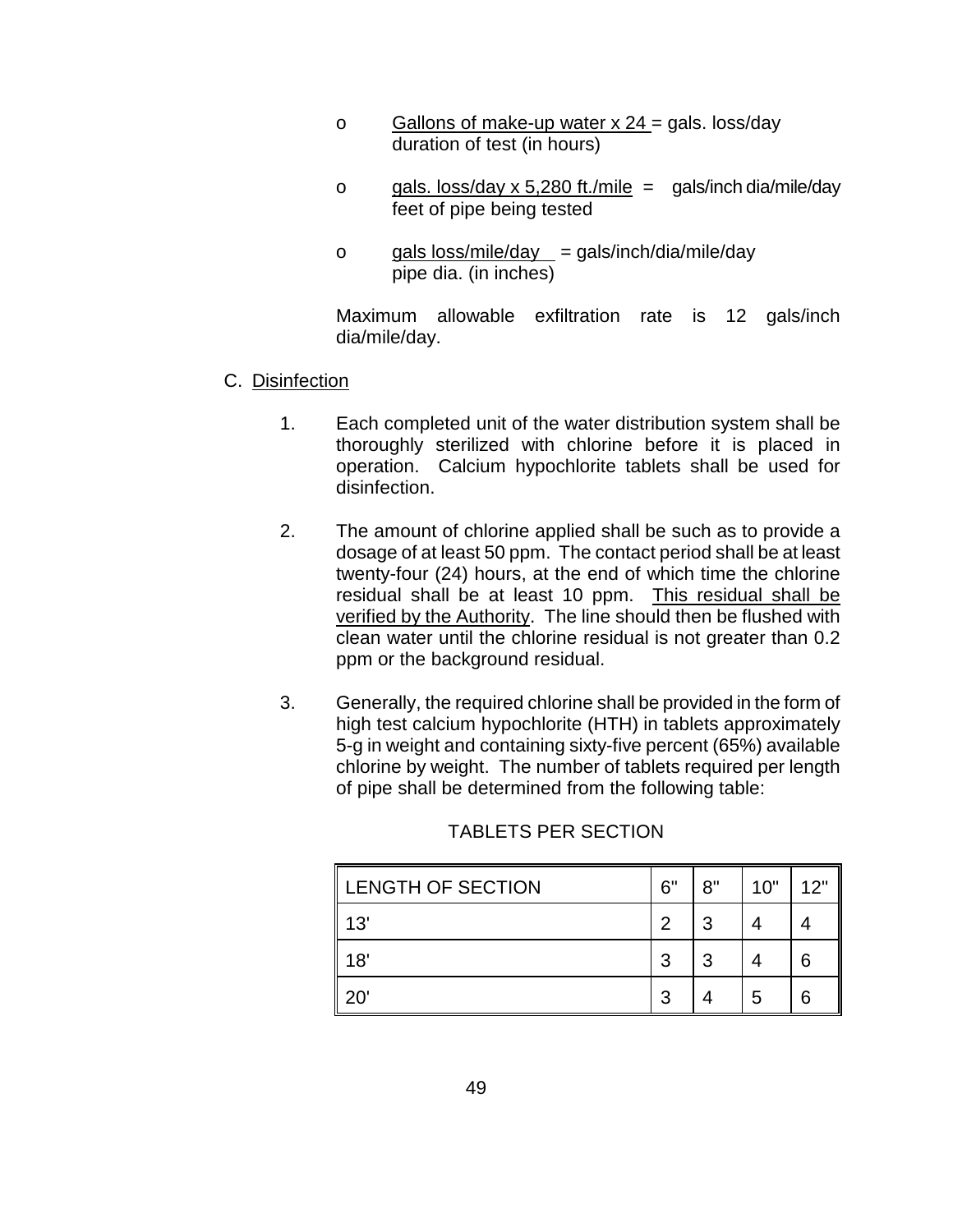- 4. The required number of tablets should be fastened to the top of each length of pipe as it is laid using hot tar or "Permatex No. 2" gasket cement as the adhesive. Care should be taken to see that the adhesive only covers one (1) side of each tablet so that as much surface as possible is exposed to the water when it is introduced into the main. One (1) tablet shall also be placed in each hydrant, hydrant branch and other appurtenance. The velocity of the water used to fill the line shall not exceed 1 foot/second.
- 5. Other methods of sterilization may be used, however, prior approval must be obtained from the Engineer in writing prior to the test being performed.
- D. Bacteria Test
	- 1. After flushing has been completed and the chlorine residual is not greater than 0.2 ppm or background, a bacteriological test shall be performed. Chlorine residual and bacteriological quality shall be determined in accordance with the New Jersey Department of Environmental Protection and Energy, Potable Water Standards Bulletin PW-D 10, December 1970. If water or debris has entered the line prior to chlorination and testing, samples shall not be taken until sixteen (16) hours after flushing. At least one (1) test shall be taken for each 2,500 L.F. of water main.
	- 2. The mouth of the valve, hydrant, blowoff, etc. used for collection of the sample shall be sterilized using a propane torch or equivalent and water shall then allowed to flow for a period of not less than five (5) minutes prior to taking sample.
	- 3. The sample shall be collected in sterile bottles treated with sodium thiosulfate as required by Standard Methods for the Examination of Water and Wastewater (SMEWW). A New Jersey certified lab must pick up the sample in the field.
	- 4. Samples will be collected in the presence of Authority personnel or Engineering representatives, who will note the date and time of the samples taken. The sample will then be delivered to a certified laboratory approved by the Engineer. The cost of all testing shall be borne by the applicant.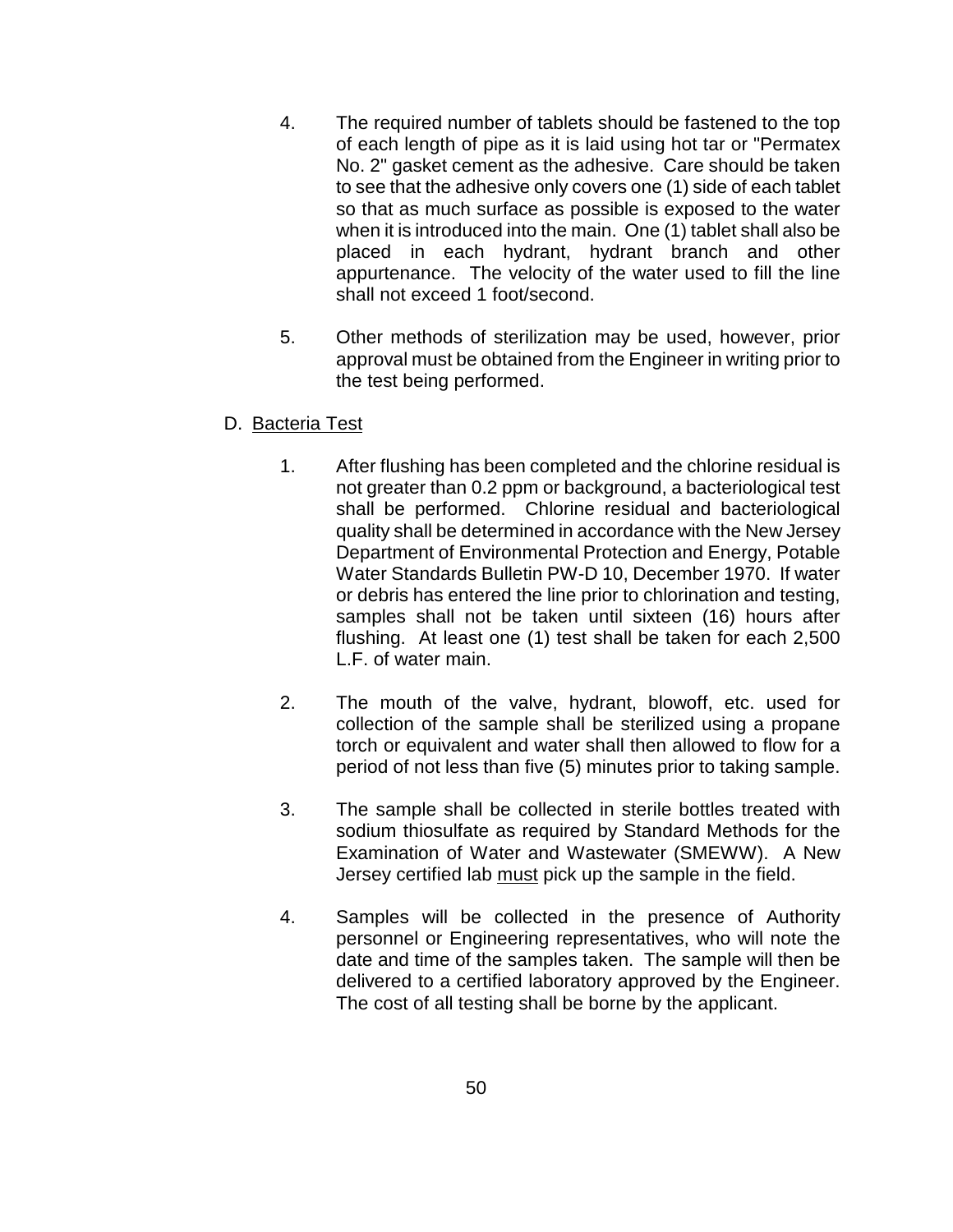- 5. Analysis shall consist of testing of bacteriological quality (both Total Coliform and Total Heterotrophic Plate Count) in accordance with SMEWW. Copies of the analysis shall be sent to the Authority and Authority Engineer directly from the laboratories. The Authority Engineer shall issue written approval prior to activation of the water mains.
- 6. In the event that the chlorine residual is found to exceed 0.2 ppm or the background level, the line shall be reflushed and allowed to sit for sixteen (16) hours, after which time samples may be taken for retesting.
- 7. In the event that the laboratory analysis shows bacteria present (coliform greater than 0/100 mL, HPC greater than 100/100 mL), the line shall be rechlorinated, flushed, allowed to sit sixteen (16) hours, and a new sample taken. This process shall be repeated until such time as the test results are in conformance with the above standards.
- 8. The locations for bacteriological testing shall coincide with the sections of main as pressure tested unless otherwise approved or required by the Engineer.
- 9. In the event that a water main is not placed into active service (at least one occupied building connection) within thirty (30) days from the bacteriological test, the line shall be retested. If the second bacteriological test is not passed, the main shall be disinfected and tested again.

Prior to any public water supply system being accepted by the Authority, all of the requirements contained herein shall have been satisfied.

# 401.10 ABANDONMENT OF WATER SERVICES

The method to be used to formally abandon a water service shall be determined by the Authority upon inspection of the service line to be abandoned.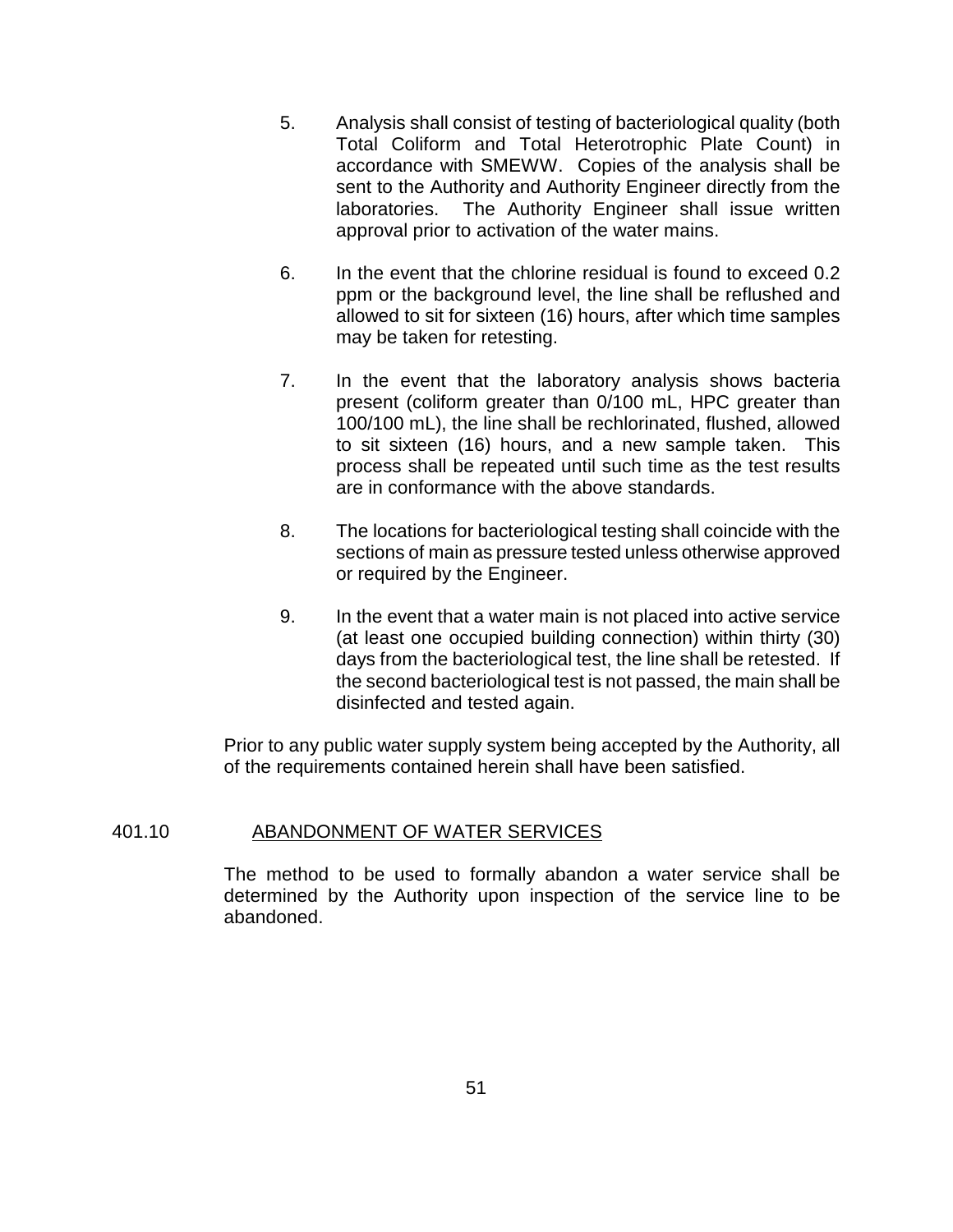# 402: WATER SYSTEM STANDARD DETAILS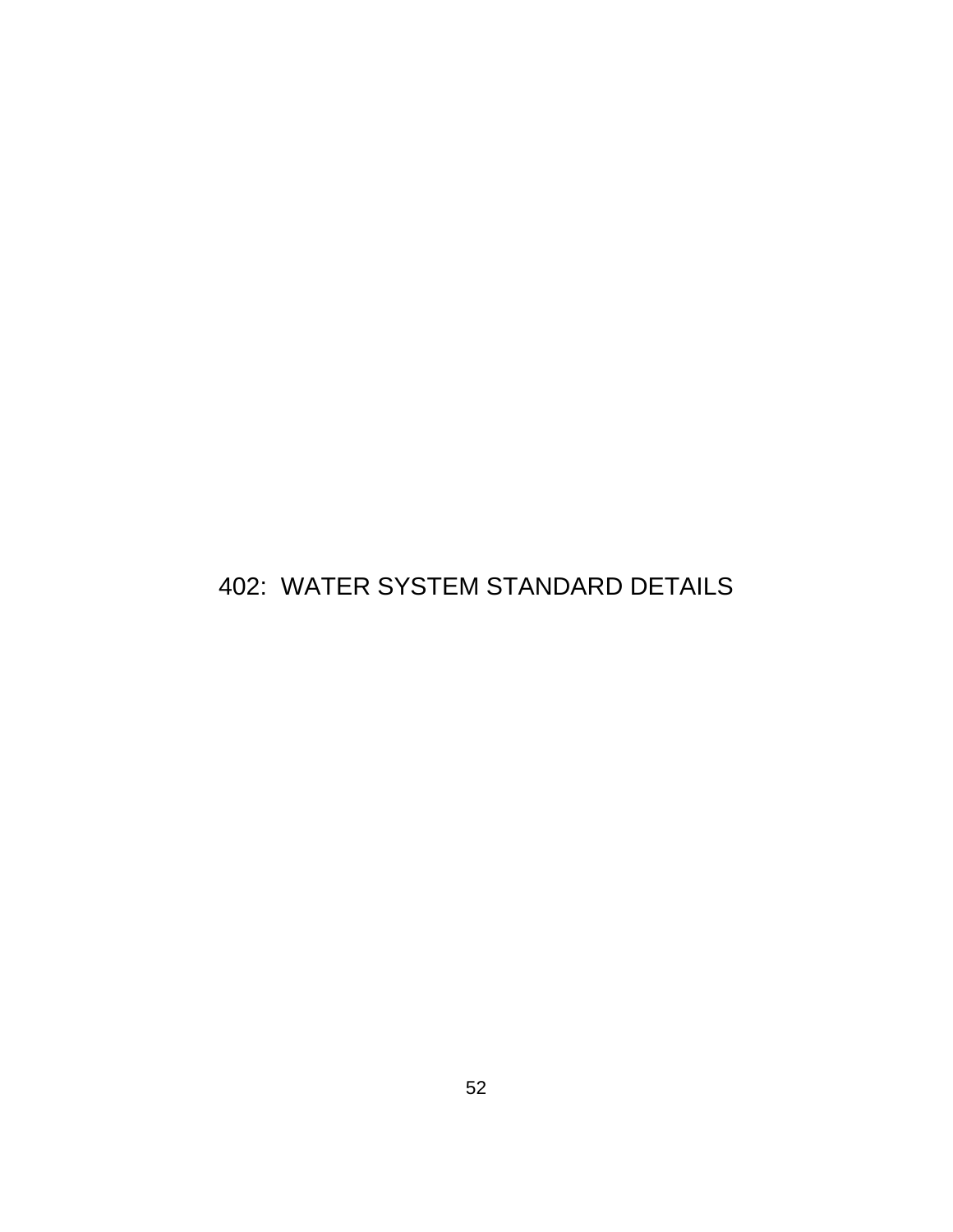# SECTION V

# SPECIFICATIONS FOR SEWERAGE SYSTEM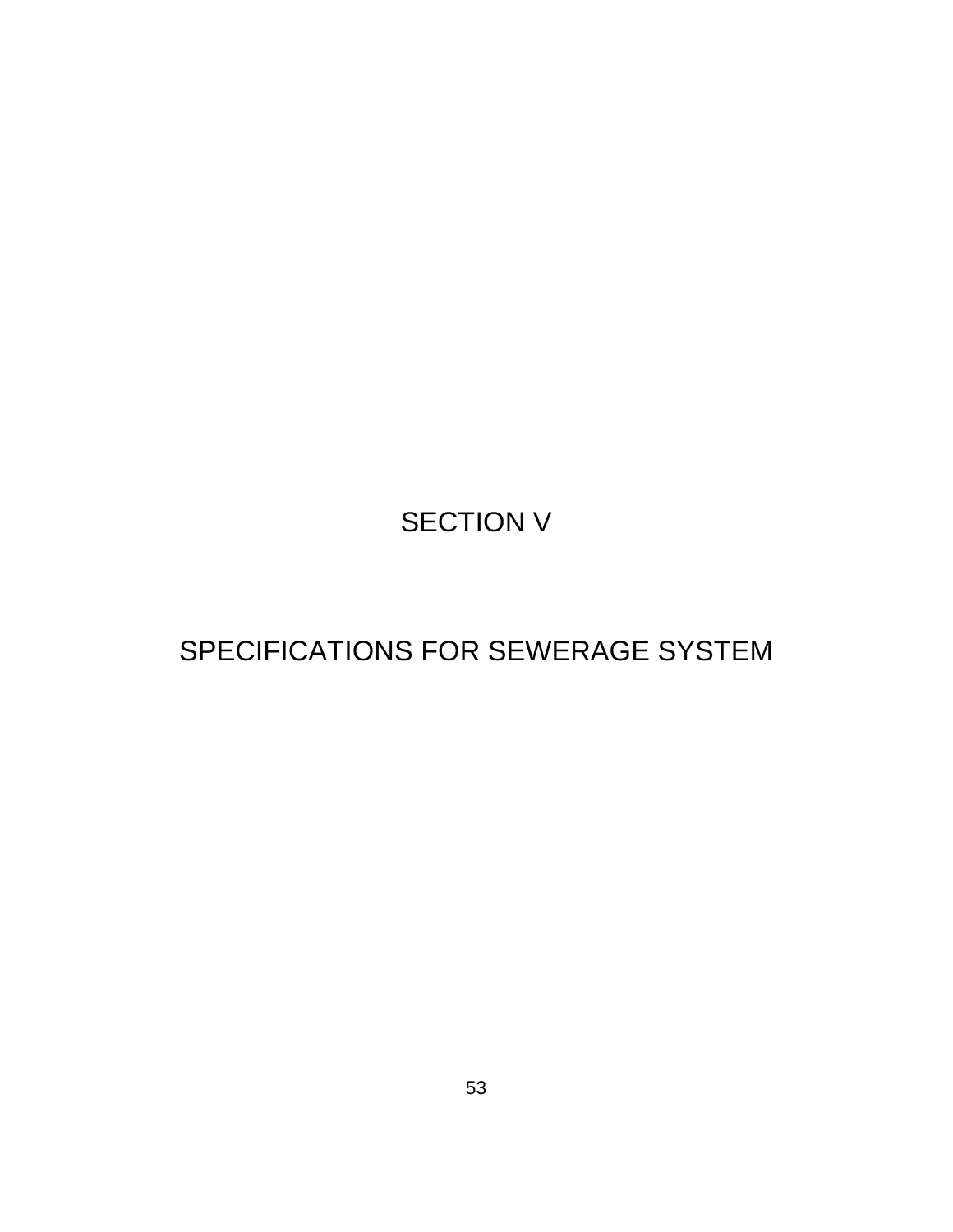# SECTION V TABLE OF CONTENTS

|      | <u>INDLL VI VUNTLINTU</u>                                                                                                                                                                                                                                                                                                                                                                                                                                                                                                                                              |                                                                                                      |
|------|------------------------------------------------------------------------------------------------------------------------------------------------------------------------------------------------------------------------------------------------------------------------------------------------------------------------------------------------------------------------------------------------------------------------------------------------------------------------------------------------------------------------------------------------------------------------|------------------------------------------------------------------------------------------------------|
| 501: | <b>SPECIFICATIONS</b>                                                                                                                                                                                                                                                                                                                                                                                                                                                                                                                                                  | <b>PAGE NO.</b>                                                                                      |
|      | 501.1 General                                                                                                                                                                                                                                                                                                                                                                                                                                                                                                                                                          | 55                                                                                                   |
|      | 501.2 Basic System Requirements                                                                                                                                                                                                                                                                                                                                                                                                                                                                                                                                        | 56                                                                                                   |
|      | 501.3 Materials                                                                                                                                                                                                                                                                                                                                                                                                                                                                                                                                                        | 58                                                                                                   |
|      | 501.4 Methods of Construction – General                                                                                                                                                                                                                                                                                                                                                                                                                                                                                                                                | 59                                                                                                   |
|      | 501.5 Methods of Construction - PVC Pipe                                                                                                                                                                                                                                                                                                                                                                                                                                                                                                                               | 65                                                                                                   |
|      | 501.6 PVC Pipe Installation                                                                                                                                                                                                                                                                                                                                                                                                                                                                                                                                            | 67                                                                                                   |
|      | 501.7 Minimum Grades and Velocity                                                                                                                                                                                                                                                                                                                                                                                                                                                                                                                                      | 71                                                                                                   |
|      | 501.8 Pumping Station                                                                                                                                                                                                                                                                                                                                                                                                                                                                                                                                                  | 72                                                                                                   |
|      | 501.9 Sanitary Force Mains                                                                                                                                                                                                                                                                                                                                                                                                                                                                                                                                             | 82                                                                                                   |
|      | 501.10 Inspection and Testing of Sanitary<br><b>Sewer System</b>                                                                                                                                                                                                                                                                                                                                                                                                                                                                                                       | 84                                                                                                   |
| 502: | <b>STANDARD DETAILS</b>                                                                                                                                                                                                                                                                                                                                                                                                                                                                                                                                                | <u>SHEET NO.</u>                                                                                     |
|      | PVC Gravity Sewer Main and Lateral Trench/ Bedding<br>Precast Concrete Sanitary Sewer Manhole (48")<br>Precast Concrete Sanitary Sewer Manhole (60")<br><b>Precast Concrete Sanitary Sewer Drop Manhole</b><br><b>Sanitary Force Main Blowoff Manhole</b><br>Sanitary Lateral Observation Riser (In Paving)<br><b>Sanitary Sewer Service Lateral</b><br><b>Sanitary Force Main Air Release Manhole</b><br>Sanitary Force Main Discharge Manhole<br>Thrust Block for Sanitary Force Main<br><b>Stabilized Access Road</b><br><b>Two Strap Saddle</b><br>Dry Well Bypass | 1S and 2S<br>3S<br>4S<br>5S<br>6S<br>7S<br>8S<br>9S<br>10S<br><b>11S</b><br><b>12S</b><br>13S<br>14S |

Concrete Cradle at Crossings with Water Mains 15S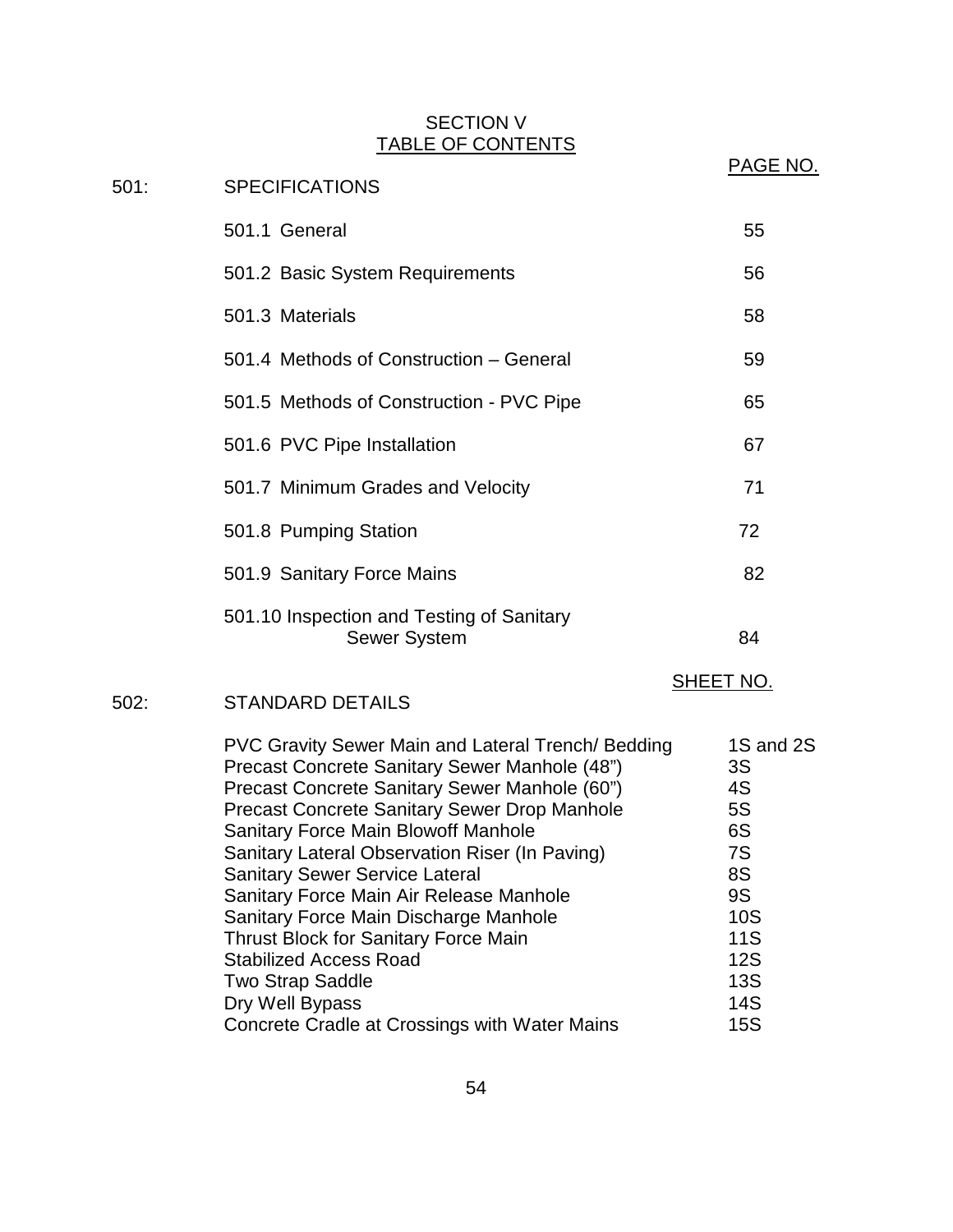## 501: SANITARY SEWER MAIN SPECIFICATIONS

#### 501.1 GENERAL

The Purpose of this document shall be to set forth rules, regulations, and standards to guide developers and builders in Evesham Township, so as to promote the public health, safety, convenience and general welfare of the municipality. These rules and specifications shall be administered by the Authority to insure the orderly growth, development and construction of the sanitary sewer system, so as to provide the best possible sewage collection and treatment facilities in accordance with the requirements of the Department of Environmental Protection and Energy of the State of New Jersey, and of the Authority.

A sanitary sewer system consists of a wastewater treatment plant and a network of pipes, manholes and lift stations necessary to collect and transmit wastewater from its origin to the point of treatment.

This specification delineates both general and detailed requirements for the construction of the sanitary sewer lines and accessories under the jurisdiction of the Authority.

These regulations will be administered by the Authority and are minimum requirements. They are intended to apply to the usual conditions encountered during design and construction. These specifications are subject to amendment for exceptional situations. The Authority reserves the right to specify greater or less stringent requirements in any case in their judgment to be in the best interest of the community.

It is advisable before detailed design proceeds on any sanitary sewer or system to prepare preliminary reports and plans and submit them to the Authority Office for the purpose of review and discussion of the proposal. At this time, the Authority will make comments and/or provide pertinent data applicable to these plans. The Authority will also provide the forms and information necessary to obtain approval for the construction of new sanitary sewer facilities and for obtaining wastewater treatment services.

The Authority recognizes the fact that questions may arise during the planning, construction and/or testing phases of sanitary sewerage development that may or may not be covered by specifications, rules or regulations. In these cases, the Authority will take whatever action is necessary to either clarify the meaning of the specifications or provide direction or information necessary for the developer, builder or contractor to understand and meet Authority requirements.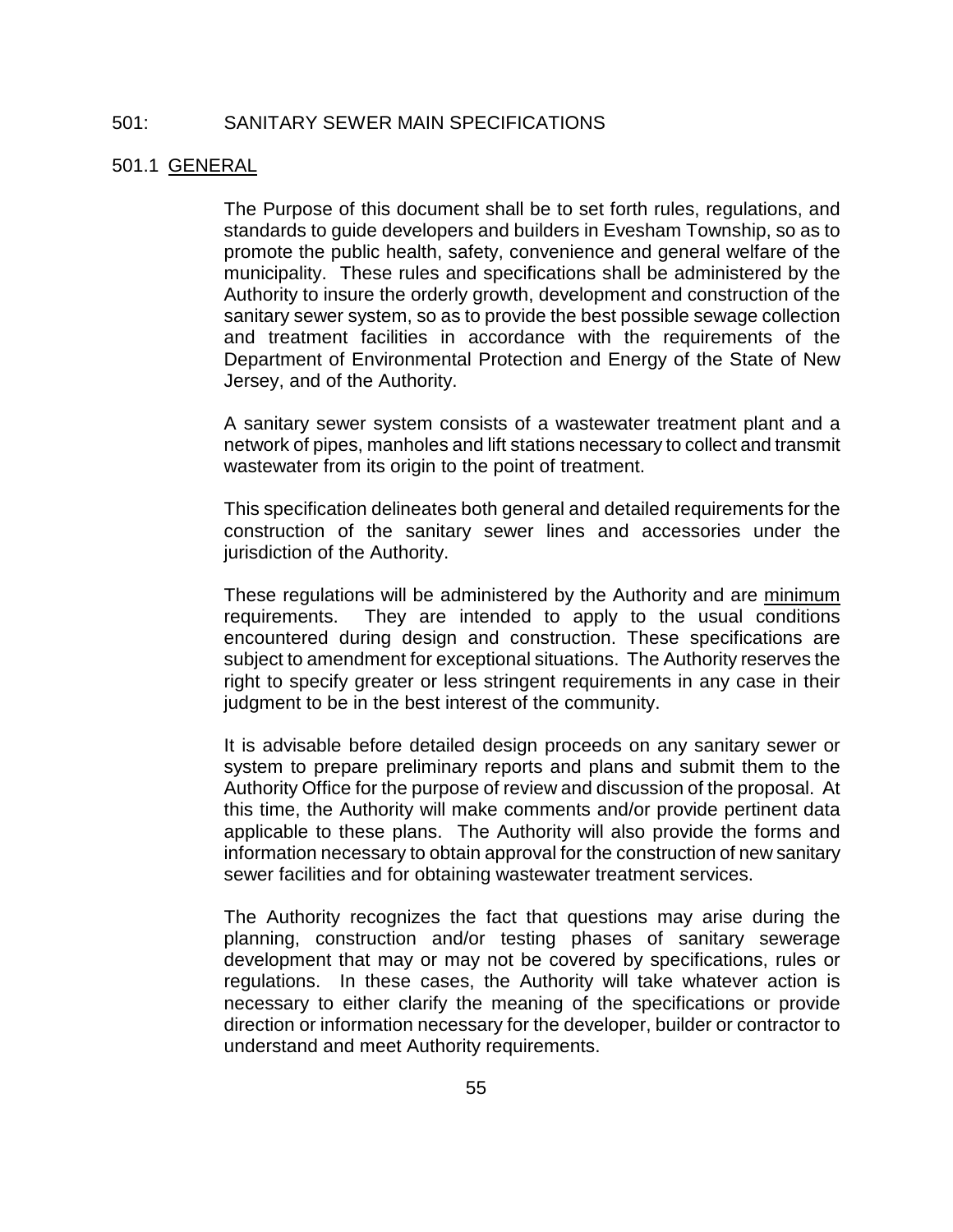#### 501.2 BASIC SYSTEM REQUIREMENTS

The maximum length of any line between manholes shall not exceed 400'.

A manhole shall be constructed at any point where the line changes direction or grade; no curved lines will be allowed.

A drop manhole shall be constructed when the inverts of the influent and effluent lines of the manhole differ by more than twenty-four inches (24").

Force mains shall not be tied directly into the gravity manhole. An energy dissipation manhole will be constructed adjacent to the gravity manhole and the force main terminated in this manhole. The effluent from the energy dissipation manhole will flow by gravity into the manhole which is part of the gravity system.

Sanitary sewer mains shall be installed at least five feet (5') from curbs or sidewalks. No underdrains, conduits and/or cables of any nature will be installed in the same trench with sanitary sewerage. Unlined ductile iron pipe will be used when the sanitary main is installed at a depth less than thirty-six inches (36") and at all stream crossings or along any bodies of water where the distance to the embankment is less than ten feet (10'). In no instances shall sanitary mains or laterals be installed with less than thirty inches (30") cover.

Sewer and water mains generally shall be separated a distance of at least ten feet (10') horizontally. If such lateral separation is not possible in the opinion of the Engineer, the pipes shall be in separate trenches with the sewer at least eighteen inches (18") below the bottom of the water main or as otherwise approved by the Authority. In general, the vertical separation at a crossing of sewer and water lines shall be at least eighteen inches (18"). Where this is not possible, the sewer shall be constructed of ductile iron pipe using "push-on" or mechanical joints for a distance of at least ten feet (10') on either side of the crossing, or other suitable protection as approved by the Engineer, shall be provided.

Any sewer within one hundred feet (100') of a water supply well or belowgrade reservoir shall be of ductile iron, cast iron or other suitable material, properly protected and of completely watertight construction.

When a new sanitary line is constructed and tied into an active manhole, the new line will be plugged. This line will remain plugged until all testing has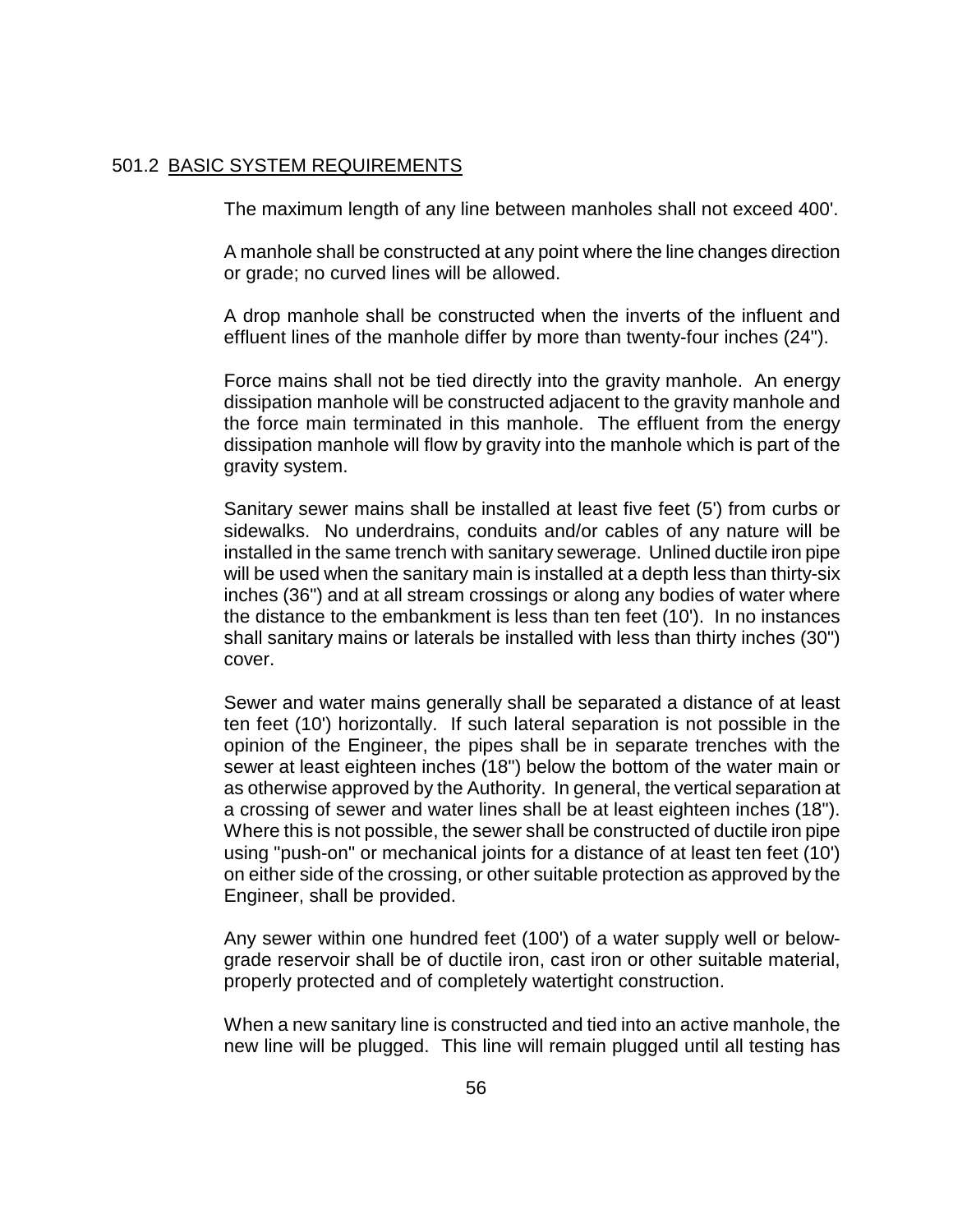been completed on the new sanitary sewer main and all associated lines. This plug will not be removed without the approval of the Authority or their representative.

All sanitary sewer laterals that are scheduled for connection to a specific sewer main must be connected and extended to the curb line prior to performing any acceptance testing on that line.

Neither repair clamps nor saddles are permitted to be used on new sanitary sewer lines within Evesham Township. These items are to be used in cases of emergency, and then only with the prior written approval of the Authority.

When trenching or boring in or along State, City, Borough, Town, County and/or Township highways, the contractor will be governed by the conditions, restrictions and regulations made by the State Highway Department, the County Commissioners, Municipal Officials and/or the Township Commissioners. These regulations shall be in addition to those set down in this specification.

Extensions to the sanitary sewer main shall be installed in a dedicated rightof-way or easement and extended to a point directly opposite the building to be serviced.

No sewer service lateral shall be paid in the same trench with any gas pipe, electrical service, or any other facility of any utility company, nor within three feet (3') of any open excavation, vault, meter pit; nor shall the location be in conflict with any sidewalk or driveway running at right angles to the front of the building.

Except as permitted below, the underground water service pipe and the sanitary sewer lateral shall be not less than ten feet (10') apart horizontally and shall be separated by undisturbed or compacted earth:

- 1. The bottom of the water service pipe at all points shall be at least twelve inches (12") above the top of the sewer line at its highest point.
- 2. The water service pipe shall be placed on a solid shelf excavated at one side of the common trench.
- 3. The number of joints in the water service pipe shall be kept to a minimum.
- 4. The materials and joints of sewer and water service pipe shall be installed in such manner and shall possess the necessary strength and durability to prevent the escape of solids, liquids, and gases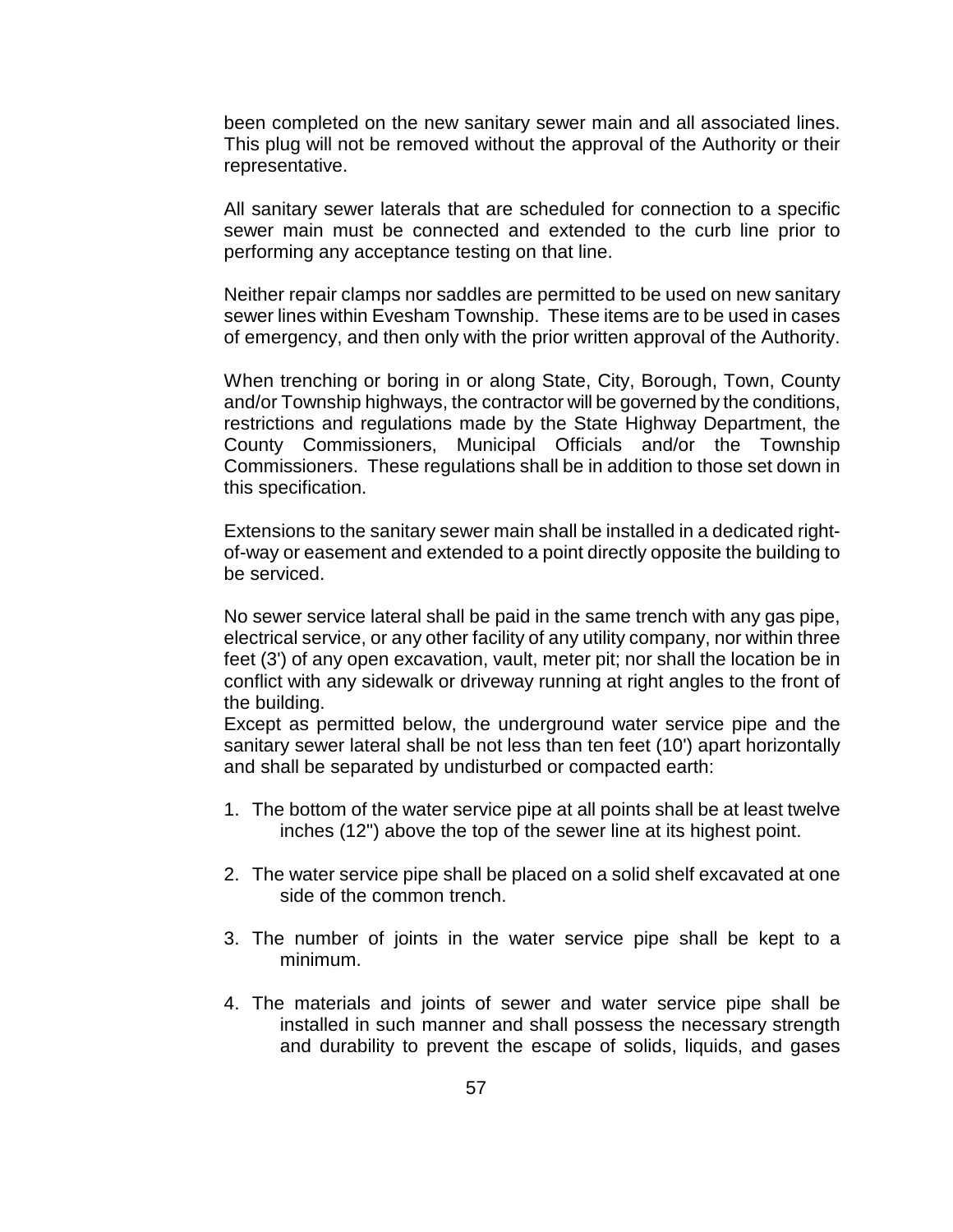therefrom under all known adverse conditions such as corrosion, strains due to temperature changes, settlement, vibrations and superimposed loads.

5. Approval of the installation is given by the building/plumbing inspector.

#### 501.3 MATERIALS

#### A. Ductile Iron Pipe and Fittings for Gravity Mains

Ductile iron pipe shall be centrifugally cast in conformance with AWWA C-151, shall be pipe thickness Class 51 and shall be manufactured in eighteen foot (18') or twenty foot (20') nominal lengths. Cement lining of ductile iron pipe is prohibited for sewer service installations.

Ductile iron joints shall be push-on type conforming to AWWA C151 with gaskets conforming to AWWA C111.

Ductile iron pipe fittings shall be push-on type, conforming to AWWA C110 with a minimum pressure rating of 250 psi.B. PVC Gravity Sewer and Fittings

PVC gravity sewer for proposed sanitary sewer systems shall be as follows:

- 1. ASTM D-3034; SDR 35; sizes four inch (4") through fifteen inch (15").
- 2. ASTM F-679; sizes eighteen inch (18") through twenty-seven inch (27"); minimum pipe wall thickness T-1.
- 3. ASTM F-794; sizes eighteen inch (18") through forty-eight inch (48") ribbed.

Joint design shall be ASTM D-3212, push-on type joint using an elastomeric ring gasket.

Infiltration shall not exceed 12 gallons/inch diameter/mile/day.

Joint material shall be elastomeric ring rubber gasket, ASTM D-3212.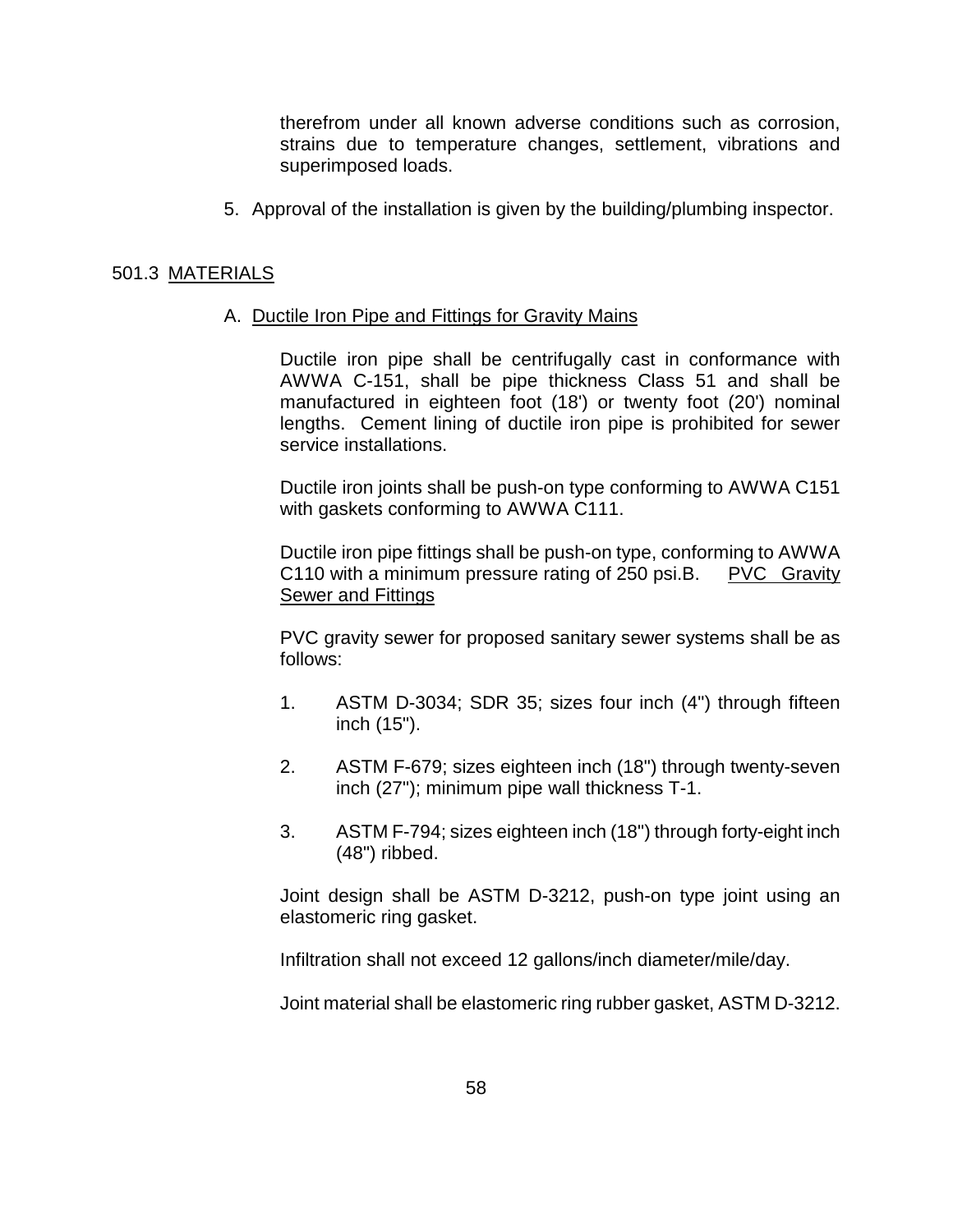Joint material primer/adhesive shall be as provided or specified by pipe manufacturer.

# 501.4 METHODS OF CONSTRUCTION - GENERAL

## A. Excavation:

Excavation shall not be carried below the required level except where unstable soil is encountered. Whenever excavation has been made below the required level, it shall be replaced with 3/4" crushed stone, coarse aggregate No. 57 or equivalent, and shall be thoroughly tamped. The Engineer shall determine the depth of removal of unstable soil encountered.

Excavation for manholes and other structures shall be a twelve inch (12") minimum clearance and twenty-four inch (24") maximum clearance on all sides. The width of trenches for pipe shall equal pipe outside diameter plus two feet (2'), unless otherwise provided by the Engineer. Rocks and boulders present in excavation shall be removed within six inches (6") of pipe. Excavations shall be confined within the narrowest possible limit and made as nearly as possible in a vertical line, and any sheathing, shoring, bracing and timbering which is necessary to obtain this result shall be done as hereinafter specified. Preliminary excavation shall be made only to a depth of three inches (3") above the final depth of any trench or other excavations. The remaining depth shall be carefully excavated, shaped, and formed with hand tools immediately preceding laying of pipe or placing concrete. Trench bottoms shall be accurately formed to receive and support the bottom of the barrel of the pipe. Additional excavation shall be made in pipe trenches at the pipe joints and to prevent any possibility of a pipe resting on the bell rather than the barrel.

B. Grading:

Ground adjacent to the excavations shall be graded to prevent water from running in. The contractor shall remove any water accumulating in excavations by pumping or other suitable means.

C. Bracing, Shoring and Sheeting:

The contractor shall do all bracing, shoring and sheeting necessary to prevent failure of the banks of the excavation and to protect the work,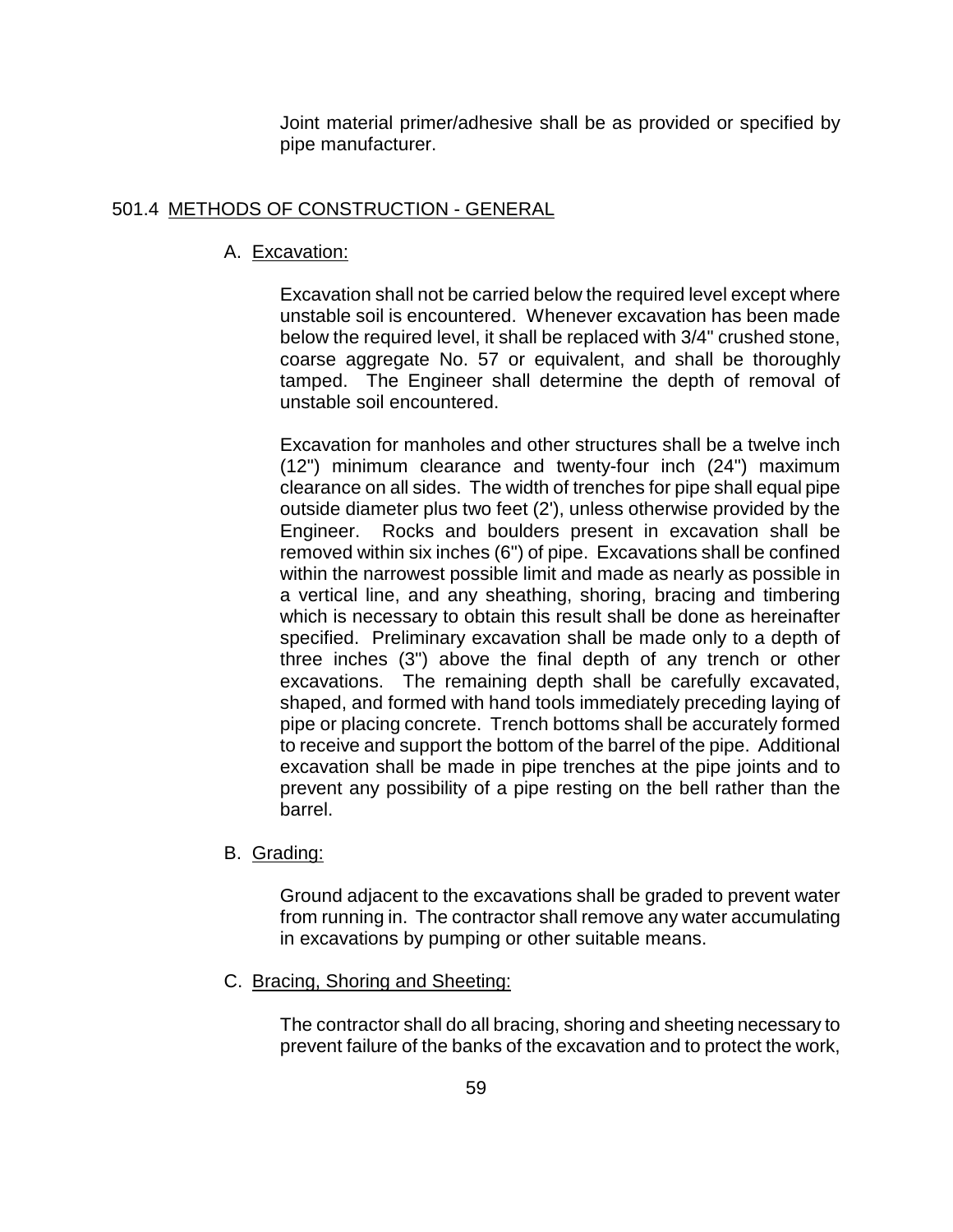workmen, public, under and above ground utilities and structures, pavements, and public and private property. No bracing, shoring or sheeting shall be placed below the bottom of the pipe or structure unless approved by the Engineer. Shoring, sheeting and bracing of any kind shall be withdrawn as the backfilling proceeds, except that the Engineer may require such bracing to be left in place if it has been placed below the bottom of any structure or pipe, or if he deems it necessary in order to protect adjacent structures, utilities or property.

#### D. Dewatering:

The contractor shall provide, install and operate an adequate wellpoint system for dewatering when necessary to stabilize trench bottoms and banks or other excavations or when necessary to protect the work, workmen, public, under and above ground utilities and structures, pavements and public and private property. The well-point system or portions thereof shall be removed by the contractor upon the completion or backfill, and the holes remaining from the points shall be backfilled and thoroughly tamped.

## E. Keeping Trench Dry:

Any and all groundwater which may gather in the trenches from any source whatsoever must be pumped or bailed to provide a dry trench during the pipe laying functions. No water will be permitted to run through the open pipe joints or through the pipe during the construction period. All water pumped from the trenches shall be disposed of in a manner satisfactory to the owner, developer and/or the Authority Inspector.

#### F. Backfilling:

After the structure has been completed, inspected and approved, or, in the case of pipe, after each joint has been made, inspected and approved, backfill shall proceed immediately. When pipe has been laid, this shall be done in six inch (6") layers of loose granular material free from large stones, soil aggregate I-8 or equivalent, each layer thoroughly tamped to a height of twenty-four inches (24") above the outside top of pipe. The remainder of the trench and the entire excavation of all structures other than pipe shall be backfilled in twelve inch (12") layers, loose measure, each layer thoroughly tamped. Dampening of the material to be tamped may be required by the Engineer.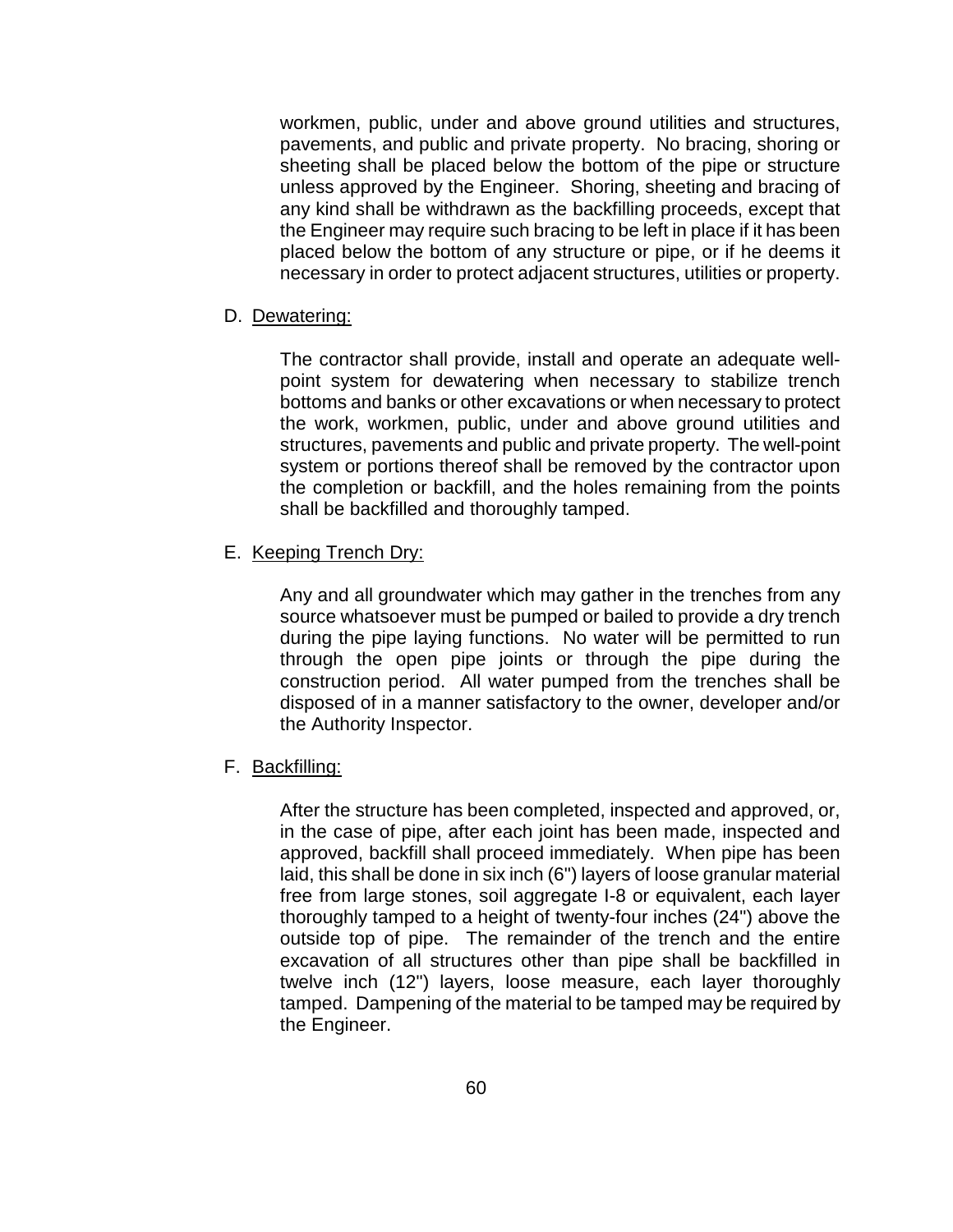## G. Compacting of Soil:

Compaction shall conform to Section 207 of the New Jersey State Highway Department Standard Specifications, except that puddling will not be permitted.

# H. Pipe Bedding:

Care must be taken to bed the pipe properly on a stable bottom. When required, varying amounts of stone must be used to stabilize the area under the pipe. The grading of the trench bottom must be such that the bottom of the pipe, for its entire length, is resting on stable material (stone bottom or virgin soil) which will result in even loading along the pipe after the trench is backfilled and during the earth settling process. When this material in the opinion of the Authority Inspector, is not suitable, the area around the pipe must be filled with stone or select fill up to springline.

At no time will stone be scraped up from along the sides of the trench and piled along the sides of the pipe. The practice of pyramiding stone along the line is unacceptable.

# I. Pipe Laying:

Once the trench has been established at the proper depth and grade and the bottom of the trench satisfactorily stabilized, the pipe and associated items shall be installed. Installation of all sanitary sewer lines and appurtenances shall be done in the presence of the Authority Inspector. The builder and/or the contractor is responsible for notifying the Authority Inspection Department forty-eight (48) hours in advance that inspection will be required at a specific time and place. Should the contractor neglect to notify the Authority that inspection is required, and proceed without inspection, all work performed without inspection will be considered unacceptable.

# J. Appurtenance Installation:

Construction details for manholes are provided on the sketches included as part of this specification. The general requirements are as follows:

1. Manholes: All manholes shall incorporate removable, high density polyethylene manhole inserts, 1/8" thick, between the manhole casting frame and lid to prevent surface water inflow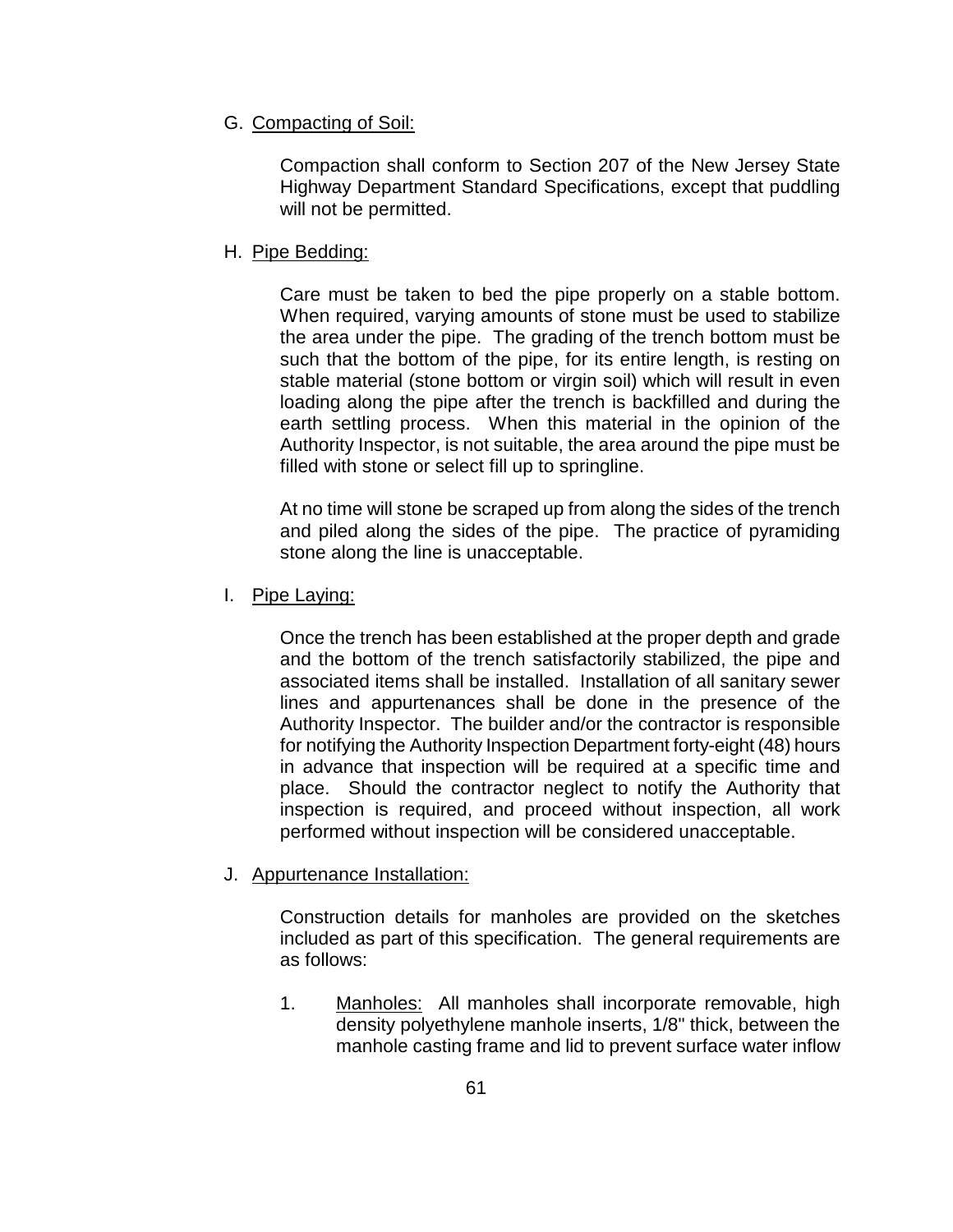into the sanitary sewer system. Inserts shall have factory installed upper and lower gaskets, a ventilating valve and shall be constructed with a heavy duty nylon strap to allow for oneperson removal and replacement.

Manholes shall be constructed of precast concrete. Concrete bases under manholes must extend six inches (6") beyond the manhole.

When constructing a drop manhole, a concrete base is required under the manhole that will extend at least six inches (6") beyond the manhole and the concrete drop.

No inside drops will be permitted on any manholes within Evesham Township.

At the time of initial construction, all castings will be set in cement to final grade and pointed so as to eliminate any chances of infiltration.

All manhole channels will be constructed of concrete to a depth of eighty percent (80%) of the pipe size and the width of the channel must be equal to that of the pipe it is servicing.

Ladders will be installed on the downstream side of the manhole just to the left of the channel. This ladder location in all cases will be the flat side of the manhole.

Ladder rungs shall be aluminum alloy 6061-T-6 conforming to the current American Society for Testing Materials. Bitumastic material or other approved methods shall be used to prevent corrosion on the aluminum rung where it is embedded in concrete.

The absolute maximum horizontal offset of ladder rungs will be two inches (2") from a ladder centerline from the top of the manhole to the bottom.

Ladder rungs will not protrude in excess of one and one-half inches (1½") beyond the rung above or below it.

The optimum spacing between rungs will be twelve inches (12"), and in no case will exceed fourteen inches (14").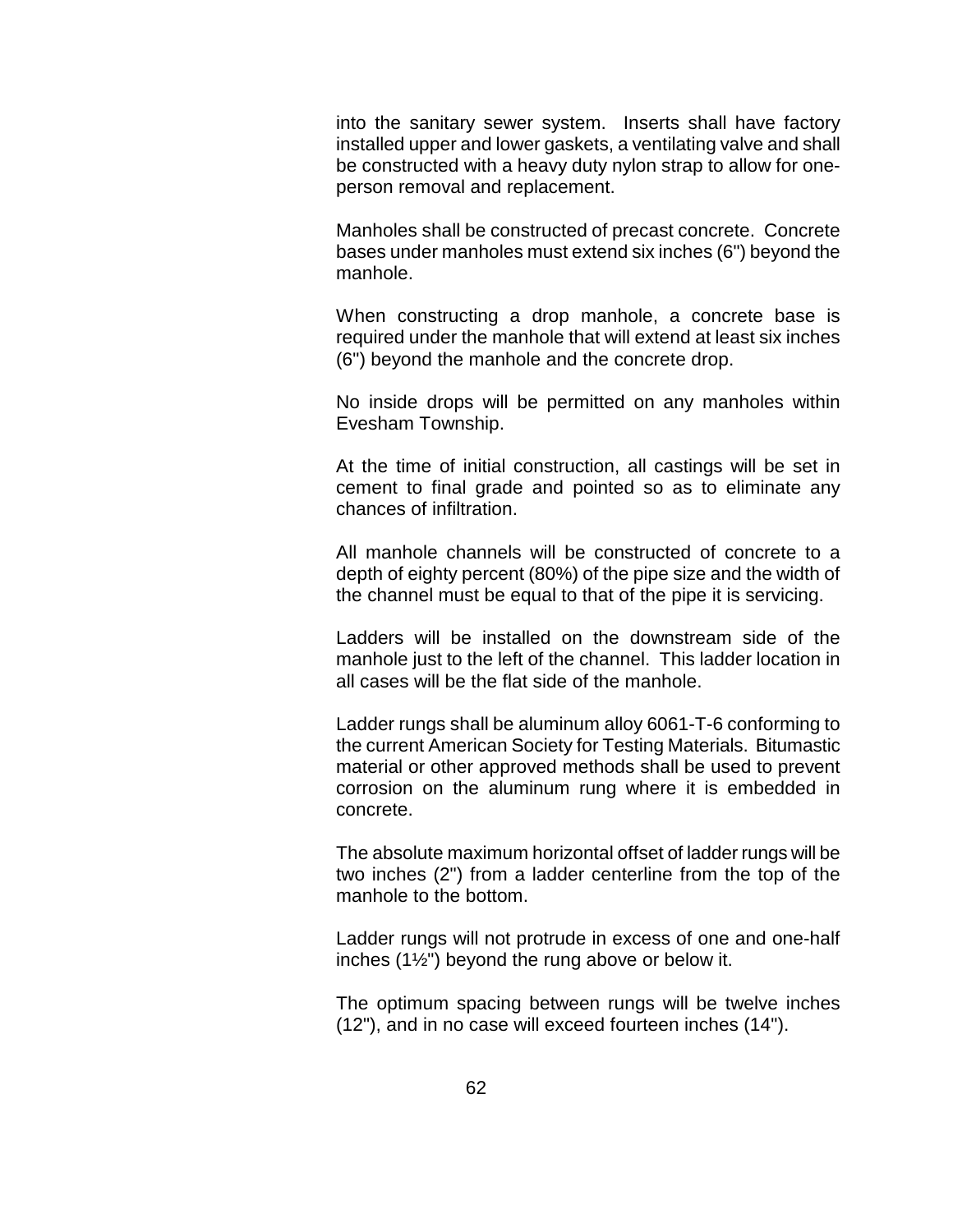A pipe terminating in manholes will be trimmed to within one and one-half inch  $(1\frac{1}{2})$  beyond the rung or below it.

2. Precast Manholes: A minimum of eight inches (8") of stone will be required under all precast manholes or manhole bases.

All precast manholes will be installed with the ladder on the downstream side just to the left of the channel.

Rubber gaskets are required between each manhole section.

Joints between manhole sections and lift holes must be filled with non-shrink grout.

At least two (2) courses of brick or concrete spacers are to be installed under all manhole castings to allow for rim adjustment at a later date. The additional height resulting from the two (2) courses of brick must be taken into consideration when ordering manholes.

A maximum of four (4) courses of brick or concrete spacers will be used on any precast manhole. When a greater number of courses is required to attain the proper grade, another precast section will be used.

Flat tops for precast manholes will be permitted only when prior written approval has been granted by the Authority.

3. Laterals: All service laterals are to be connected to the main by means of a wye connection only. The standard residential lateral connection will be a minimum of six inch (6") diameter DIP or PVC pipe from the sewer main to a cleanout just behind the curb line and six inches (6") from the curb line to the house. Larger pipe sizes for laterals may be approved by the Authority as conditions warrant. All service laterals installed between the main and the lateral cleanout will be of the same material and laid with the same care prescribed in sewer mains, which includes stoning of the trench bottom when necessary to obtain a stable base under the pipe.

> The standard sewer house service lateral will be constructed of cast iron, ductile iron, or Schedule 80 PVC. If the owner or builder desires to use pipe of a material other than that listed above, he must obtain the prior written approval of the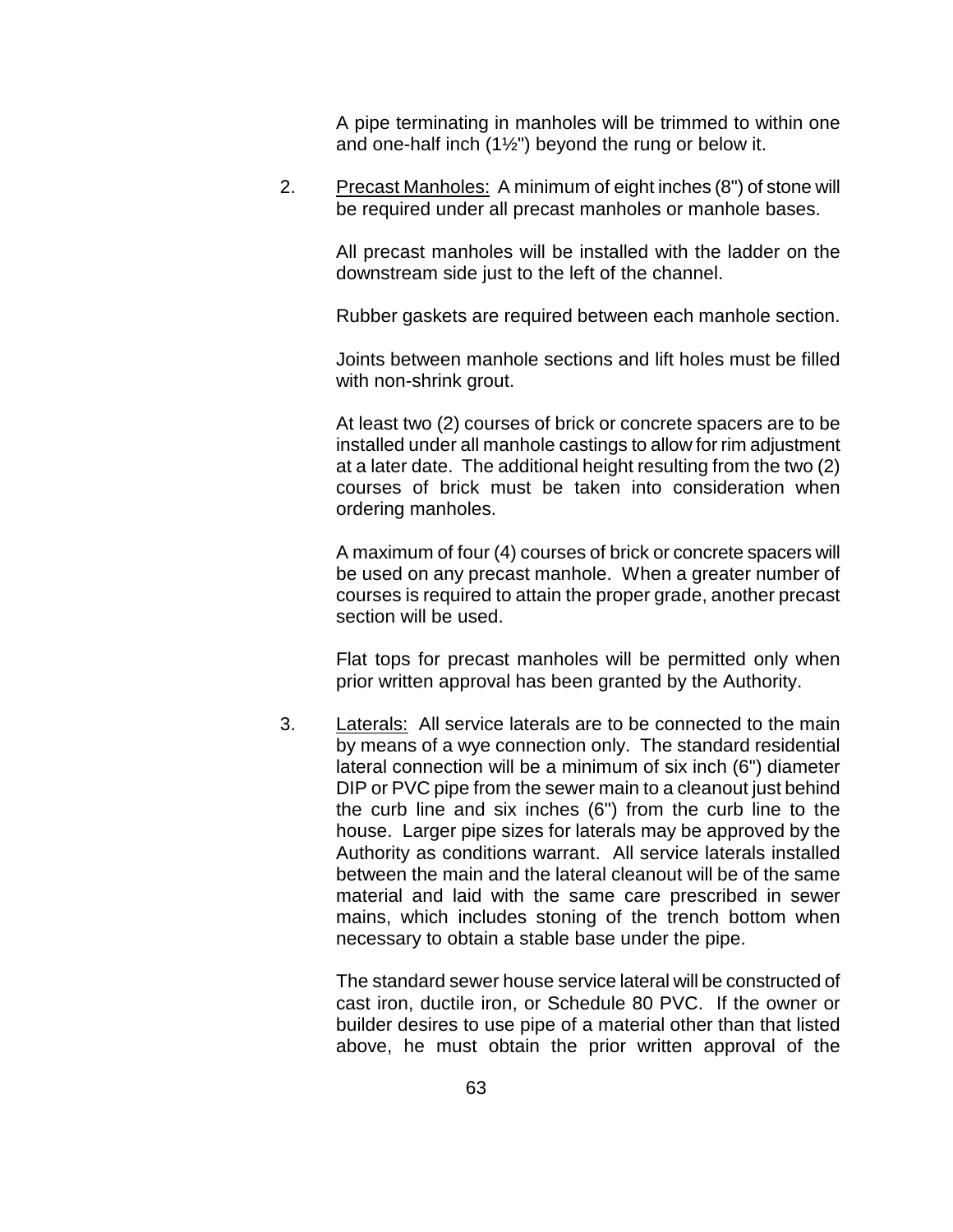Authority. The Authority strongly recommends using the same material for both the service lateral and house service lateral. Adaptation from the service lateral to house service lateral, if required, must be approved by the Authority; i.e., iron to plastic.

All sanitary sewer laterals should be installed at a grade equal to one-quarter inch  $(\frac{1}{4})$  per foot. Exceptions to this requirement must be obtained in writing from the Authority.

All laterals will be installed at a constant grade and in a straight line. There will be a cleanout constructed just behind the curb line and at any point where there is a change in the direction of the lateral. Cleanouts are required every fifty feet (50') on laterals. For cleanout and lateral construction details, see sketch which is part of this specification.

When the sanitary sewer main is over nine feet (9') in depth, the construction of a vertical riser is required up to a point eight feet (8') below finish grade. For construction details, see the sketch which is part of the specification.

Minimum depth for a PVC sanitary sewer house and service lateral is thirty-six inches (36").

Minimum depth for a DIP sanitary sewer house and service lateral is thirty-two inches (32").

4. Lateral Connection to Existing Main: Lateral connections to existing mains shall be completed using "wye" configuration sewer saddles. The saddle shall have an extra heavy cast iron base, specifically designed to conform to the contour of the existing pipe. The saddle shall be securely held in place with two (2) stainless steel straps and an O-ring which will form a seal between the existing main and the cast iron saddle base. The wye shall have a gasketed bell end, fabricated to exactly match the type of pipe being connected to the main.

> The saddle shall be installed on the top half of the sewer main, forty-five degrees (45 ) from vertical extension of the state of the state of the state of the state of the state of the state of the state of the state of the state of the state of the state of the state of the state of t machine-drilled to provide a smooth, round hole, sized to provide one-eighth inch (1/8") space between the shoulder of the fitting and the face of the main sewer pipe. Joint material, if required to fill voids, shall be compatible with the gasket and

> > 64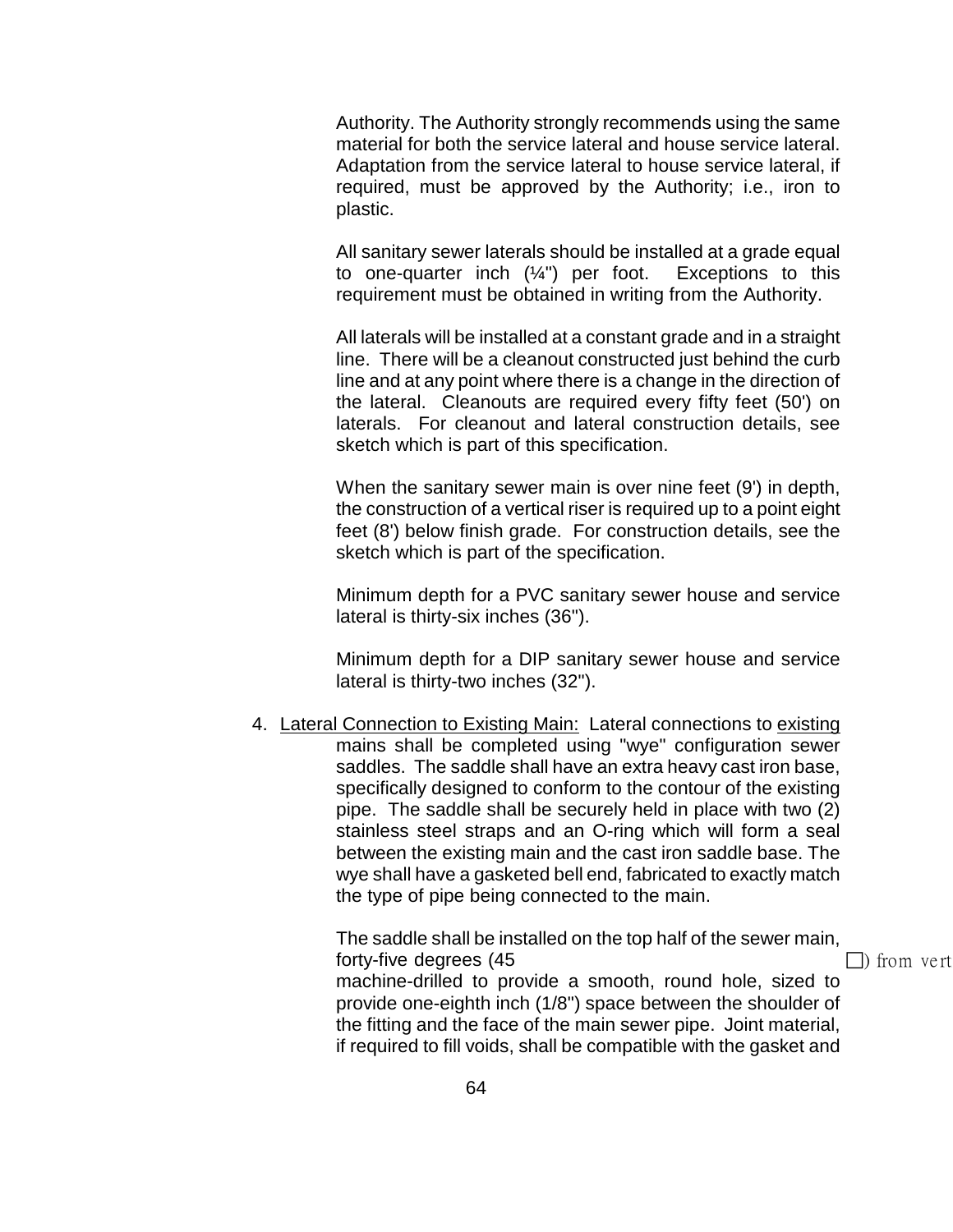shall be completely waterproof and capable of withstanding the stresses normally encountered in construction or maintenance. The entire connection shall be encased in concrete, six inches (6") thick.

The entire connection shall be encased in concrete, six inch (6") thick.

# 501.5 METHODS OF CONSTRUCTION - PVC PIPE

- A. Reference standards used in this specification section:
	- 1. American Society for Testing and Materials (ASTM):
		- a. ASTM D-3034: Type PSM Polyvinyl Chloride (PVC) sewer pipe and fittings.
		- b. ASTM F-679: PVC large diameter plastic gravity sewer pipe and fittings.
		- c. ASTM F-794: PVC large diameter ribbed gravity sewer pipe and fittings based on controlled inside diameter.
		- d. ASTM D-3212: Joints for drain and sewer plastic pipes using flexible elastomeric seals.
	- 2. American Association of State Highway and Transportation Officials:

M-45-70 (1974): Aggregate for Masonry Mortar.

- 3. New Jersey Department of Transportation, Standard Specifications for Road and Bridge Construction, latest Supplement.
- B. Submittals:
	- 1. Manufacturer's literature and recommendations to be submitted to Engineer for review and approval.
		- a. Submit manufacturer's descriptive literature for all materials to be used.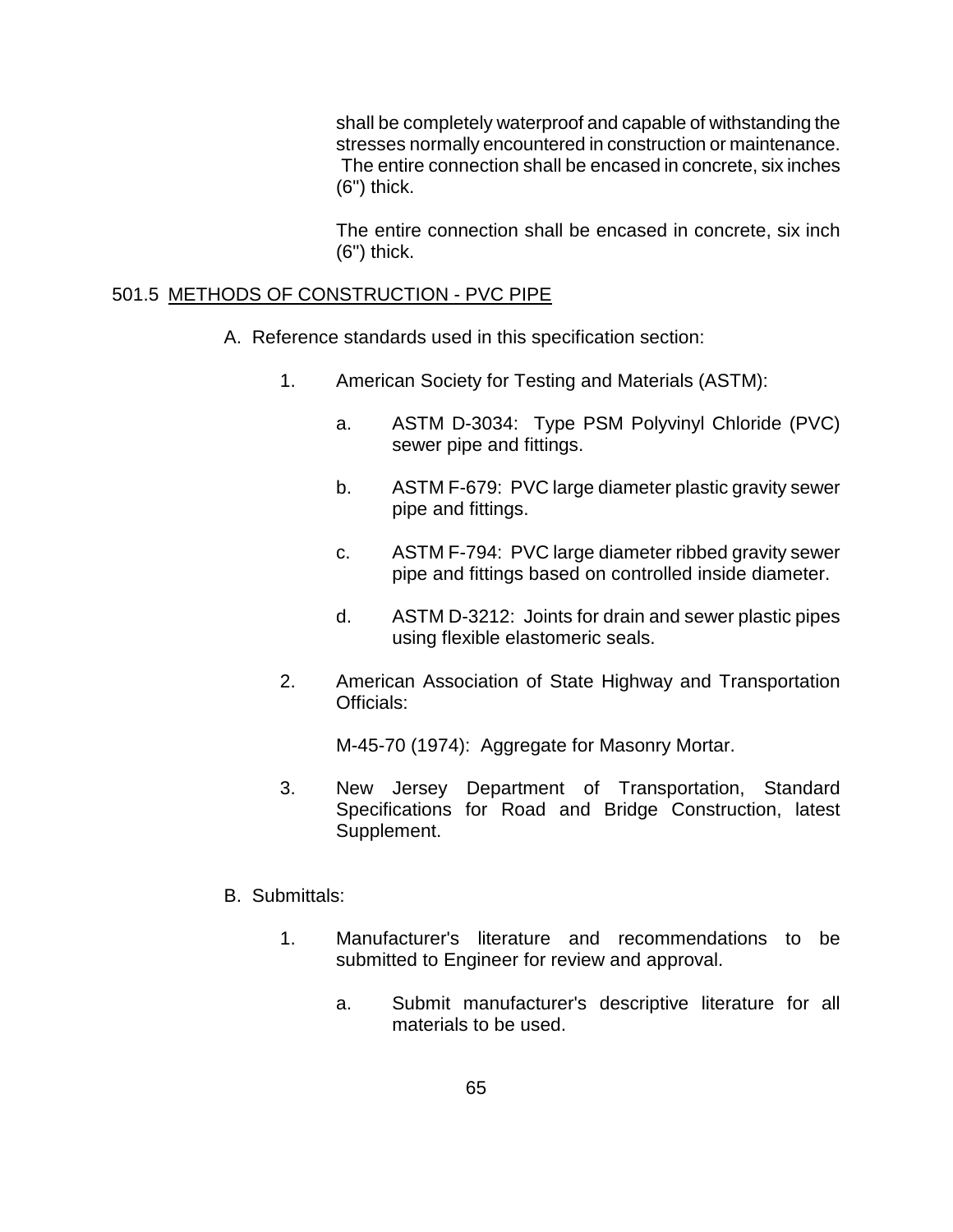- b. Submit pipe manufacturer's recommended method of gasket installation.
- 2. Certificates:
	- a. Submit manufacturer's certified letter stating that pipe or joint material ordered meets requirements of this specification. Letter shall indicate compliance with appropriate ASTM designations listed.
	- b. Submit two (2) copies prior to installing materials.
- C. Product Delivery, Storage and Handling:
	- 1. Storage of Materials:
		- a. Store materials to prevent physical damage.
		- b. Store pipe and fittings off ground to prevent dirt and debris from entering.
		- c. Store flexible gasket materials and joint primer or adhesive compounds, in cool dry place. Keep rubber gaskets clean, away from oil, grease, excessive heat, and out of direct rays of sun.
	- 2. Handling of Materials:
		- a. Protect materials during transportation and installation to avoid physical damage.
		- b. Use extra care in cold weather when flexibility and impact resistance of PVC pipe is reduced.
		- c. Do not install out-of-round pipe.
		- d. Unload pipe to prevent abrasion.
		- e. Do not drag, drop or push pipe when handling or distributing on project site.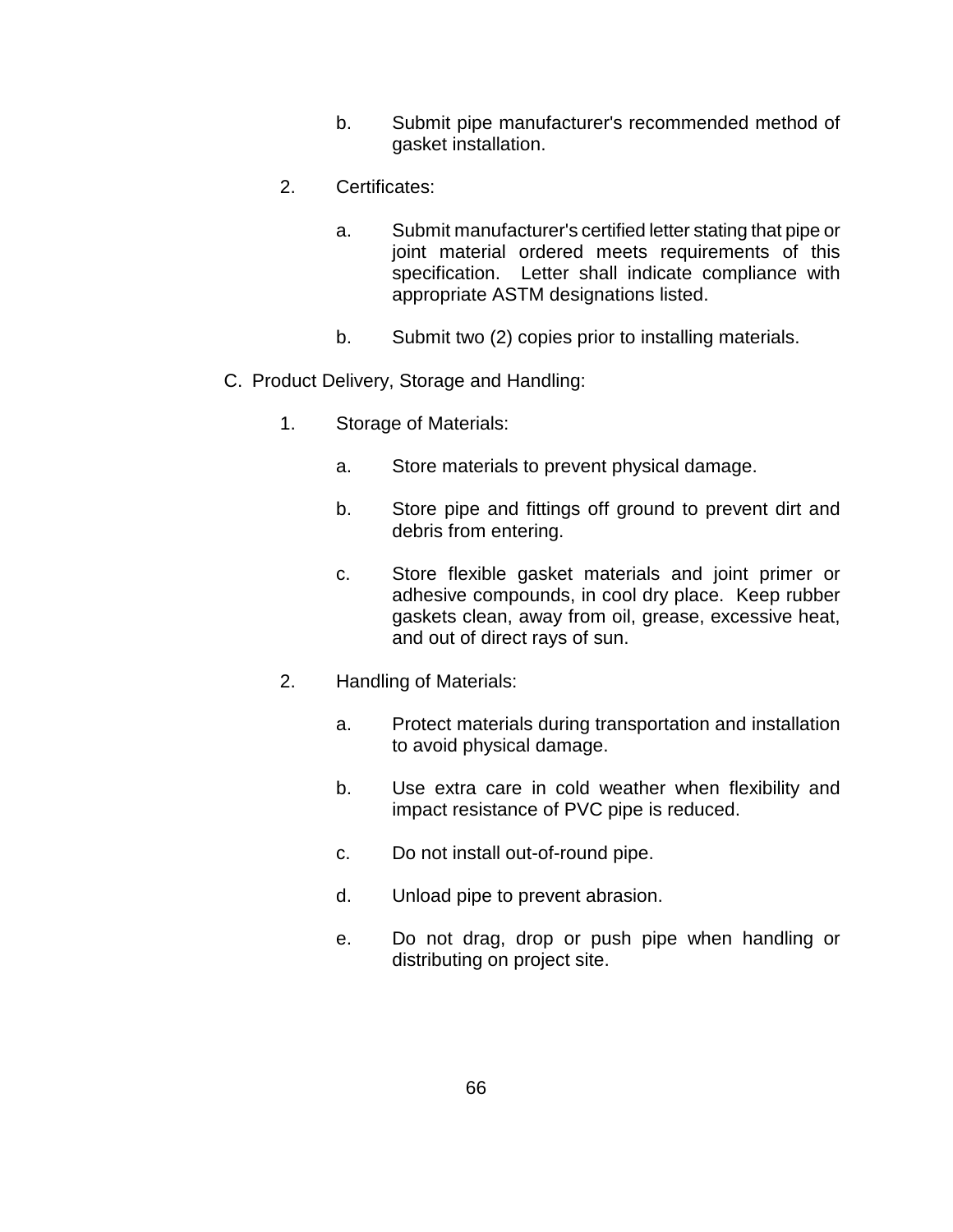- D. Inspection by Contractor:
	- 1. Check pipe for the following information which shall be clearly marked on each pipe section:
		- a. The legend "Type PSM" on SDR-35 PVC sewer pipe.
		- b. Nominal pipe size and DR or SDR rating.
		- c. The PVC cell classification, for example, 12454-B.
		- d. Name or trademark of manufacturer.
		- e. The ASTM specification designation.
	- 2. Check fittings for the following markings:
		- a. The ASTM specification designation.
		- b. Manufacturer's name or trademark.
		- c. Nominal size.
		- d. The material designation PVC, PSM.
	- 3. Inspect pipe for defects prior to placement in trench. The pipe and fittings shall be free from visible cracks, holes, foreign inclusions or other defects.
	- 4. Assure that all materials are the type specified and are not defective. Unmarked pipe or pipe and materials not meeting specification requirements shall be removed from the site as directed by the Engineer.

# 501.6 PVC PIPE INSTALLATION

- A. Excavation for trenches:
	- 1. Dig trenches to the uniform width required for the particular item to be installed, sufficiently wide to provide ample working room.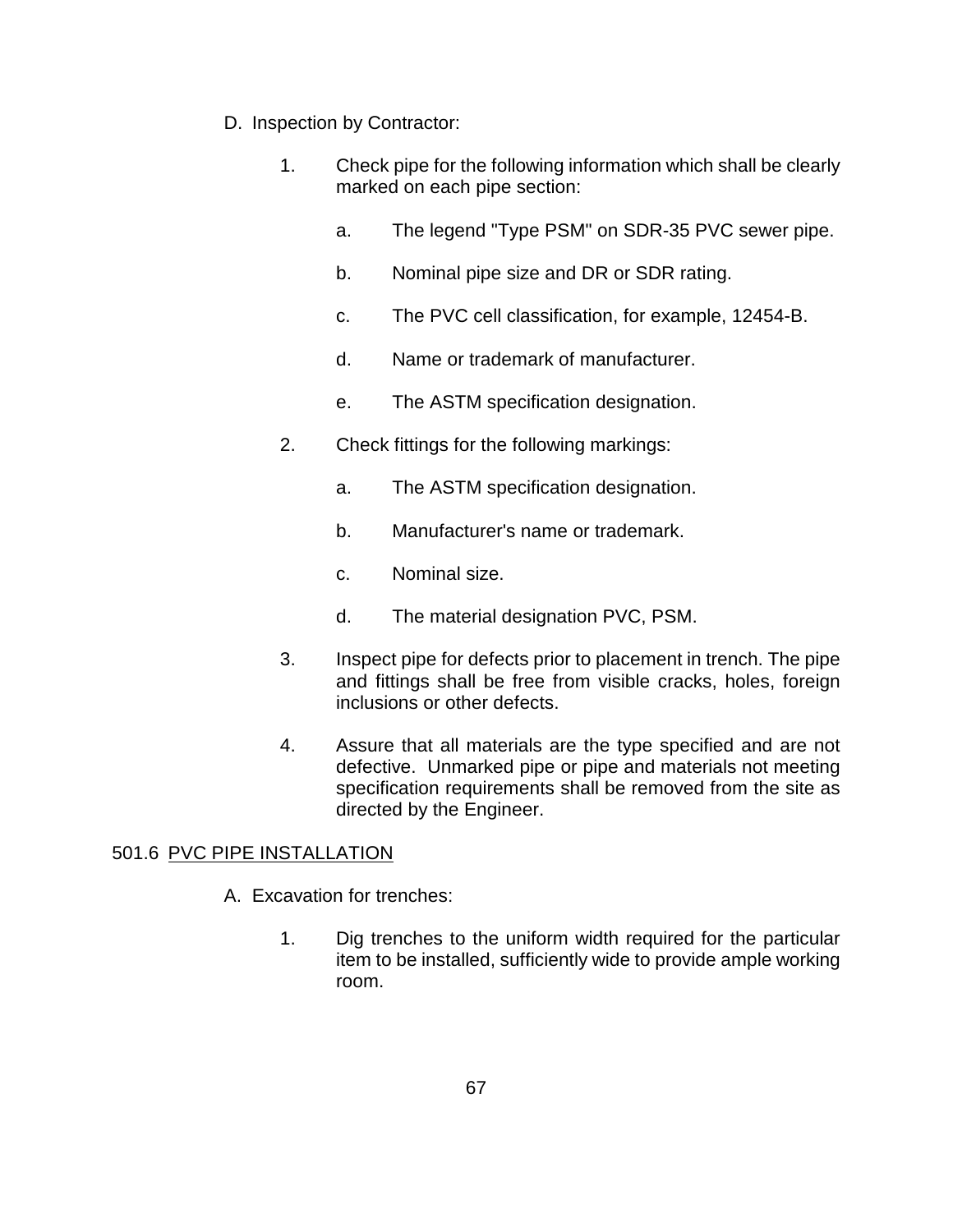- a. Maximum trench width to a point one foot (1') above the outside top of pipe shall be the pipe outer diameter plus sixteen inches (16").
- b. Maximum trench width at ground surface shall be as required for depth of pipe.
- 2. Excavate trenches to the depth indicated or required. Carry the depth of trenches for piping to establish the indicated flow lines and invert elevations.
- 3. Trenches for pipes shall not be opened in advance of the linear feet of pipe that can be placed and backfilled in one (1) day.
- 4. Grub roots and stumps within six inches (6") of outside surface of pipe bottom and sides to minimum depth of six inches (6") below bottom of trench.
- 5. Install pipe bedding and material approved for initial backfill in accordance with the details shown on the plans and as specified herein.
- B. Installation:
	- 1. Lay pipe only in presence of Engineer. Engineer may order removal and relaying of pipe not so laid.
	- 2. Fine grade trench bottom so that pipe is supported for its full length.
	- 3. Lay pipe to lines and grades shown on plans. Face socket end of pipe in direction of pipe laying.
	- 4. Do not lay pipe on unsuitable material, in wet trench, or in same trench with another pipe or utility.
	- 5. Lower pipe into trench with ropes, machinery, or other means approved by Engineer.
	- 6. General Procedure for Joining Pipe:
		- a. DO NOT USE EXCAVATING EQUIPMENT TO SHOVE PIPE SECTIONS TOGETHER.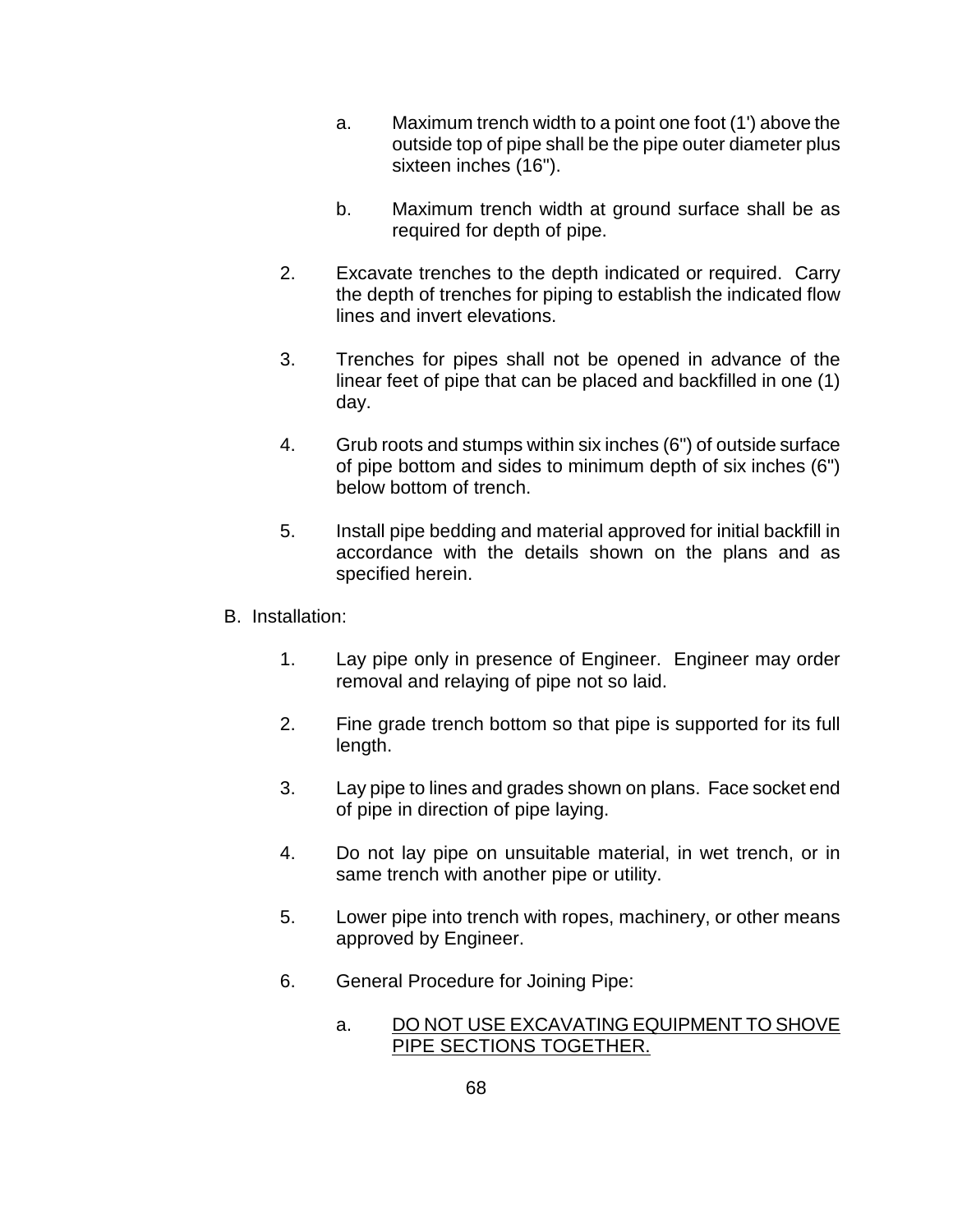- b. Hold pipe securely and in proper alignment when joining.
- c. Do not disturb previously made joints. Check completed piping to assure joints are intact. Insure placement of backfill over pipe is accomplished without disturbing pipe position.
- d. Do not allow earth, stones, or other debris to enter pipe or fittings.
- e. Method of installing joint materials and joining piping shall be in strict accordance with manufacturer's printed instructions as approved by the Engineer.
- C. Backfill and Compaction:
	- 1. Initial Backfill:
		- a. Initial backfill material shall be stone crushings to conform with AASHTO Designation M45-70 (ASTM Designation 448-54), Size No. 8, 1/8" to 3/8" (2.36 mm to 9.25 mm) clean, free flowing and shall meet all ASTM C-33 requirements for quality and soundness.
		- b. Install initial backfill material to twelve inches (12") above pipe.
		- c. Material shall be placed under the pipe haunch to provide adequate side support. Material shall be installed entire trench width and shall be tamped and rodded to insure full contact with pipe at haunch up to the spring line.
		- d. Little or no tamping of the initial backfill directly over the pipe should be done.
	- 2. Final Backfill:
		- a. Where required, complete backfilling with soil aggregate conforming to Section 901.09 of the NJDOT Standard Specifications for Road and Bridge Construction.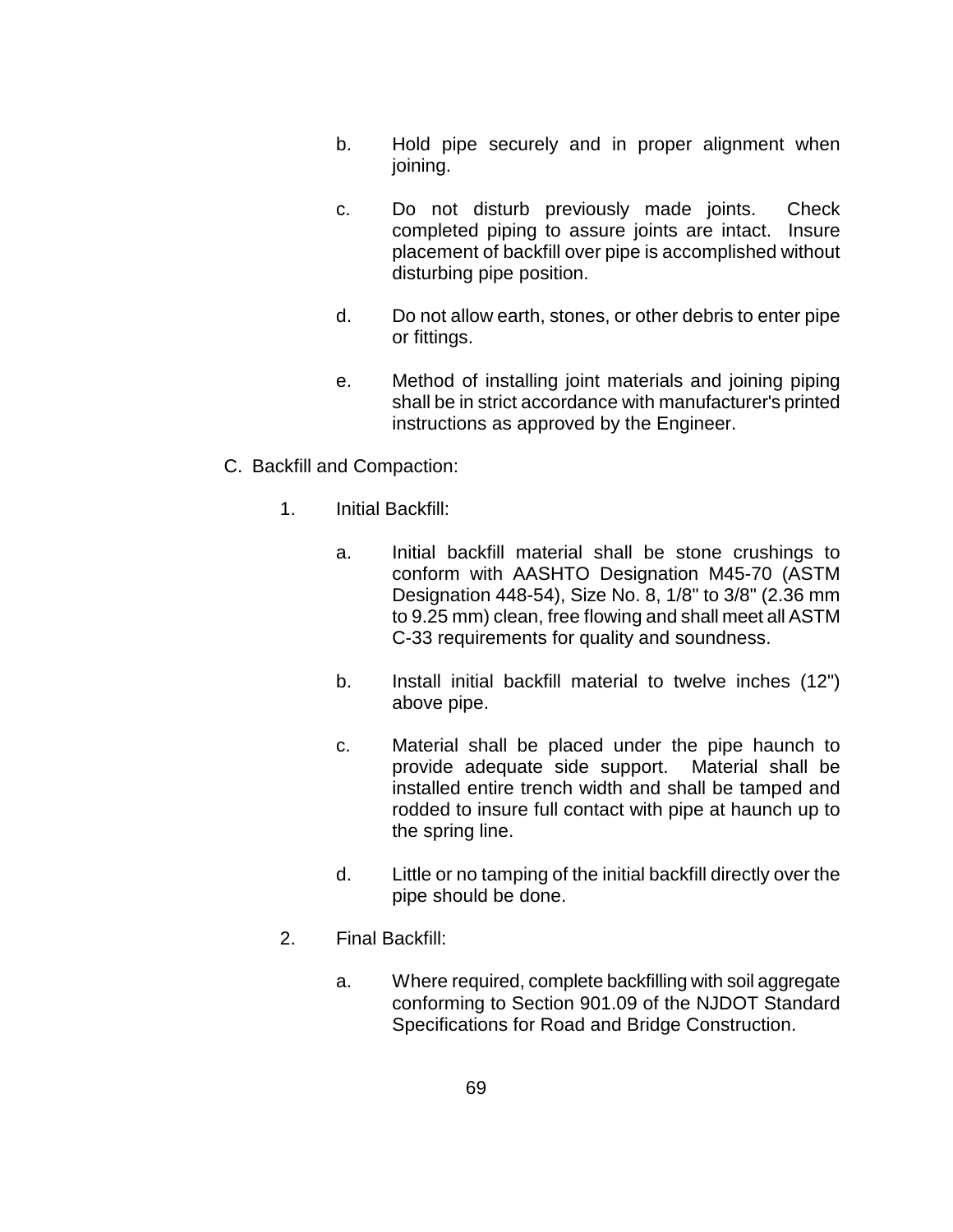b. Place backfill material in maximum six inch (6") lifts and compact to achieve the following dry densities:

| Lawn/landscaped areas  | 90% |
|------------------------|-----|
| Paving/structure areas | 95% |

# D. Testing:

- 1. Deflecting Testing: Maximum allowable pipe deflection (reduction in vertical inside diameter) shall be 7½".
	- a. Deflection tests shall be successfully performed on the complete installation by means of the following prior to the acceptance of construction.
		- 1) "Go-No-Go" mandrel properly sized.
		- 2) Calibrated television.
- 2. Lamping (Gravity Mains Only):
	- a. Engineer will lamp all installed pipe between manholes. Sewer lines shall meet the following standards to pass the lamping inspection.
		- 1) Barrel of pipe shall have no vertical deflection (not to be confused with the deflection test), and at least seventy-five percent (75%) of barrel shall be visible in the horizontal direction.
		- 2) Pipe not meeting this specification shall be relaid and relamped until compliance is achieved at no additional cost to Owner.
- 3. Air Testing:
	- a. Air testing shall conform to the requirements of the section of these specifications entitled "Low Pressure Air Testing of Sanitary Lines".
- E. Appurtenance Installation:
	- 1. Manholes: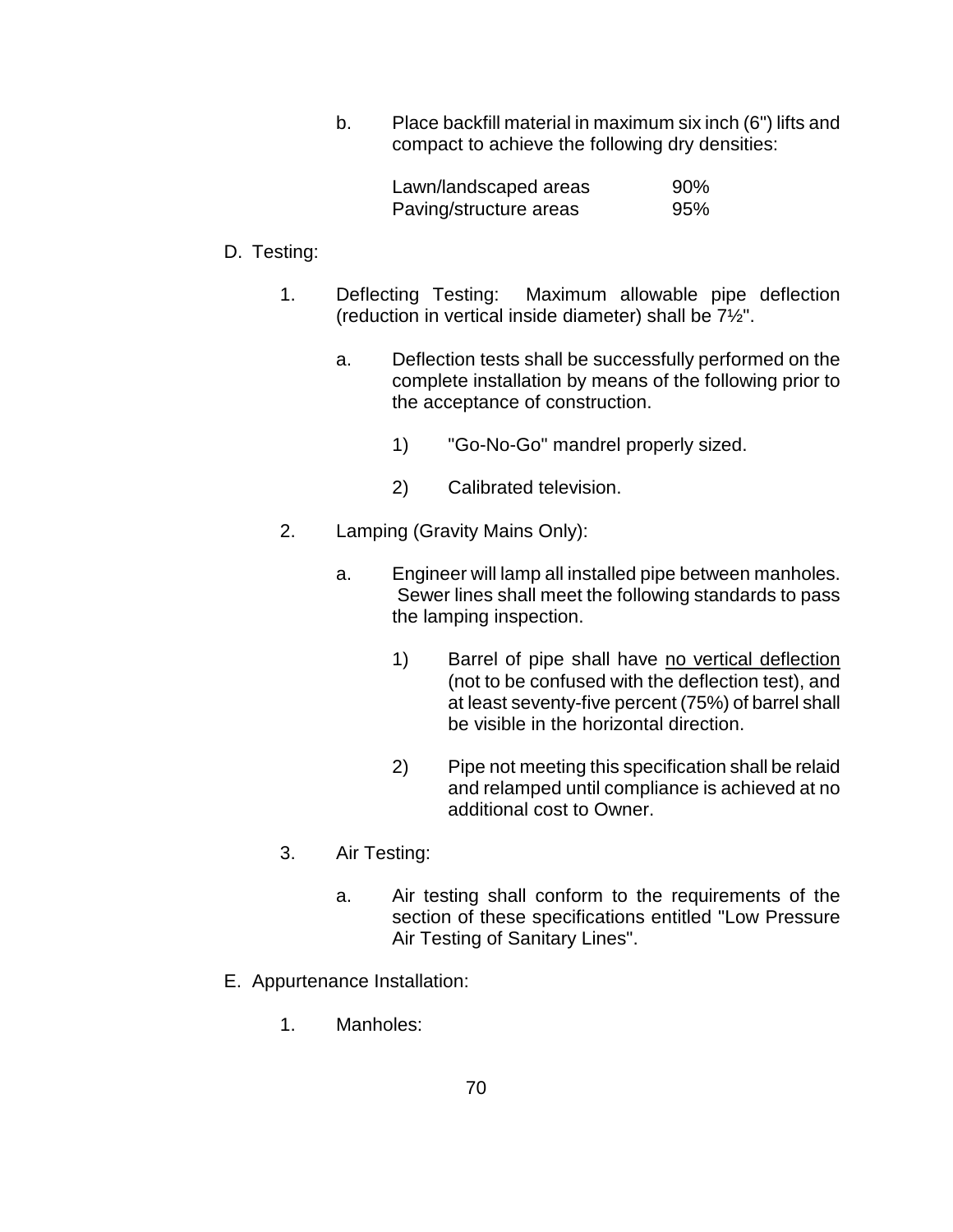- a. Precast manholes with connection ports shall have elastomeric seals precast into manhole walls.
- b. Precast manholes with connection posts shall have flexible boot of sleeve precast into manhole walls.
- c. All manholes shall incorporate removable, high density, polyethylene manhole inserts, 1/8" thick, between the manhole casting frame and lid to prevent surface water inflow into the sanitary sewer system. Inserts shall be constructed with a nylon strap to allow for one-person removal and replacement.
- 2. Laterals:
	- a. All laterals shall be installed with the same construction procedure as the sewer main.
	- b. Sewer laterals in streets and rights-of-way shall be a minimum of four inches (4") in diameter, with a minimum slope of ¼"/foot slope.
	- c. Laterals shall intersect the main at an angle 45 degrees from vertical.

All sanitary sewer lines must be installed in accordance with approved drawings, and all fittings are to be installed at the time the sanitary main is constructed. Saddles and repair clamps are not acceptable on new lines and will be used only with prior approval of the Authority or their representative, and shall be installed in strict accordance with their instructions. If and when saddles are approved, they will be of the strap on type; no bolt on saddles will be permitted in Evesham Township. See Section 501.4.J.4.

#### 501.7 MINIMUM GRADES AND VELOCITY OF FLOW

All gravity sewers shall be constructed of materials acceptable to the Authority and be designed with such hydraulic slope to result in a mean velocity of not less than two feet (2') per second when flowing either full or half full. This is based on Knutter's or Manning's formula with  $N = 0.013$  for ductile iron or 0.010 for PVC pipe. Terminal runs of sanitary mains shall be designed and installed with a minimum slope at least double that which is required to produce a velocity of two feet (2') per second.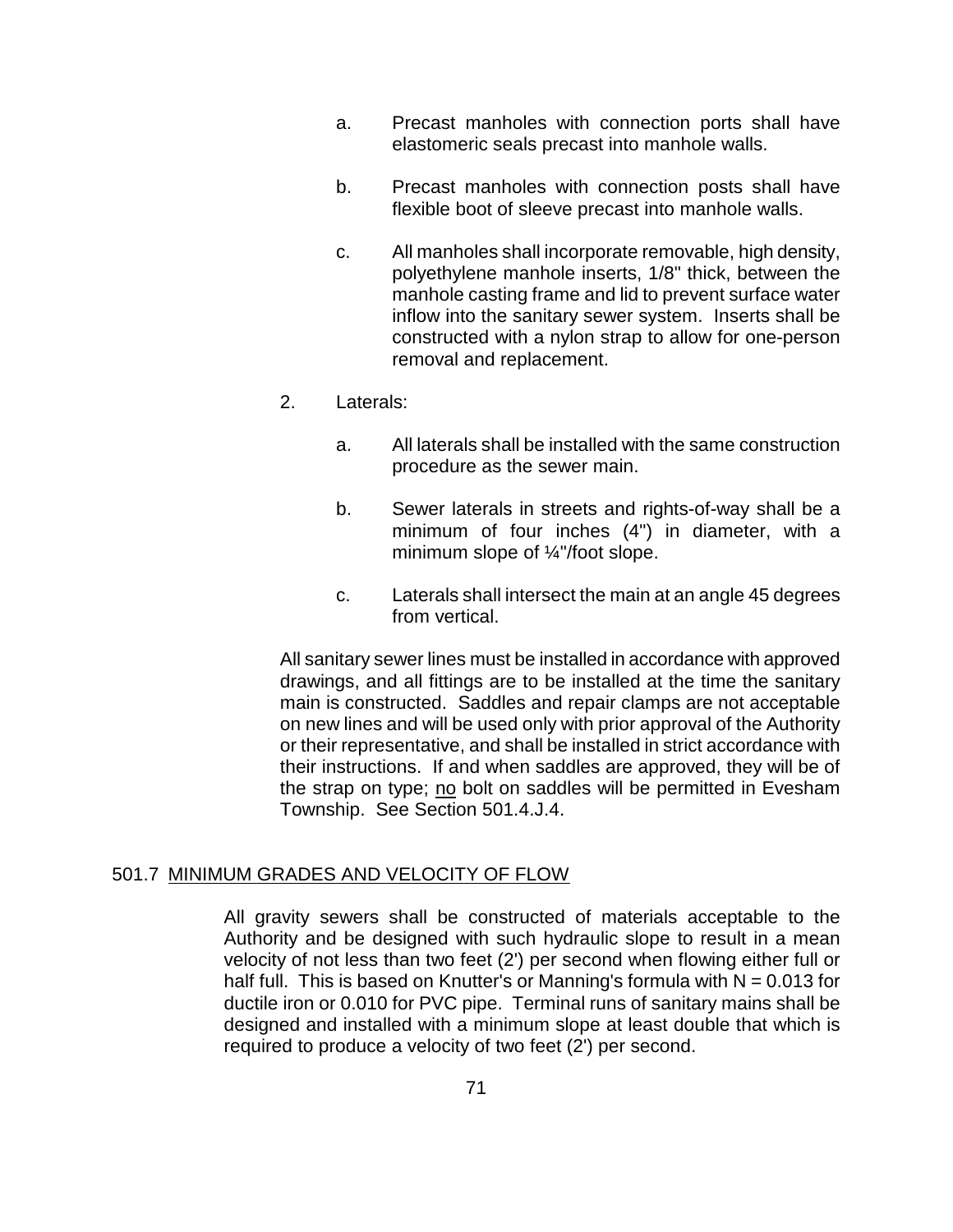Grades producing velocities in excess of ten feet (10') per second are to be avoided. The minimum size of sewer mains will be eight inch (8").

# 501.8 PUMPING STATIONS

# A. General Requirements:

The construction of the pumping station and appurtenances shall meet all current OSHA standards, including ladders and safety railings where required.

Raw sewage shall be screened before pumping unless special pumping equipment approved by the Authority is used. Trash basket must be removable and a winch provided for removal of this basket for cleaning.

An auxiliary source of power shall be provided for electricity driven pumps, unless an alternate method is approved by the Authority.

A complete telemetering system shall be provided to monitor the pumping station status, and transmit data to the Authority central control panel.

An odor control system shall be provided for both the wet well and the force main.

The equipment provided to monitor the following shall be of the same make and manufacture as now in use by the Authority:

- 1. Intrusion alarm.
- 2. Smoke/fire alarm.
- 3. Phase failure relay.
- 4. Telephone line failure.
- 5. Emergency generator to be equipped to transmit normal and emergency power status.
- 6. Elapsed time running meters for each pump at station and at M.I.P.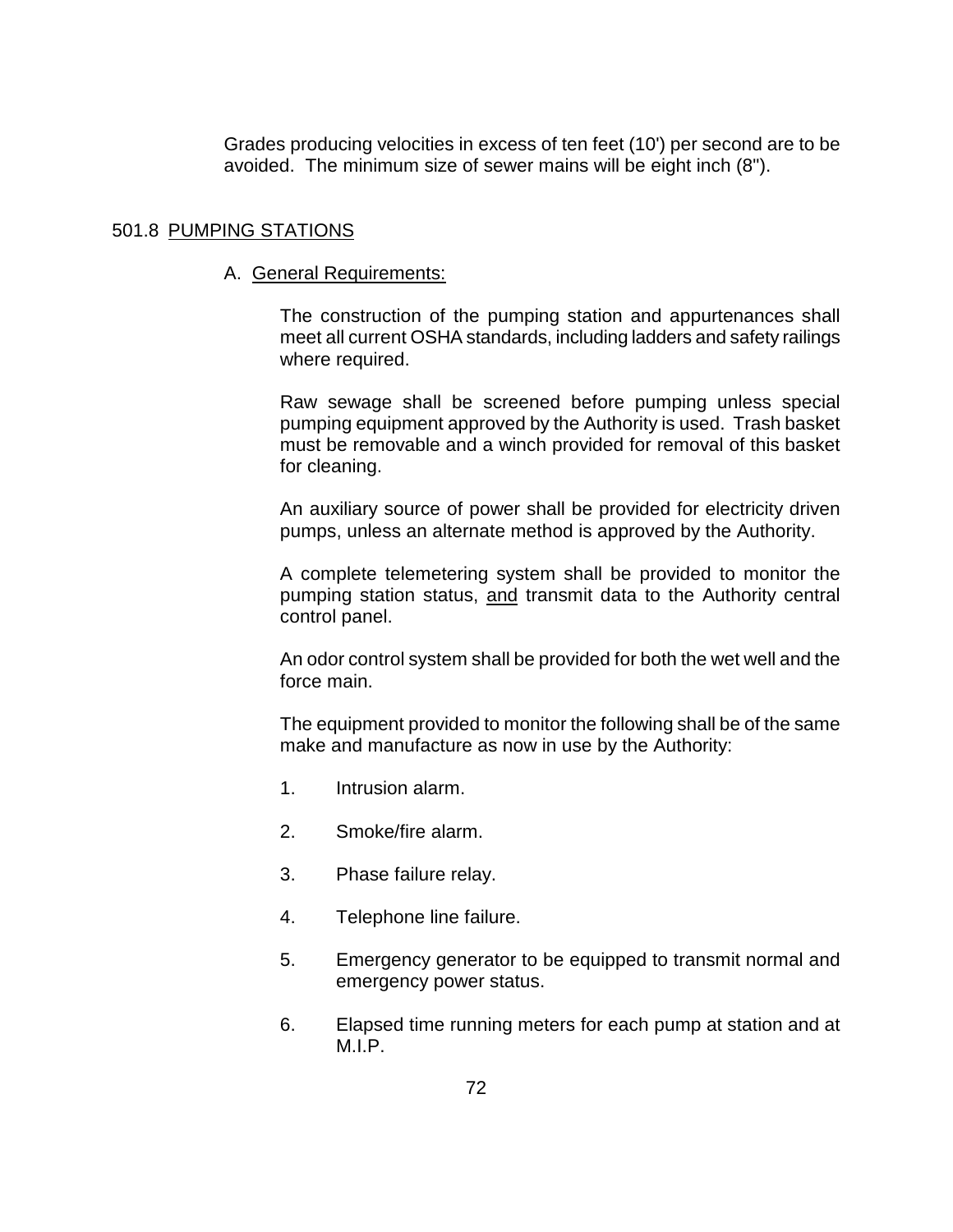- 7. Bubbler system with purge and flare type bubbler line for level control. Air supply shall be provided by duplicate air compressor with receiver tank.
- 8. High wet well alarm for wet well.
- 9. Power failure alarm.
- 10. Ventilation failure alarm with sign stating that explosive hazards exist ventilation system is not functioning properly.

Pumping stations shall not be subject to flooding during a one hundred (100) year frequency storm.

Adequate light and ventilation shall be provided at all pumping stations. Where operation or maintenance duties are required in enclosed areas or pits, forced ventilation by suitable means shall be provided with sufficient capacity to induce at least twelve (12) air changes per hour.

Ventilation shall be provided as detailed in "NFPA 820-Recommended Practice for Fire Protection in Wastewater Treatment and Collection Facilities", as amended to date, to reduce or eliminate requirement for explosion proof equipment.

A free-standing yard hydrant (frost-proof) shall be provided to permit routine washdown and cleaning operations at all pumping stations. Where a domestic water service connection is provided to a pumping station, the water supply shall be properly protected by an approved backflow prevention device. No connections between fresh water and sewage pumps or pipes shall be permitted.

#### B. Pumps:

Pumping station capacity shall be compatible with the ultimate capacity of the influent sewer. At least two (2) pumps, each designed to individually handle peak flows (2.5 x average flows) for ten (10) years hence, shall be provided. If more than two (2) pumps are provided, their capacities shall be such that upon failure of the largest pump, the other(s) will handle such peak flows. When ejectors are provided as the method of raising sewage, two (2) compressor units are required, and they shall be so interconnected that the duplicate unit will commence operation in the event of failure of the one in use.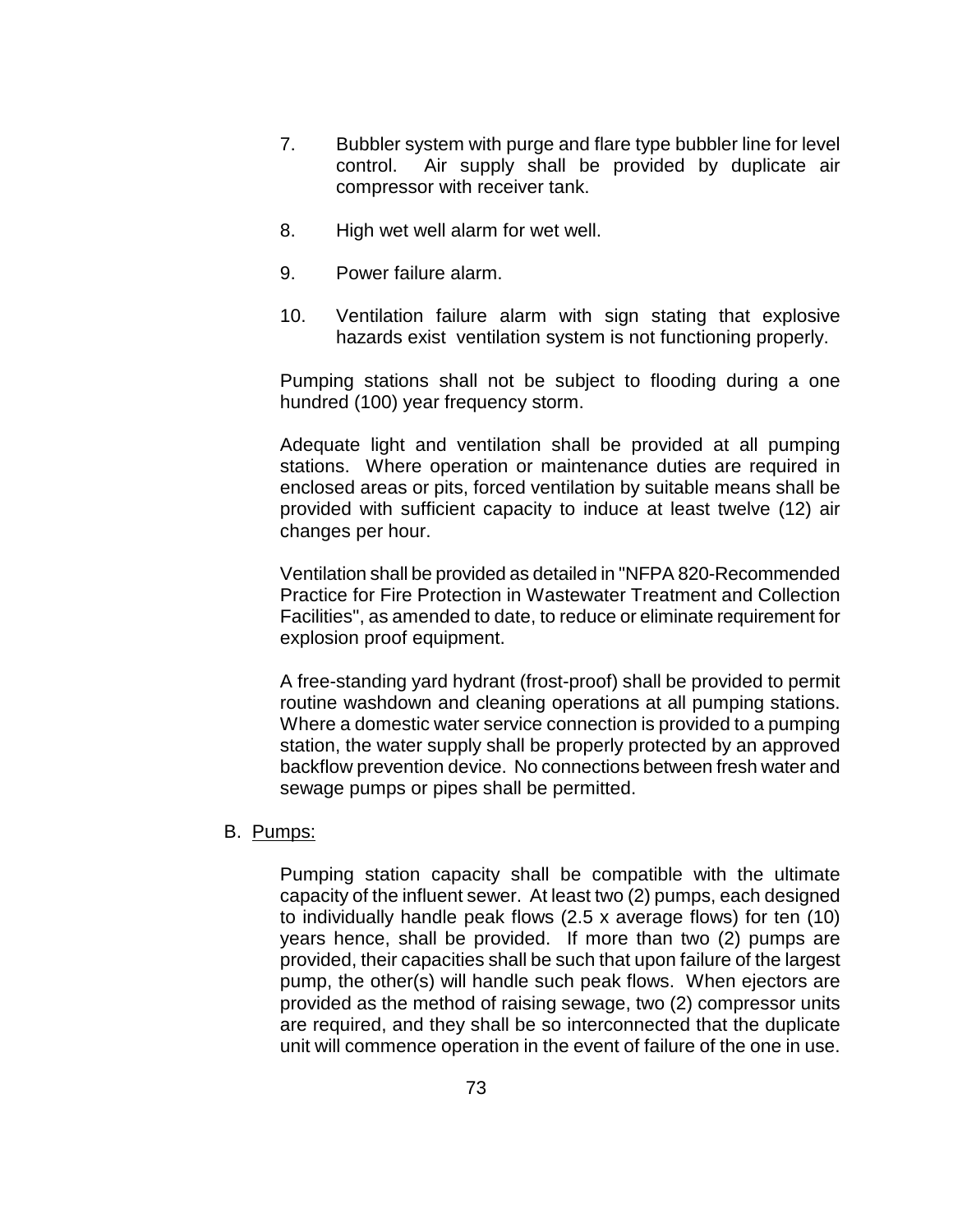Pumps shall be generally installed in dry wells and preferably should operate under a positive suction head. Submerged pumps for raw sewage will be approved only when deemed appropriate by the Authority. A means of flow measurement is required. Shutoff valves shall be provided on suction and discharge piping, which shall be flanged or otherwise removable, and check valves shall be provided on discharges.

Special repair tools and accessories required for maintenance shall be provided.

- NOTE: The standard pump selected by the Authority for use in all lift stations within Evesham Township is Gorman-Rupp. Other models may be acceptable upon approval of the Engineer.
- C. Dry Wells and Wet Wells:

Dry and wet wells shall be completely separated and shall be provided with adequate ventilation (NFPA 820) and drainage. Entrance and exit shall satisfy all applicable safety standards as determined by the Authority. Permanently mounted winches shall be provided for both the wet well and the dry well.

Dry wells shall provide sufficient accessibility for the repair and removal of pumps. Provision shall be made for the removal, if necessary, of pumps and motors. Dry wells are to be provided with a sump pump and flood alarm.

The capacity of a wet well should not exceed ten (10) minutes retention when flow is at the average dry weather rate. The floors of wet wells shall slope at least forty-five degrees toward pump suctions to prevent solids accumulation.

#### D. Trash Basket:

A trash basket and guide rails, constructed of either aluminum or stainless steel must be provided in the wet well. A mechanical means, such as a winch, must be provided so this basket can be removed from the wet well for cleaning.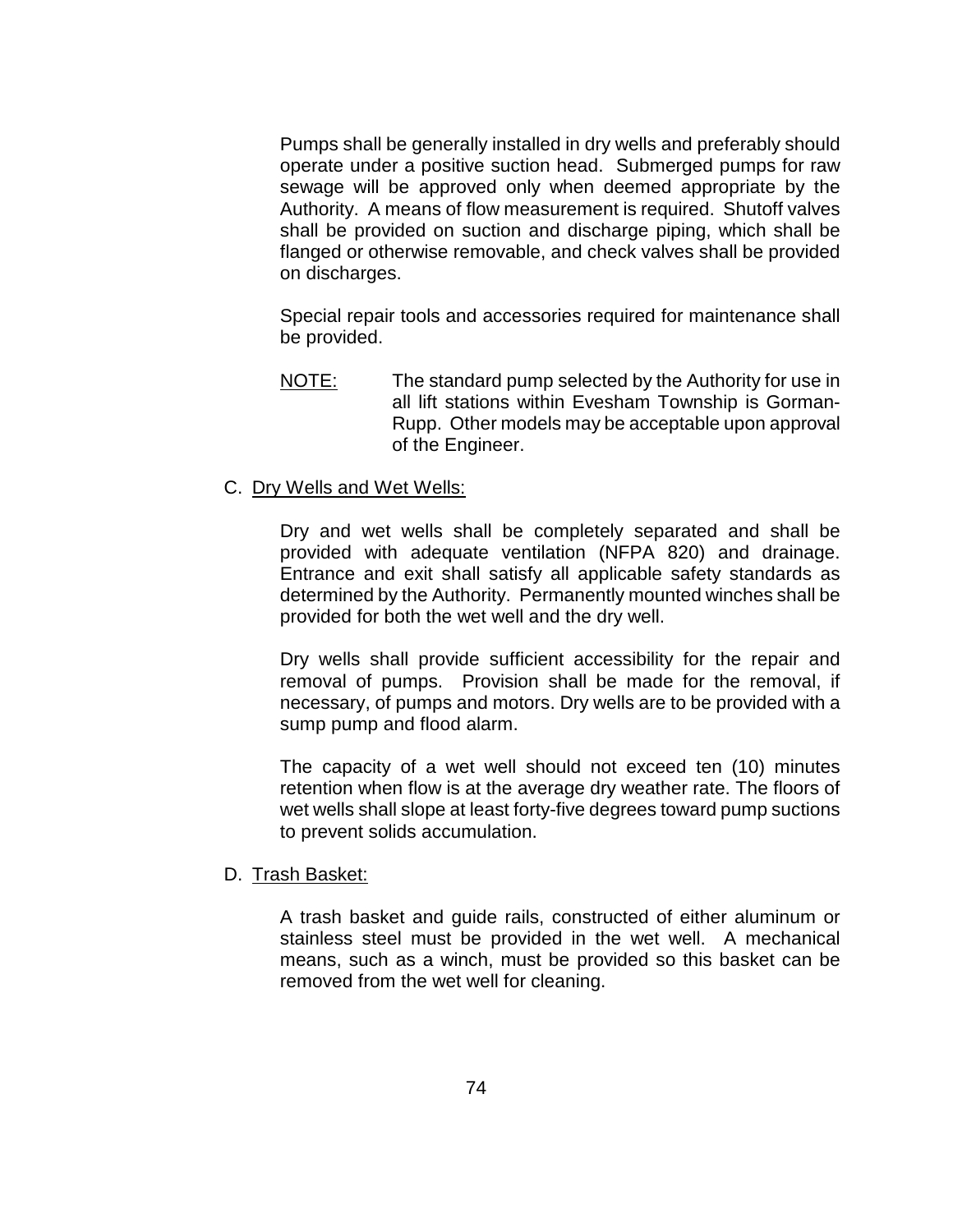# E. Electrical Equipment:

Electric motors shall be located so as to be protected from flooding.

Electric motors and electrical power equipment should not be installed in subsurface chambers; where installation in such location is necessary, the areas shall be ventilated in accordance with "NFPA 820" to eliminate the requirement for explosion proof equipment. Where this is not possible the motors and equipment shall be of the explosion-proof and damp-proof type.

All electrical equipment and work shall comply with Fire Underwriter's regulations for the location involved and to the National Electric Code.

# F. Standby Emergency Power Engine/Generator:

- 1. General:
	- a. Standby power for Authority facilities shall be provided by a complete diesel engine/generator set.
	- b. Diesel engine/generator shall provide electric power during periods of failure of normal power supply.
	- c. Unit shall be 3 phase, 60 hertz and be capable of delivering sufficient power to sequentially start and continuously run all equipment at the pump station site. Loads shall be calculated based on future conditions.
	- d. All optional equipment, available from the manufacturer for sound attenuation purposes, shall be incorporated in the generator package.
	- e. Automatic starting and stopping of the plant and switching of the load shall be provided by an automatic load transfer switch.
	- f. The engine/generator control console shall be mounted on the generating set in a weatherproof housing.
	- g. The engine/generator unit shall have a skid mounted fuel tank (minimum 75 gallon or 12 hours continuous operation) and shall be housed in a weatherproof,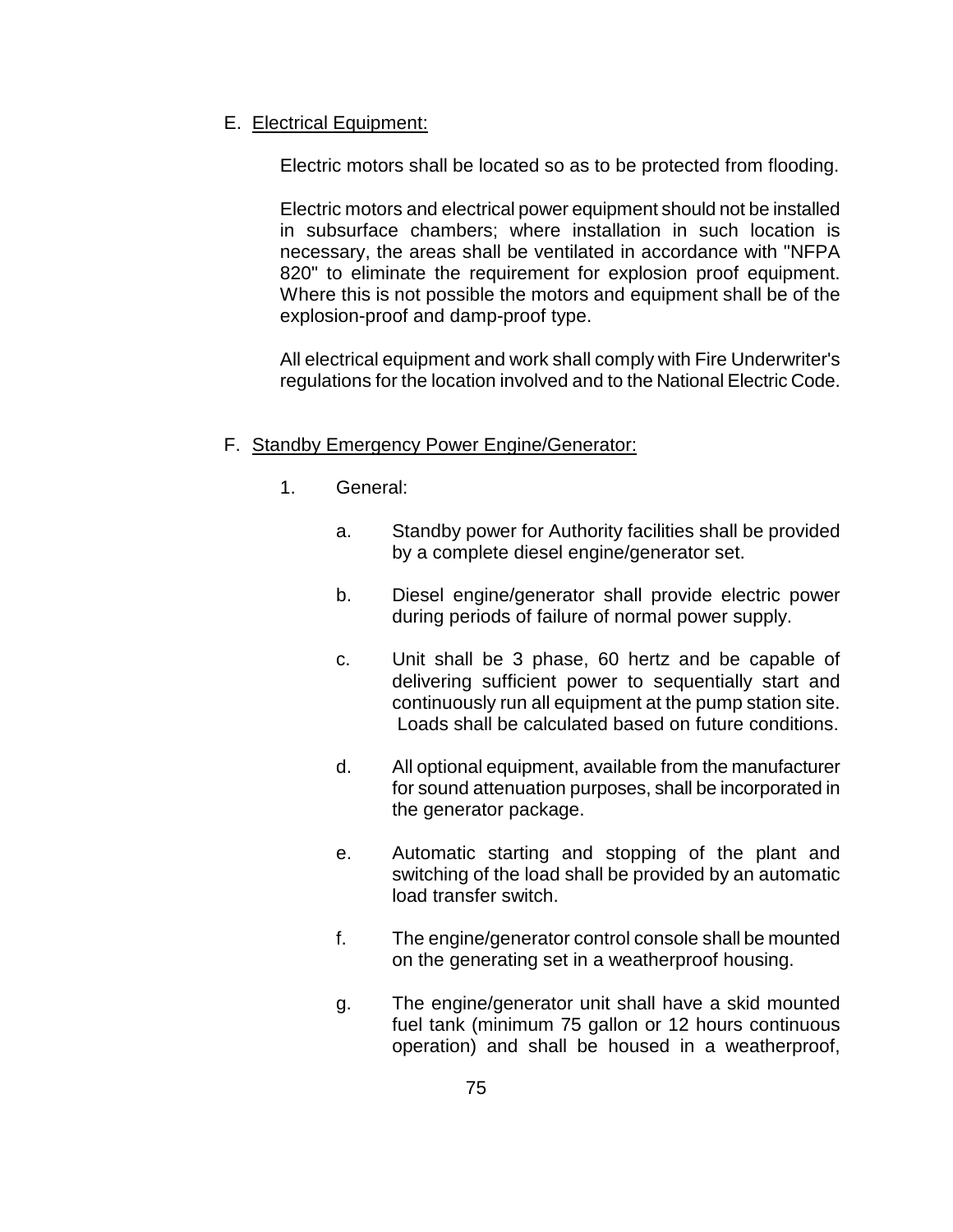insulated aluminum (Alloy 6061-T6, 0.04" thick) or 16 gauge painted steel housing with removable side panels.

- h. The electric generating equipment shall meet all requirements of NFPA 110.
- 2. Diesel Engine:
	- a. The engine shall be a heavy duty compression ignition, cold starting diesel arranged for direct connection to and alternating current diesel generator.
	- b. The engine shall operate efficiently on No. 2 fuel oil.
	- c. A fuel supply pump with replaceable fuel filter shall be provided.
	- d. The radiator shall be rated to operate the engine at full generator load at 120\_F.
	- e. The water jacket heater shall be thermostatically controlled and a minimum of 1,000 watts.
	- f. An oil cooler shall be provided if recommended by the manufacturer.
	- g. Substitution of a natural gas powered engine may be requested by the Authority depending on the proximity of gas lines.
- 3. Generator:
	- a. The generator shall be rotating field, engine driven, direct connected, synchronous type with amortisseur winding, rated for continuous service.
	- b. Insulation shall be Class B or F in accordance with NEMA standards. The temperature rise shall be in accordance with NEMA standards for continuous duty at all output ratings.
	- c. Fast acting fuses or other protective devices shall be incorporated where failure or regulator or exciter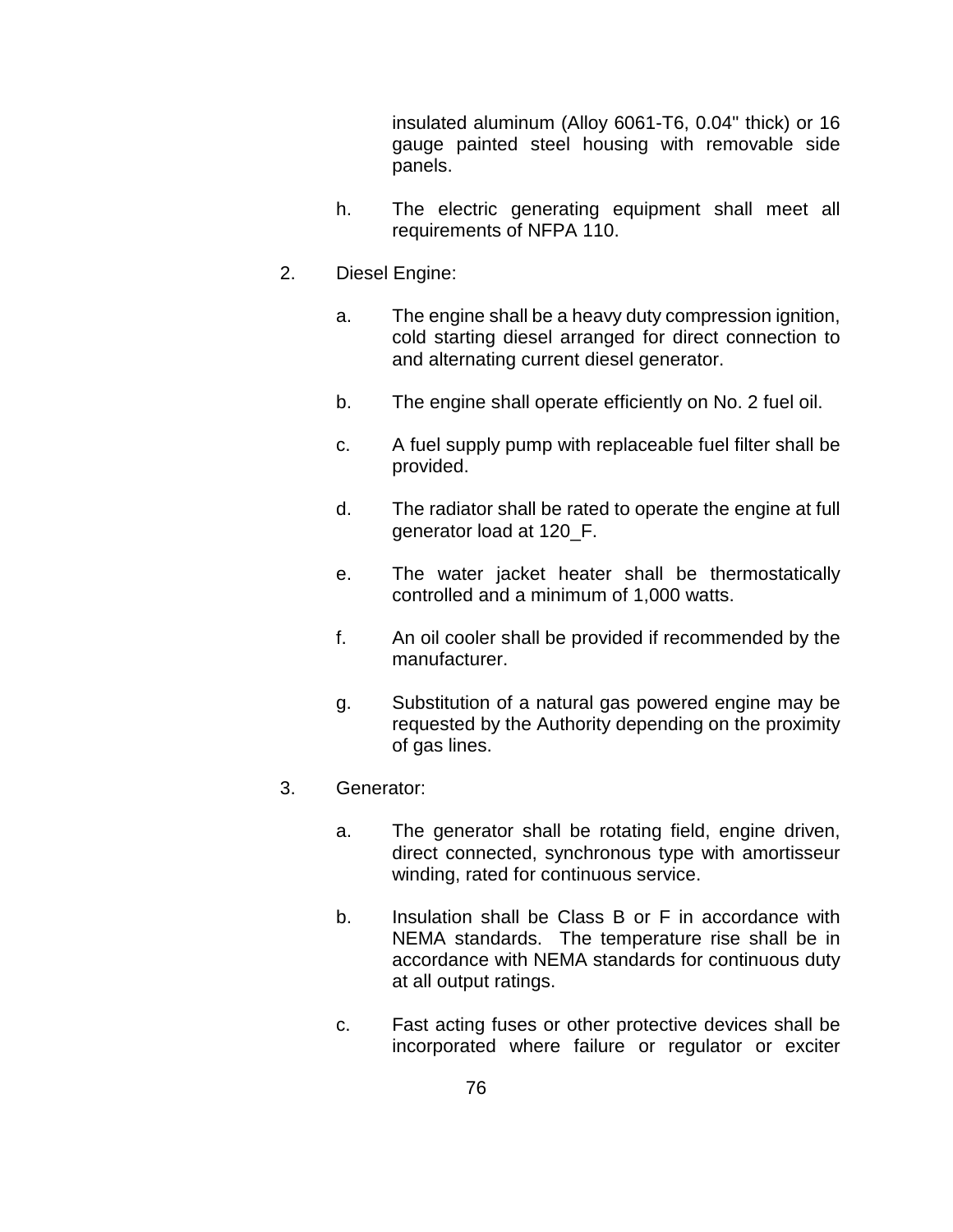components could result in damage to the generator field or exciter windings.

- d. Generator and exciter shall conform to all applicable NEMA standards.
- 4. Engine Electrical System:
	- a. Electrical system shall include:
		- 1) Lead-acid, heavy duty battery as recommended by the engine manufacturer.
		- 2) Starting mortar.
		- 3) Voltage and current-regulated charging generator or alternator and a separate battery charger with battery cables and rack.
		- 4) Outside (GFI) electrical outlet for 120V power.
- 5. Control Panel:
	- a. Engine and generator controls shall be mounted with vibration isolators at the generator end of the engine/generator set in a NEMA 4 enclosure.
	- b. Engine controls/instruments required:
		- 1) Three position run-stop-remote switch.
		- 2) Manual start switch.
		- 3) Full automatic start.
		- 4) Auto engine shutdown for the following conditions:
			- a) Overcrank.
			- b) Overspeed.
			- c) Low lube oil pressure.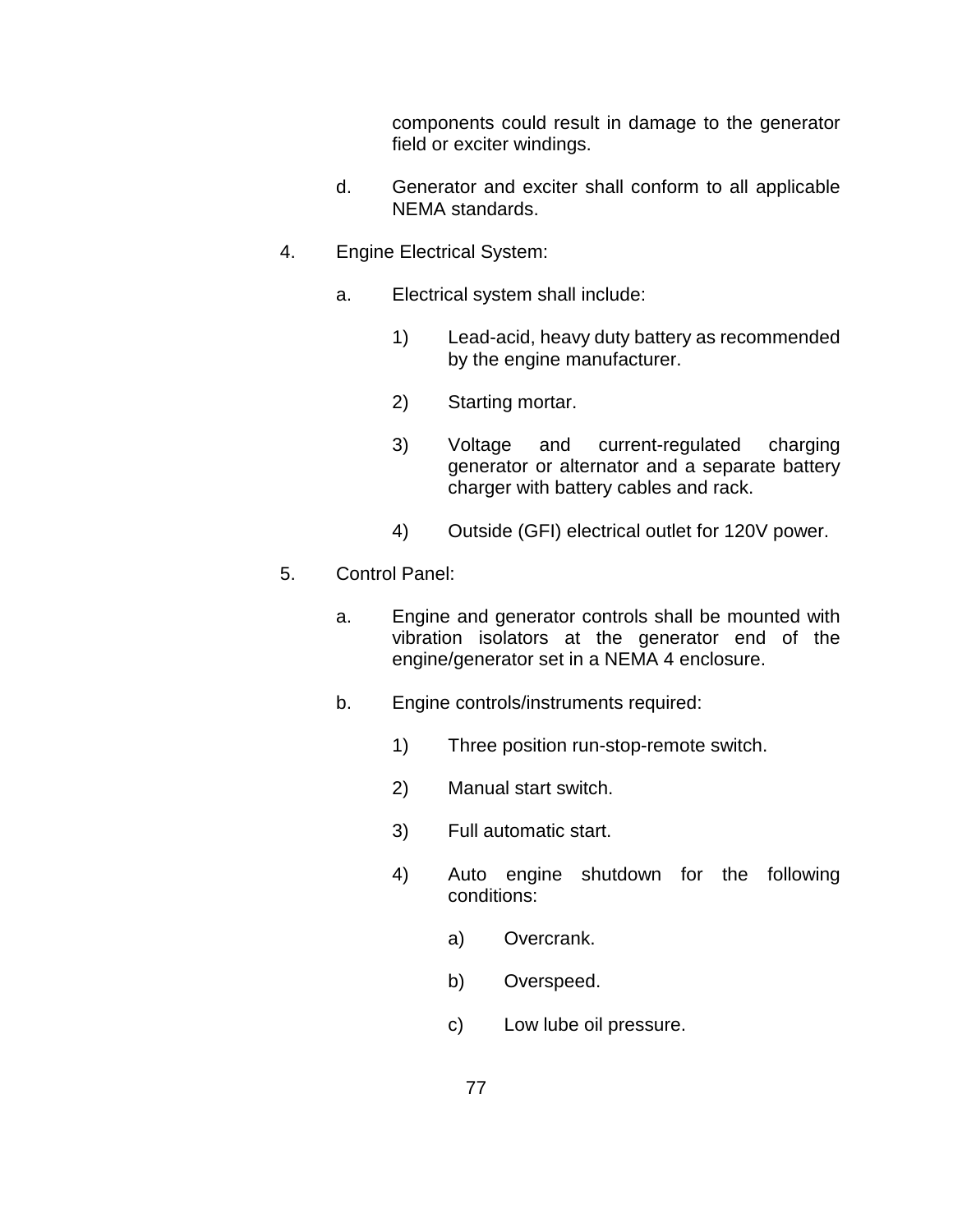- d) High engine temperature.
- e) Low coolant level.
- 5) Indicator lamps as follows:
	- a) Run.
	- b) Overcrank.
	- c) Overspeed.
	- d) High engine temperature.
	- e) Low oil pressure.
	- f) Pre-high engine temperature.
	- g) Pre-low oil pressure.
	- h) Low engine temperature.
	- i) Switch in stop position (flashing).
	- j) Low fuel.
	- k) Low coolant level.
- 6) Fault reset switch.
- 7) Water temperature gauge.
- 8) Ammeter charging circuit.
- 9) Lubricating oil pressure gauge.
- 10) Running time meter.
- 11) Panel illumination.
- 6. Sound Attenuation:

Pump stations are to be located a minimum of 200' from nearest residential property line, and noise levels are to be not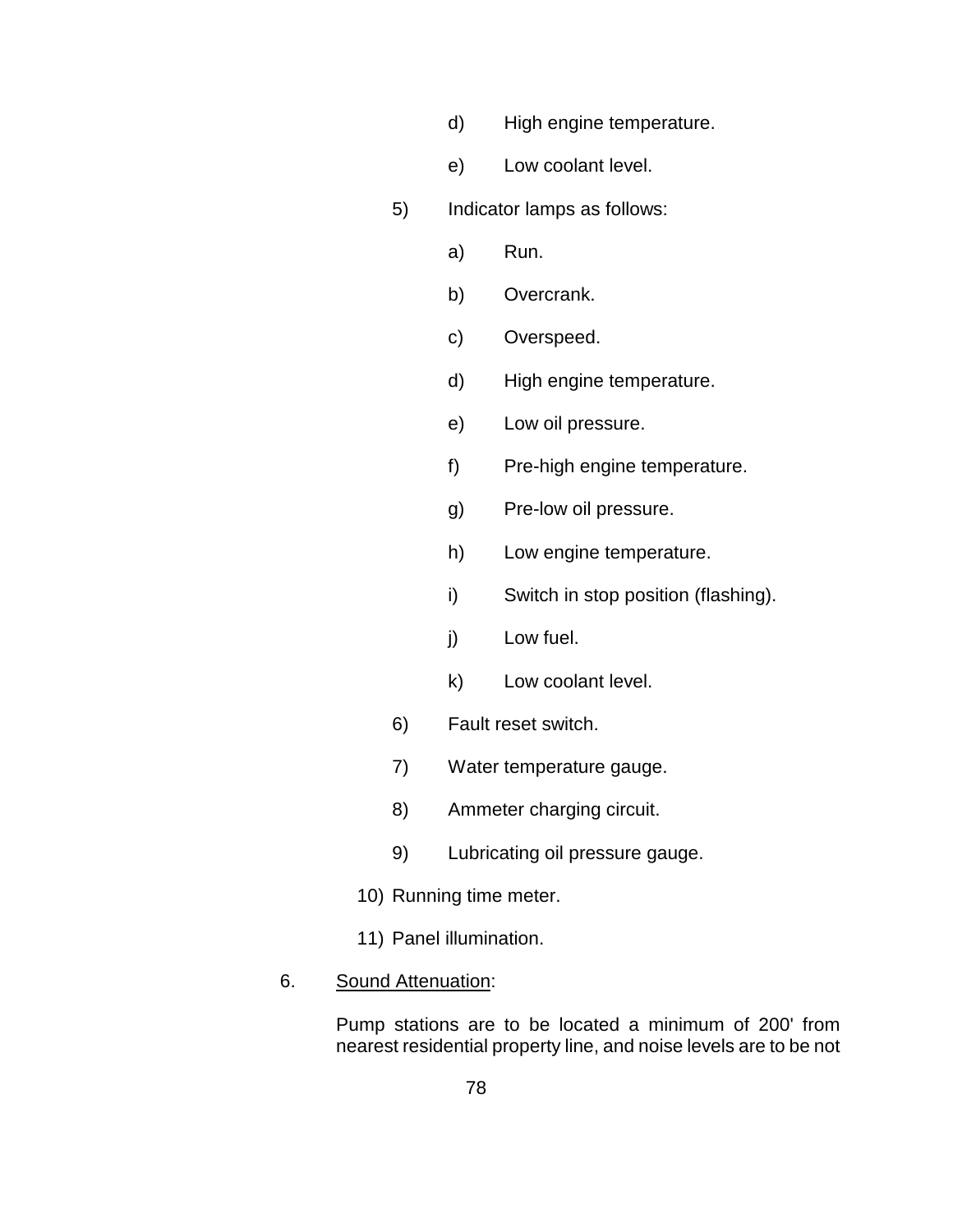greater than 60 dBA when measured at any residential property line. Only approved sound attenuation methods shall be used. Compliance shall be determined in conformance with NJDEP "Procedures for the Determination of Noise from Stationary Sources".

- 7. Appurtenances:
	- a. Paint:
		- 1) Woodland Green oil and heat resistant paint shall be applied over thoroughly cleaned and prime coated surfaces.
	- b. Mechanical Governor:
		- 1) Capable of maintaining engine speed within five percent (5%) of synchronous speed from no-load to full-load.
	- c. Sufficient spare parts for six (6) months operation.
		- 1) Oil filters.
		- 2) Gas filters.
		- 3) Fuses.
	- d. Auto transfer switch:
		- 1) The auto transfer switch shall include all necessary relays and component parts, together with U.L. listed and tested interlocked contactor. Switch shall conform with U.L. 1008.
		- 2) The auto transfer switch shall perform as follows:
			- a) Automatically start the plant upon power line outage. Provide time delay start to avoid nuisance start-ups.
			- b) Disconnect the normal circuits from the main line and transfer them to the emergency plant's output. Provide timer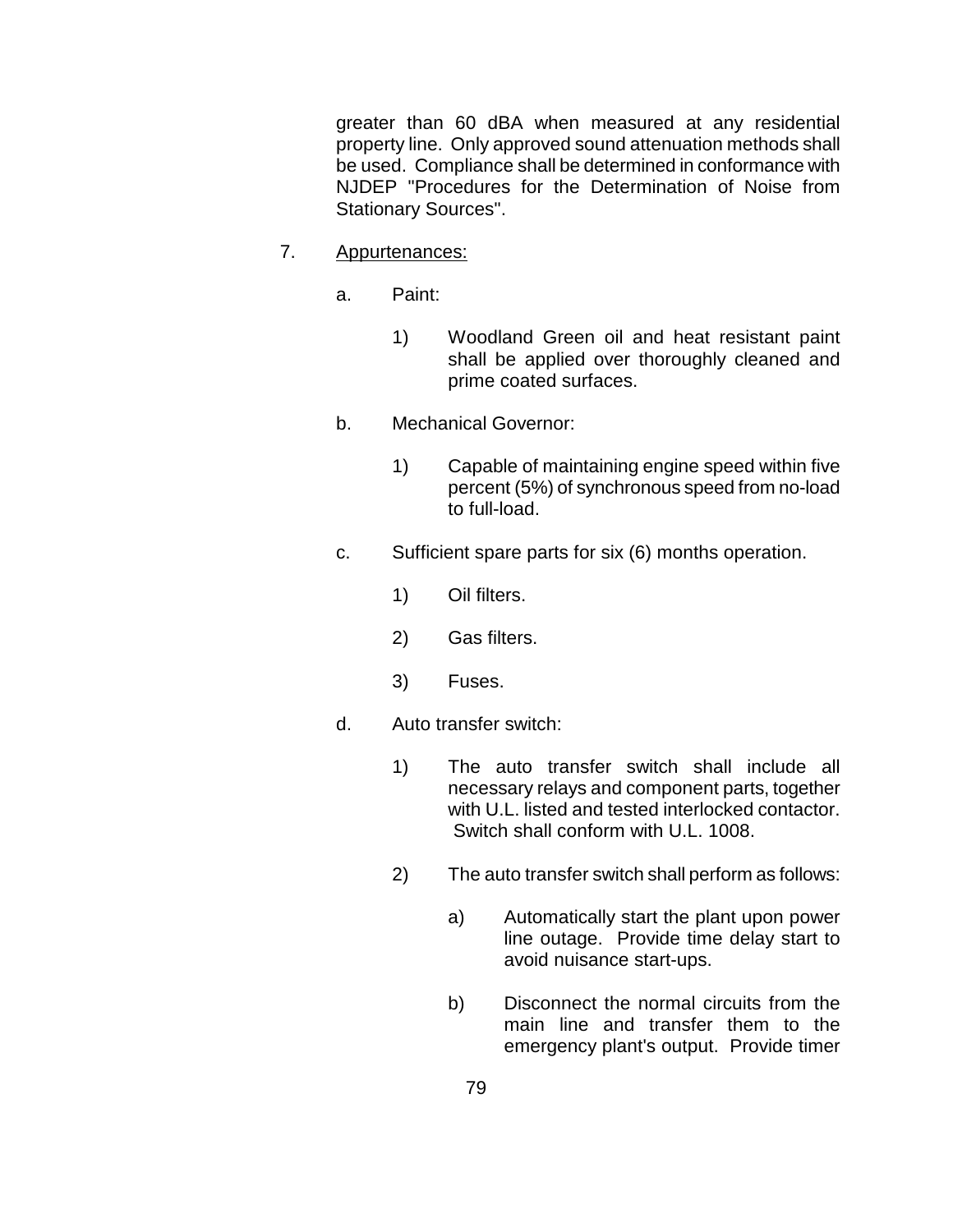delay transfer to allow the enginegenerator set to stabilize before application of load.

- c) Transfer the load back to the main line upon power return. Provide time delay retransfer to allow:
	- (1)Normal power to stabilize before retransfer.

(2)Staggered retransfer.

- (3)Unloaded running for cool down before shutdown.
- d) Retransfer of the load from emergency source to the normal source if the emergency source fails when normal source is available.
- e) Control mode status indicators to allow operator to determine if controls are properly sequencing.
- f) "Normal" and "emergency" indicator lamps.
- g) Selector switch with "test", "normal" and "retransfer" positions.
- h) Exerciser clock.
- i) Battery charger for generator set.

# 8. Testing/Setup:

- a. Minimum two (2) hour full load test. Testing procedures shall be as described in NFPA 110 under installation acceptance.
- b. Ten (10) copies of generator/engine set operations and maintenance manuals, complete in all respects.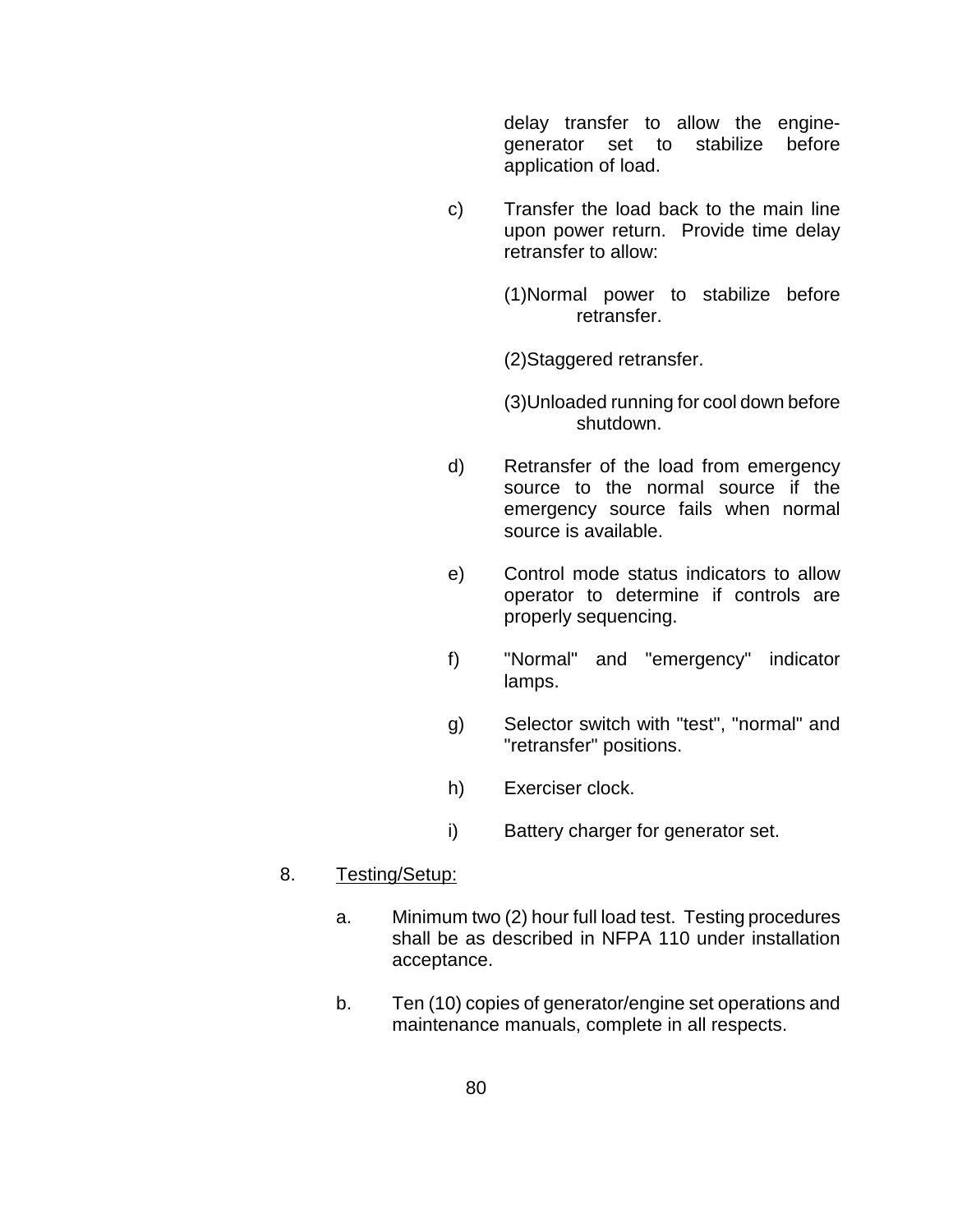- c. Warranty on all parts comprising the complete standby electric power system for a period of five (5) years or 1,500 operating hours, whichever occurs first, from the date of initial startup. Multiple warranties will not be acceptable.
- d. The standby electric generating system, including all components, shall be tested, shipped and warranted by one source of supply who shall take full responsibility for warranty, supply of parts and servicing.
- e. Safety Signs:
	- 1) Danger Diesel Fuel, #93-95-242 (3" x 5").
	- 2) Danger Equipment Starts Automatically, #93- 95-386 (3" x 5").
	- 3) Danger 480 or 240 Volts, #93-95-233 (3" x 5").

# 9. Landscaping

Provide landscaping to effectively screen the pump station site from adjacent properties.

# 10. Fencing

Provide eight foot (8') high, nine (9) gauge, chain link fence with a minimum twelve foot (12') wide sliding gate and three foot (3') wide pedestrian gate. Fencing shall completely enclose the pump station site. Color to be Woodland Green and fence to have two inch (2") vinyl bonded mesh with heavy duty, industrial frame and posts.

# 11. Lighting

Provide low brightness type, horizontally mounted fixtures with a maximum mounting height of twelve feet (12'). Provide a average minimum one (1) foot candle illumination over the entire site. Spillover illumination shall be minimized to no more than 0.25 foot candles.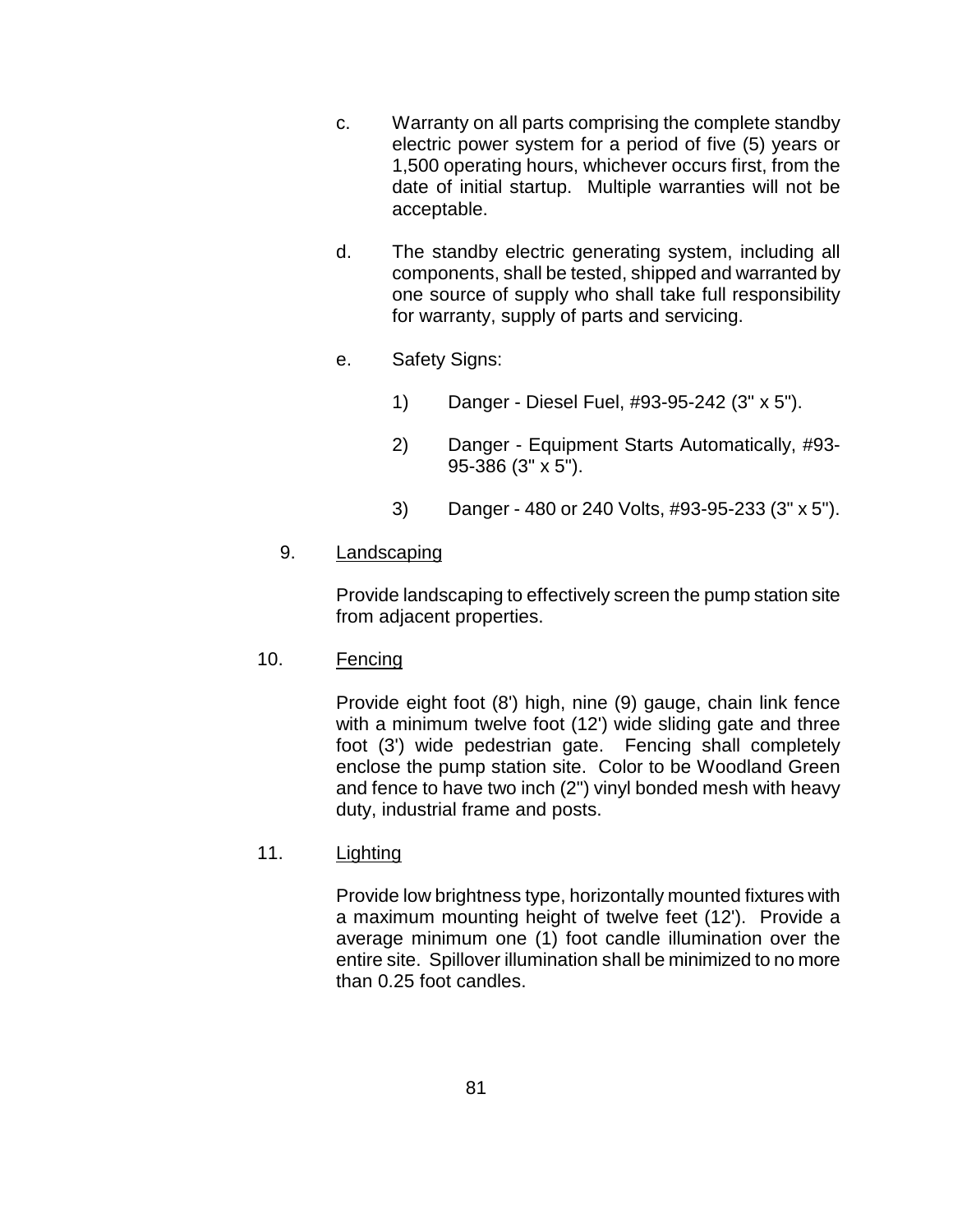#### 501.9 SANITARY FORCE MAINS

### A. General

The construction of a sanitary force main is necessary any time a lift station is required. The length of this line is dependent upon the distance to the nearest gravity manhole or wastewater treatment plant. The size of the line is dependent upon the quantity of sewage to be pumped from the lift station to its destination. Velocity in the force main shall be equal to or greater than 3 feet/second and less than 10 feet/second.

The pipe and fittings used in the construction of force mains shall be Class 52 ductile iron. No cement lining will be permitted. Prior approval, in writing, from the Authority must be obtained permitting the use of another material.

Force mains shall be laid as close as possible to a constant grade. When this is not possible, low and/or high points in the line may result. Manholes must be constructed at these locations. Cleanout manholes shall be constructed at the low points while air relief manholes are required at the high points. Six inch (6") diameter cleanout risers shall be provided at 400' intervals or as otherwise required by the Authority. These units will be constructed in accordance with the drawings provided as part of this specification. Energy dissipation manholes shall be constructed at the discharge point of all force mains.

The contractor will be responsible for supplying all equipment, tools and personnel to perform the necessary tests. He will also provide personnel, as required to assist the Authority inspector during his visual inspection. The Authority inspector must be present at all times during pressure testing of a force main.

Odor control facilities may be required by the Authority for force mains that retain sewage within the line for excessively long periods.

## B. Thrust Blocks

Thrust blocks will be installed or lines rodded at all bends greater than ten degrees (10\_), and at all valves, tees and plugs. This is to prevent movement of the lines or appurtenances under pressure.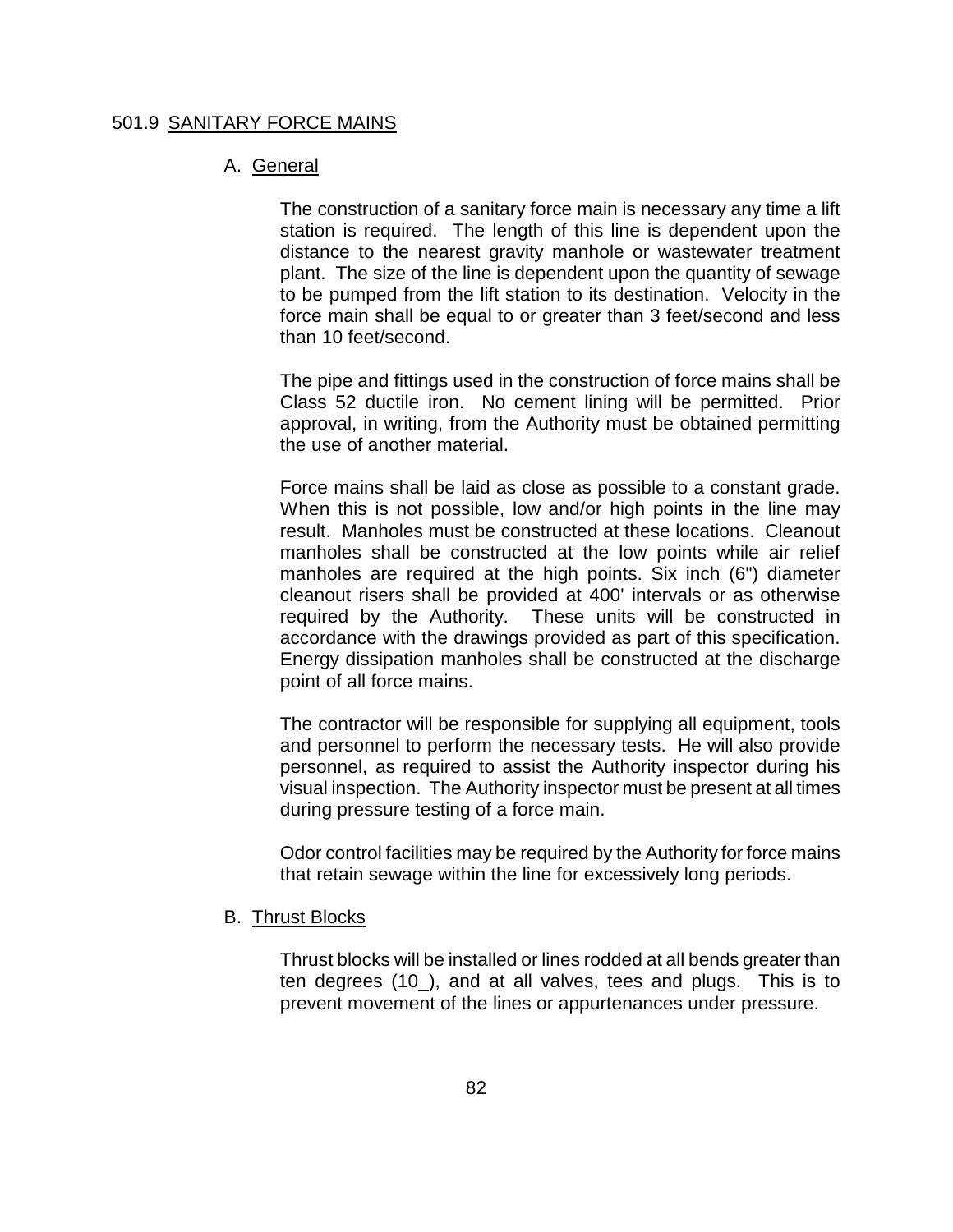The following is a list of requirements governing the construction of thrust blocks:

- 1. All thrust blocks will be constructed of poured concrete with a minimum twenty-eight (28) day compression strength of 4,000 psi.
- 2. The bearing area of the thrust blocks will be poured against undisturbed soil, and this area shall be sufficient to prevent any movement when lines are tested and again when they are put into operation. The thrust block size will vary with the size of the line and the soil bearing properties of the soil. In making this calculation, always use 150 psig as the internal line pressure. See nomograph included with this specification for determining thrust block size.

# C. Sanitary Force Main Inspection

# 1. Construction Inspection

Prior to installation of any force mains or appurtenances, the Authority office and the Authority Engineer must be notified forty-eight (48) hours in advance. This will allow the Authority sufficient time to schedule an inspector on the job during the construction phase.

# 2. Post Construction Inspection and Test

Once construction has been completed on the force main and all its appurtenances, the contractor may request preliminary inspection and test.

A visual inspection of all terminations and manholes will be performed to insure that construction on this force main system meets all the drawing and specification requirements, and in addition, all cleanup work has been completed.

All force mains and pressure lines shall be tested at 50 psi or two (2) times the operating pressure, whichever is greater or as required by specification.

Each section of pipe shall be slowly filled with water. Before applying the specified test pressure, all air shall be expelled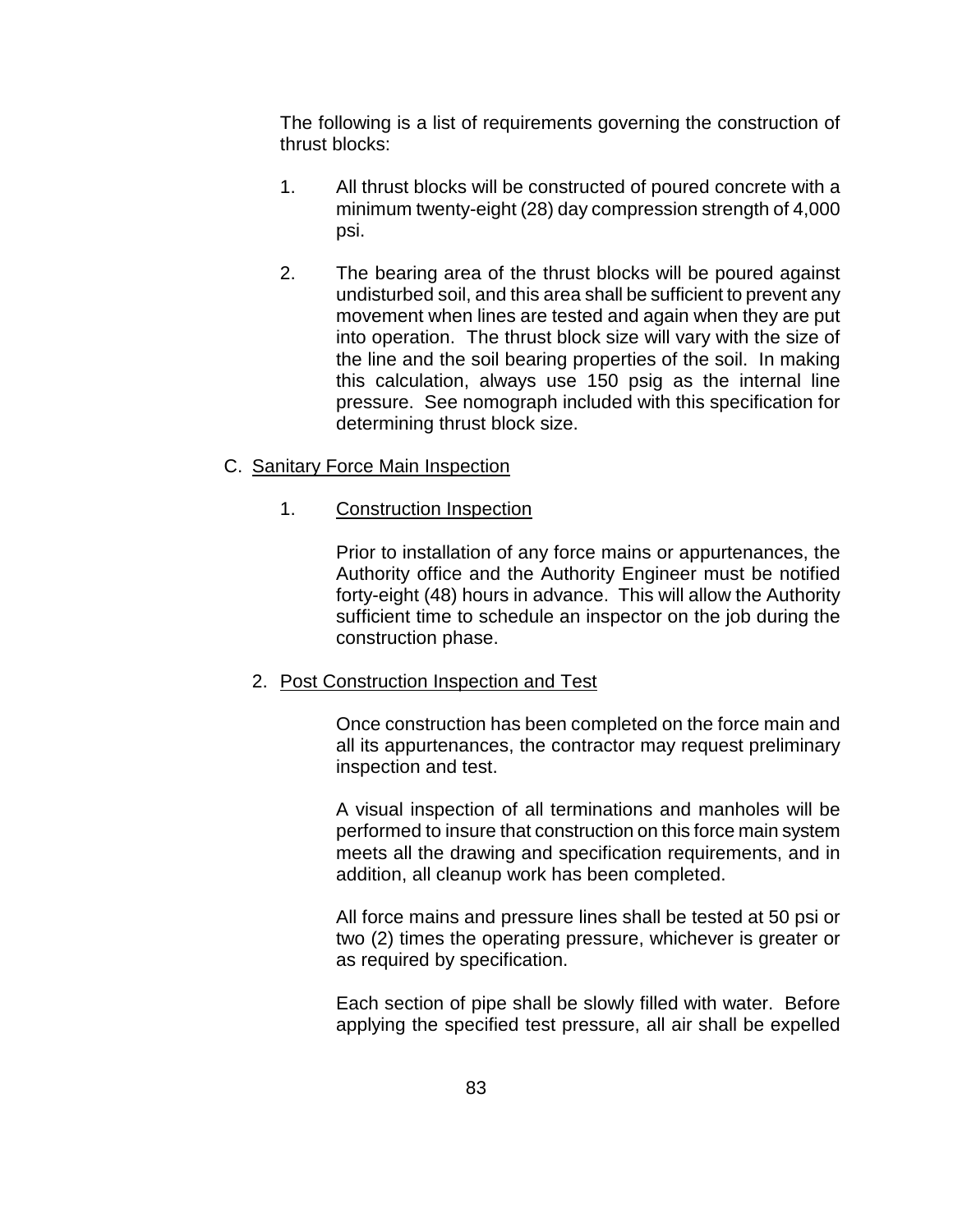from the pipe through blowoffs or taps that may be required for the release of air at the highest points.

When the test pressure has been reached, the amount of makeup water to maintain the test pressure for two (2) hours shall be measured.

Installed pipe will not be accepted if the amount of leakage exceeds twelve (12) gallons per day per inch pipe diameter per mile of pipe.

Where sections of pipeline fail to meet this requirement, they shall be repaired, again maintained under pressure for two (2) hours and retested as necessary until these requirements are satisfied.

Any visible pipe leakage, regardless of the amount, shall be immediately repaired and the pipe shall be retested.

Calculations to determine loss per inch of pipe per day per mile shall be done as follows:

Gallons of makeup water  $x$  12 = gallons loss/day

gallons loss/day  $x 5,280$  ft/mile = gallons loss/mile/day feet of pipe being tested

 $gallons loss/mile/day = gals/inch dia/mile/day$ (pipe diameter in inches)

Allowable exfiltration rate is 12 gallons/inch dia./mile/day

### 501.10 INSPECTION AND TESTING OF SANITARY SEWER SYSTEM

#### A. General Requirements:

The Authority requires that their representative inspect all sanitary sewer and appurtenances which tie into the Authority system. Inspection shall be initiated at the moment construction is commenced and will continue until all construction has been completed and the new sewer construction has been accepted by the Authority.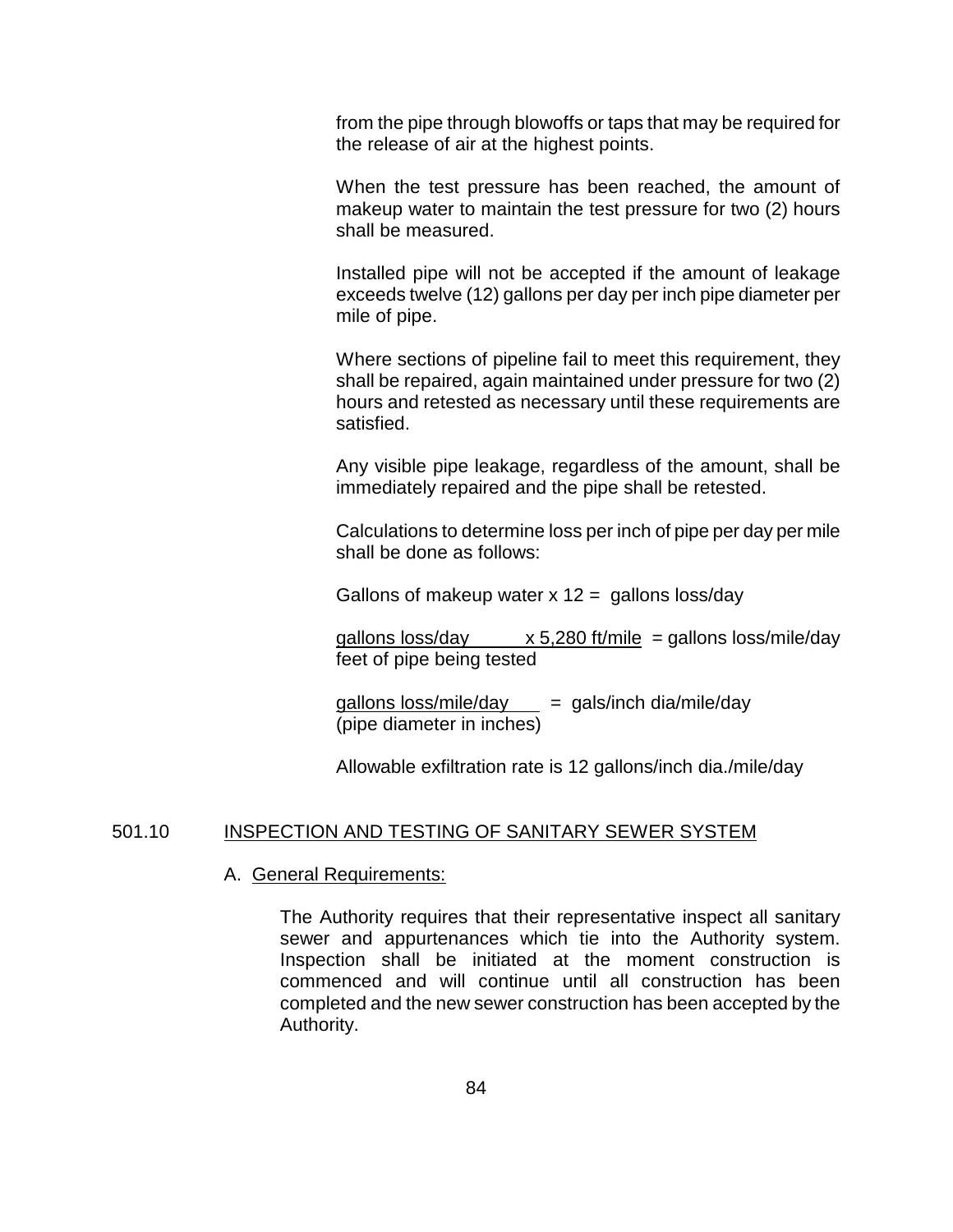The Authority Engineer shall be notified forty-eight (48) hours in advance (Telephone No. 609/267-8310) that inspection is required. The request for inspection is the direct responsibility of the developer or builder and should they neglect to request same, all work accomplished without inspection will automatically be considered unacceptable. Extreme care should be taken to avoid this situation since all construction not accessible for complete visual inspection must be reestablished in such a manner as to allow for same before it will be accepted.

B. Inspection During Sanitary Sewer Construction:

Inspection during construction will insure the following:

- 1. All materials used during construction will meet the minimum requirements of the Authority and be in accordance with approved drawings. Supporting documentation shall be submitted upon request.
- 2. All construction is accomplished in accordance with approved drawings and Authority specifications, rules and regulations.
- 3. All permits have been obtained prior to initiating construction.
- 4. Trenches are dug and maintained in accordance with the requirements of this specification, and in addition that all requirements of State safety rules and regulations are being met.
- 5. All State and Federal safety rules and regulations are being observed by contractor personnel.
- 6. The bedding of pipe and appurtenances is in accordance with that prescribed in this specification.
- 7. Workmanship in general meets the requirements of the Authority and any additional requirements of other interested agencies imposed upon the Authority.
- 8. All materials used in the construction of sanitary sewage collection or treatment facilities are protected prior to, during and after construction.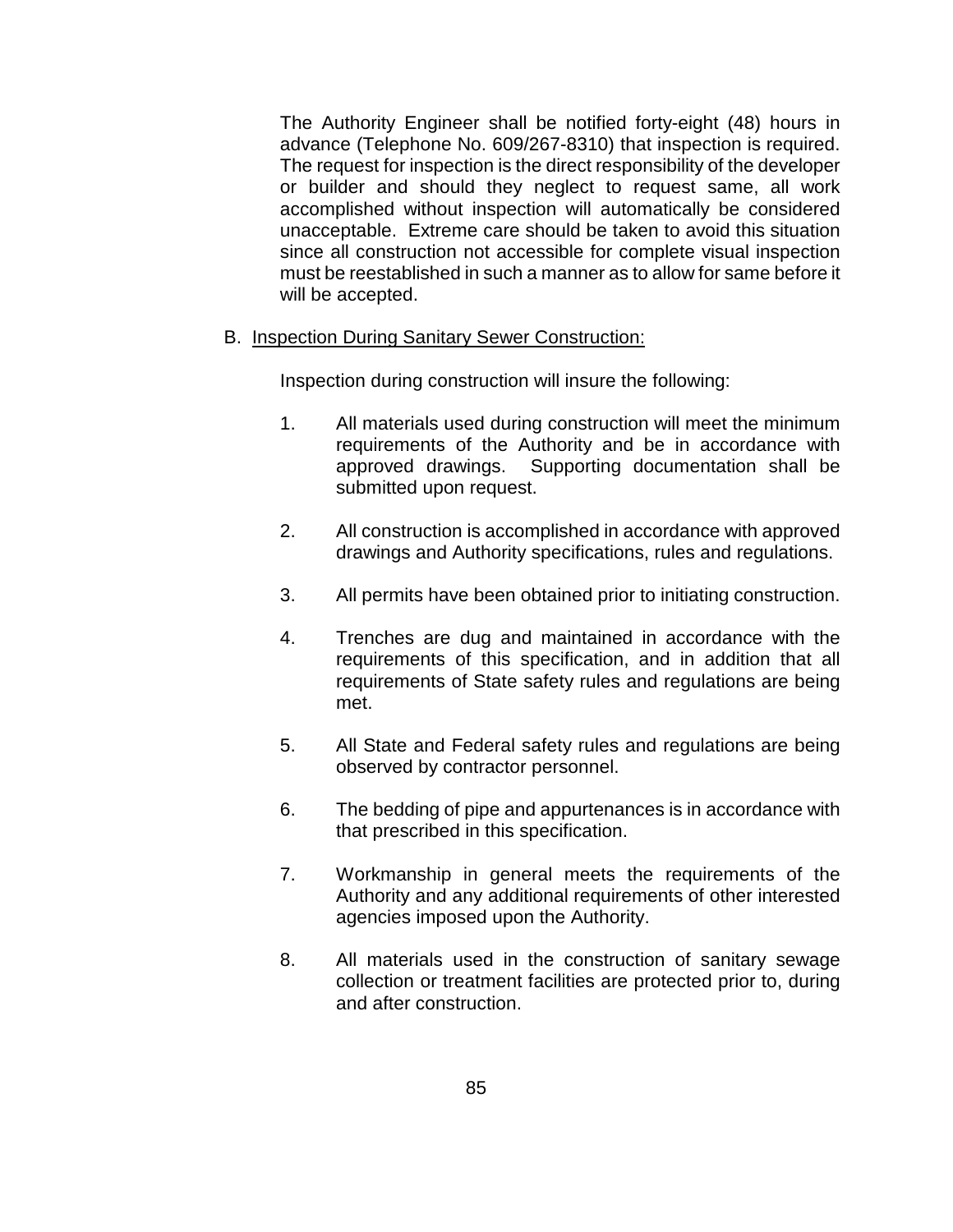- 9. Care is being exercised during construction to avoid the possibility of any water or other foreign matter entering the active sewer lines.
- 10. All lines are laid at the prescribed grades and are free of foreign material.
- 11. All joints are made in the prescribed manner for the particular pipe or fittings being used.
- 12. All lateral construction is in accordance with that prescribed in this specification.
- 13. All manhole, wet well, pump station and appurtenances are constructed in accordance with requirements of this specification.
- 14. All material used for backfill is Authority acceptable as required by physical location.
- 15. Proper repair is accomplished on roads that were cut or damaged during construction.
- 16. Cleanup and restoration of area after construction has been completed. This will include anything that is a direct or indirect result of the construction.
- 17. When necessary, proper signs, barricades, flashers, flagmen, etc., are being properly utilized or displayed to meet safety requirements.
- 18. During construction, that water is not pumped or diverted in such a manner so as to damage surrounding or downstream properties, and that excessive damage to trees, shrubs or plant life does not occur during the construction of sanitary lines or systems.

# C. Testing and Inspection After Construction Has Been Completed:

All sanitary sewer construction within Evesham Township which ties into the existing sanitary sewage system for which the Authority has responsibility is required to meet the minimum requirements of inspection and testing as specified by the Authority.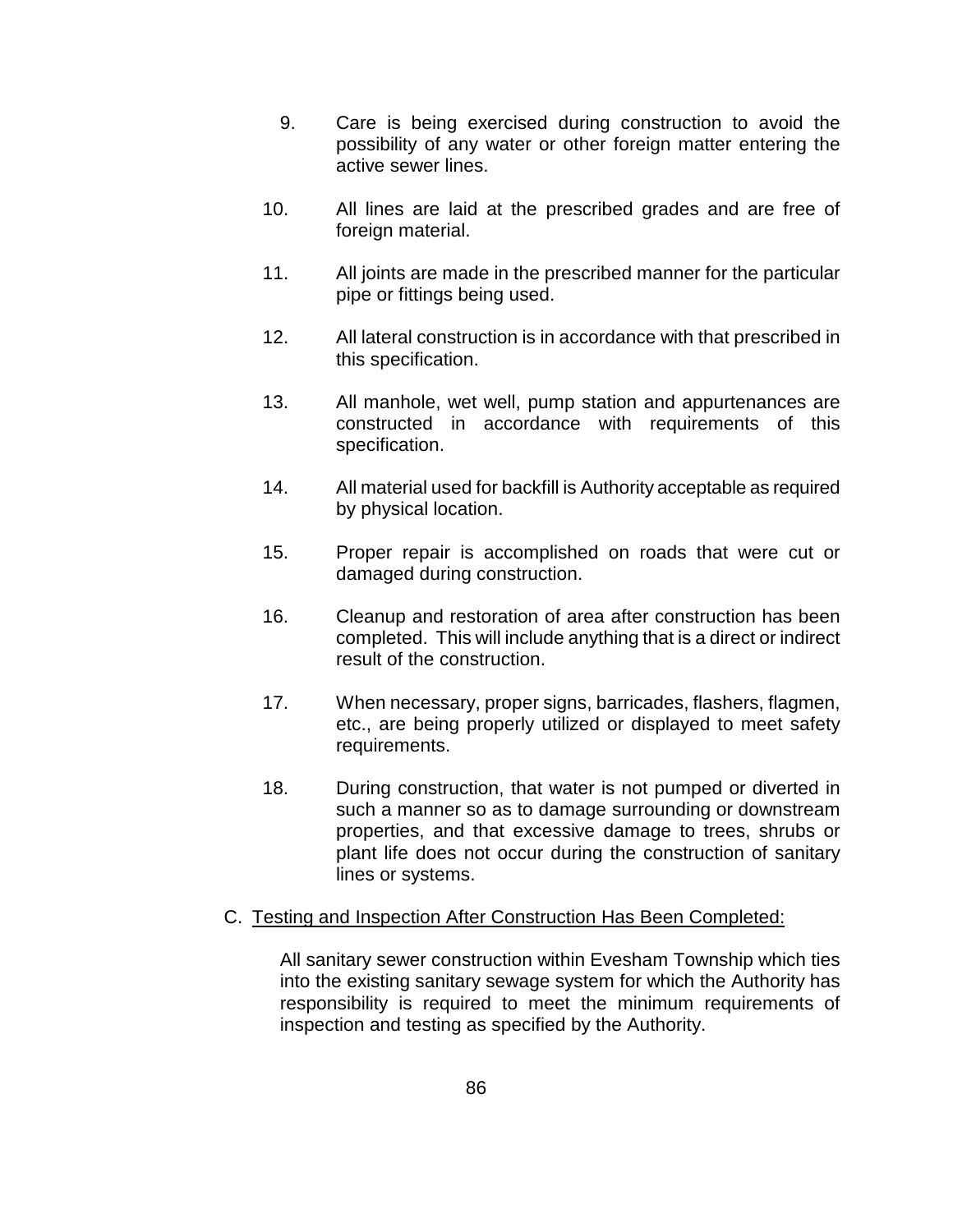Although visual inspection is performed by the Authority representative during sanitary sewer construction, additional inspection and testing, including remote televised inspection, must be performed prior to their becoming part of the active system. These tests and inspections are generally performed prior to the completion of road, curb and sidewalk construction and are referred to as preliminary inspection. Final inspection does not take place until all construction has been completed on a specific section or a complete development. Whether final inspection and/or test is performed by section or complete development is dependent upon the manner in which it was bonded.

Once final inspection has been completed and the Authority has accepted the new construction, the performance bond will be released for sanitary sewers upon receipt of the two (2) year, fifteen percent (15%) maintenance guarantee. This sum will be released in full at the end of that period, providing this money is not required by the Authority to correct deficiencies on the collector lines or system.

An Authority inspector must be present to inspect any repairs performed on a sanitary sewer line if this line is to be considered acceptable.

## D. Retest and Inspection

Retest and inspection will be performed on sanitary lines at any time when, in the opinion of the Authority, the conditions which caused the failure of the previous test on the sanitary sewer system have been corrected to the point that retest and inspection is deemed necessary.

#### E. Sanitary Sewer Main and Manhole Inspection

After the construction has been completed on a sanitary sewer line, preliminary inspection and testing may be requested by the contractor. Inspection will consist of a general visual observation of pipe terminations in manholes, backfilling of manhole, rim elevations on manholes, manhole channel construction, sealing and finishing of manholes and general inspection to insure there is no infiltration occurring in the manhole.

#### F. Sanitary Sewer Main Testing

All sanitary mains are required to pass a pressure test to insure there will be neither infiltration or exfiltration, and a lamp test to insure there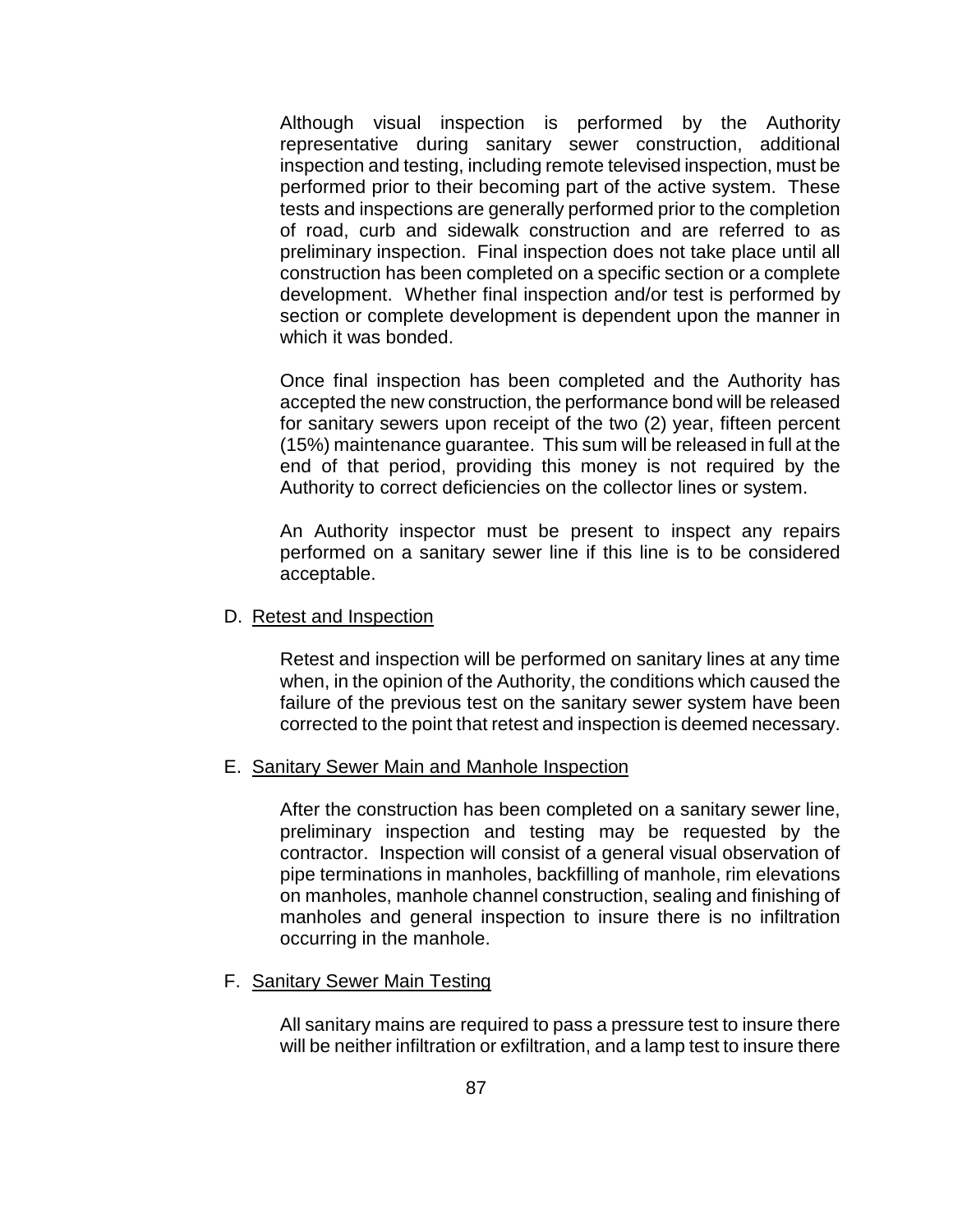are no bends in the lines that exceed allowable limits and a remote television inspection which will be performed by the Authority.

# G. Lamp Test of Sanitary Lines

When a light of sufficient intensity is directed down the pipe from one end or the other, at least seventy-five percent (75%) of the pipe opening must be visible in the horizontal plane when viewing the pipe from the opposite end with line of sight being the center of the pipe. One hundred percent (100%) of the pipe barrel must be visible in the vertical plane. All lines that do not meet this requirement are considered unacceptable. Also any lines containing foreign material will be failed. When it is found that a line has a bend in excess of that allowed, the line must be dug up and relaid. Lines containing foreign materials must be cleaned. This must be done before the lamp test is satisfied.

#### H. Pressure Test of Sanitary Lines

Low pressure air tests are performed to insure there will not be any water infiltration into the sanitary lines in amounts greater than that allowed by the Authority, which is twelve (12) gallons per inch of pipe diameter per mile of pipe length for a twenty-four (24) hour period. Direct water infiltration testing is not accepted by the Authority since there is seldom water around the complete pipe or in sufficient amounts above the pipe to provide the head pressure required for testing.

Prior to performing infiltration tests, all fittings must be installed, and all laterals completed to just behind the curb line. In addition, all trenches must have been backfilled and rough graded.

#### I. Low Pressure Air Testing of Sanitary Lines

The Authority inspector is to be present at all times during this test. However, the contractor is responsible for all operations and tests. The inspector will observe the test and, in accordance with requirements provided herein, pass judgment as to whether or not the line has failed or passed.

The pressure gauge being used must have minimum divisions of .10 psi, and an accuracy of  $\pm 0.4$  psi. Cleaning of the pipe immediately prior to the test is recommended. The contractor shall furnish test plugs, an air compressor, test gauge, stop watch, personnel and supervisor.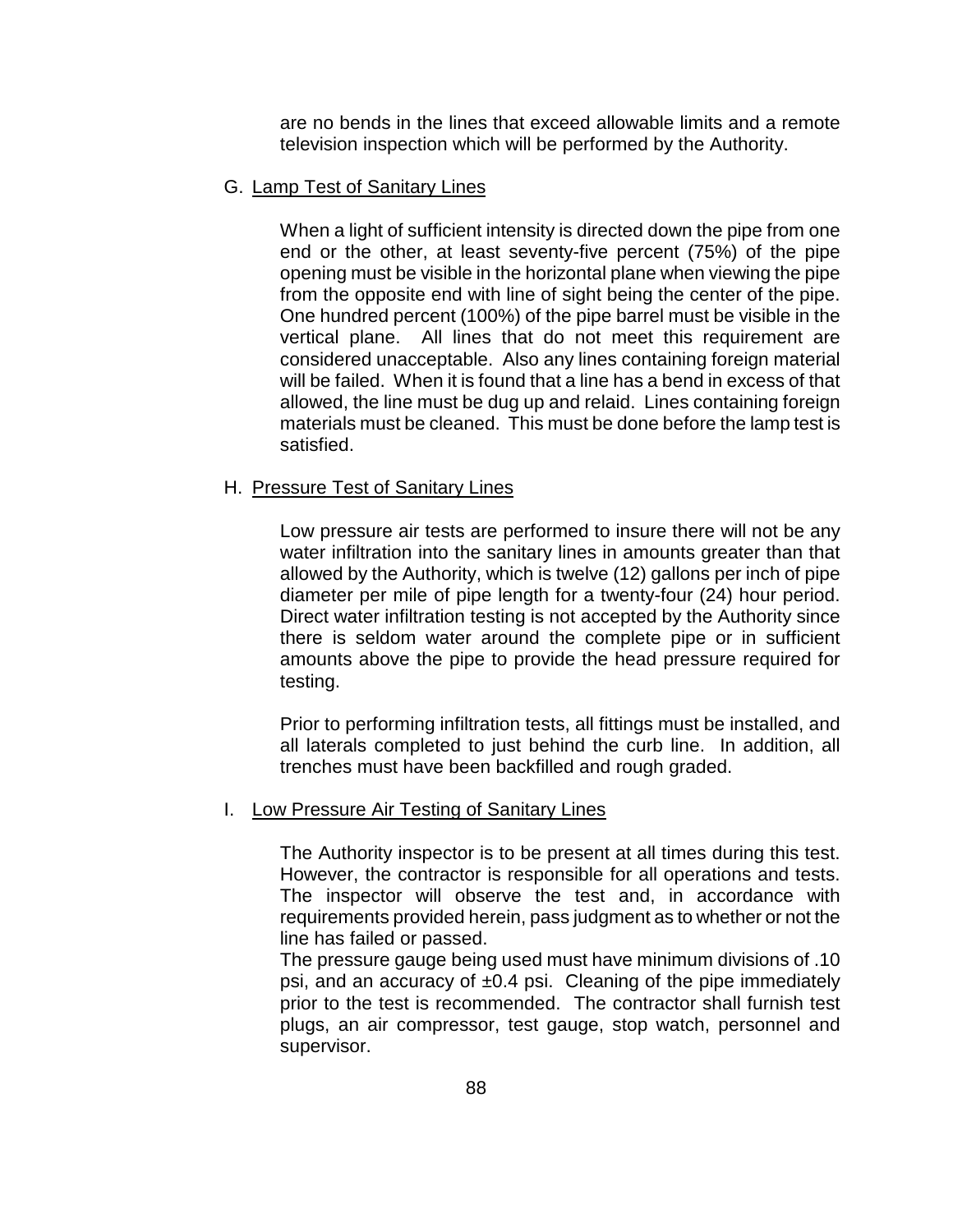After all lines and equipment have been properly connected and plugs installed, air shall be slowly introduced into the plugged pipe under testing. This will continue until the pressure reaches 5.0 psig. At least five (5) minutes shall be allowed for temperature and pressure stabilization. During the stabilization period, the pressure should not drop below 3.5 psig. If this should occur, it is an indication that the line is faulty and must be repaired.

When the line pressure stabilizes somewhere between 5.0 and 3.5 psig, this line is ready for acceptable testing. The time table below should then be reviewed, and the test time determined. The line pressure shall then be reduced to 3.5 psi and the test interval started. The interval shall be measured using a stop watch or timer. The total pressure loss must not exceed 0.5 psig if the line is to be acceptable. Should the pressure loss be greater than 0.5 psig during the test period, the leak must be located, repaired and the failing section retested. One (1) psi shall be added to the initial test pressure (3.5 psi) for each foot that the groundwater is above the pipe invert.

Prior to digging up or disturbing any pipe, it is advisable to use a soap solution to determine that there are not leaks at connections or around the pipe plugs.

| PIPE SIZE (IN INCHES) | <b>TIME MINUTES</b> |
|-----------------------|---------------------|
| 4                     | 2.5                 |
| 6                     | 4                   |
| 8                     | 5.5                 |
| 10                    | 8                   |
| 12                    | 11.5                |
| 15                    | 18                  |
| 18                    | 24                  |

# *TIME REQUIREMENTS FOR AIR TESTING*

(For larger diameter pipe, use the following: Minimum time in seconds = 960 x pipe diameter in feet)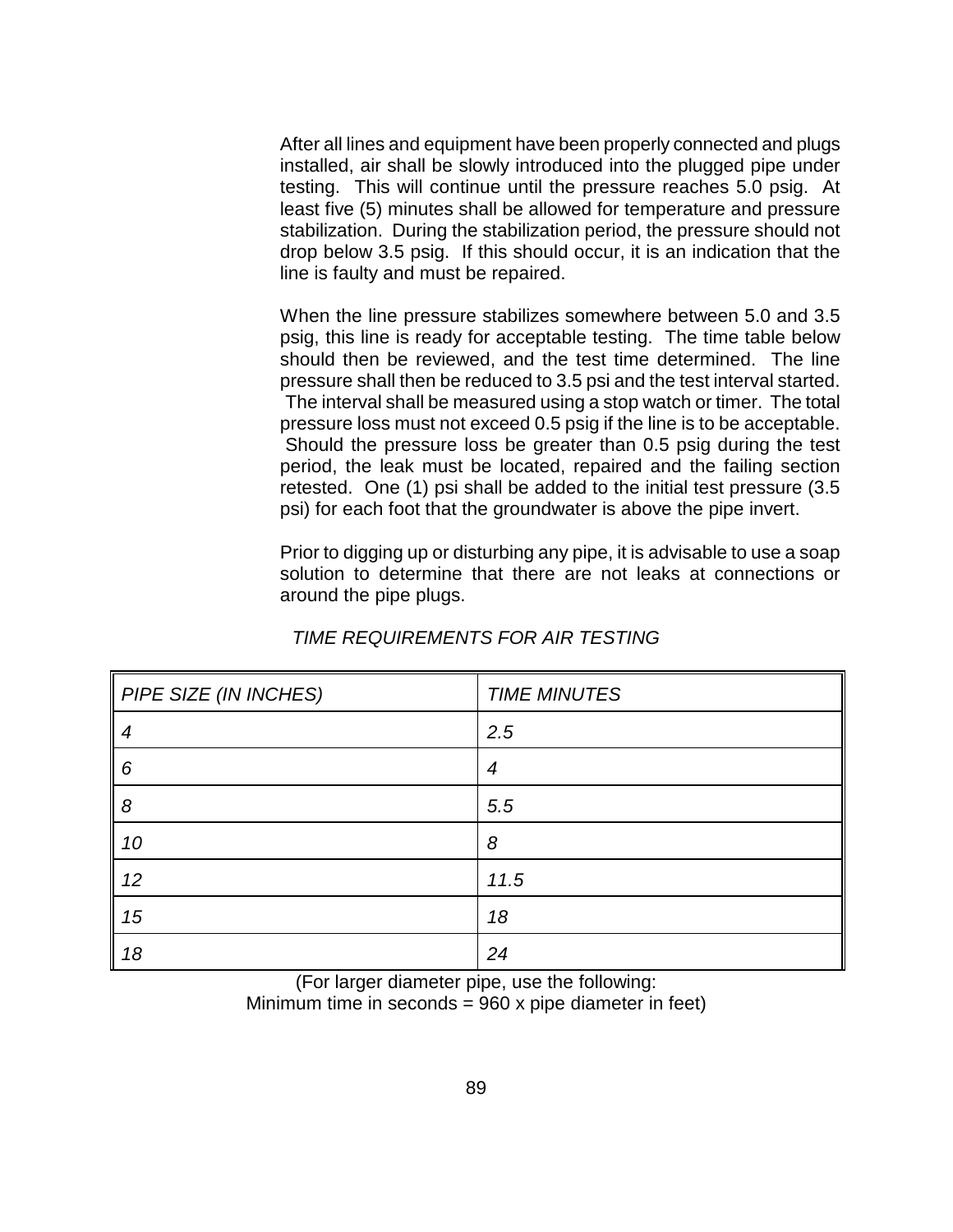# J. Remote Television Inspection

The Authority shall perform a remote television inspection of the sanitary sewer system prior to the release of the performance bond. Construction or material deficiencies revealed during the inspection will be promptly repaired by the Contractor. The Authority reserves the right to charge the Contractor for remote television services. The Contractor may, at his discretion, have the sewer mains remotely televised by an independent contractor if preapproval is received from the Authority.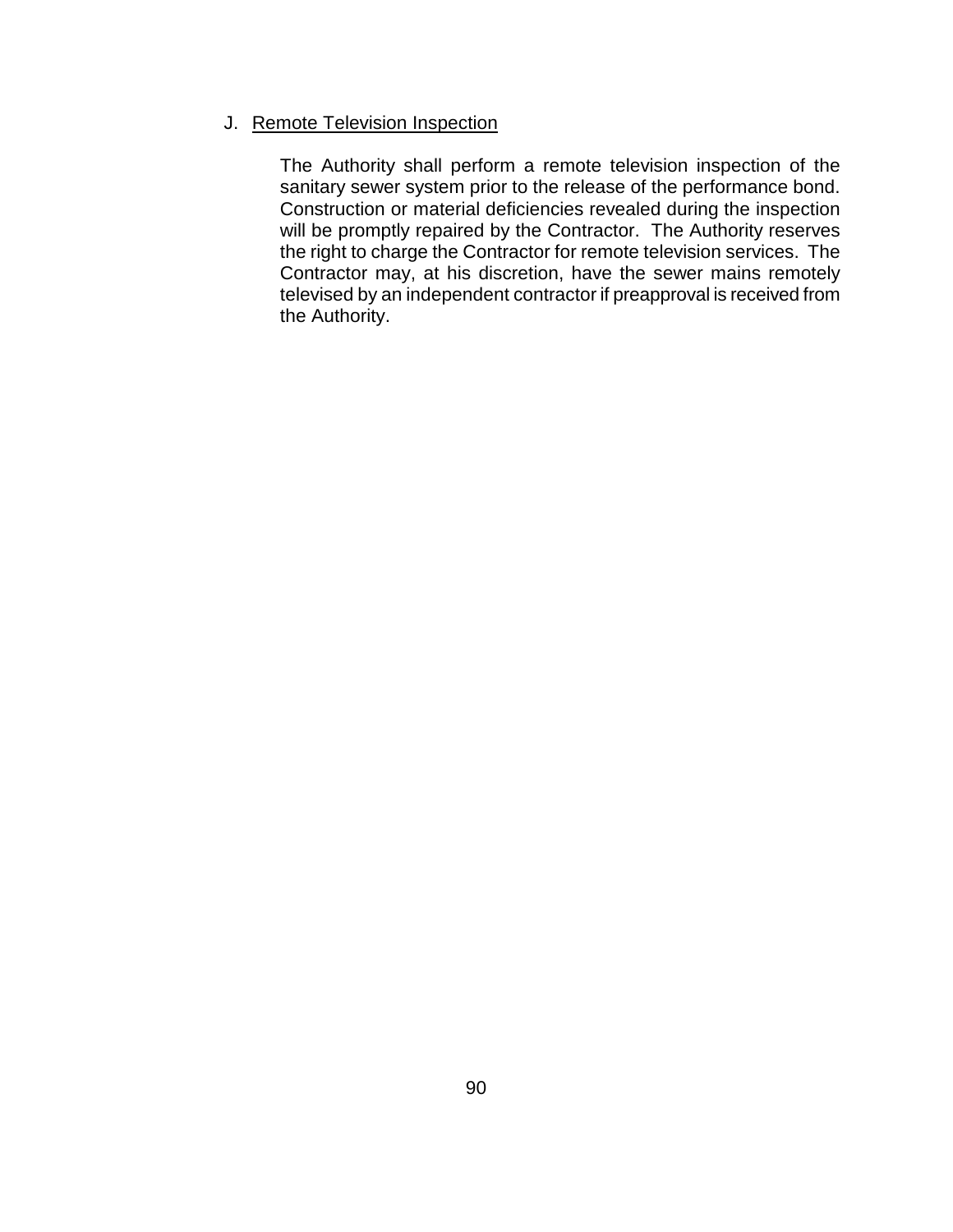# 502: SANITARY SEWER STANDARD DETAILS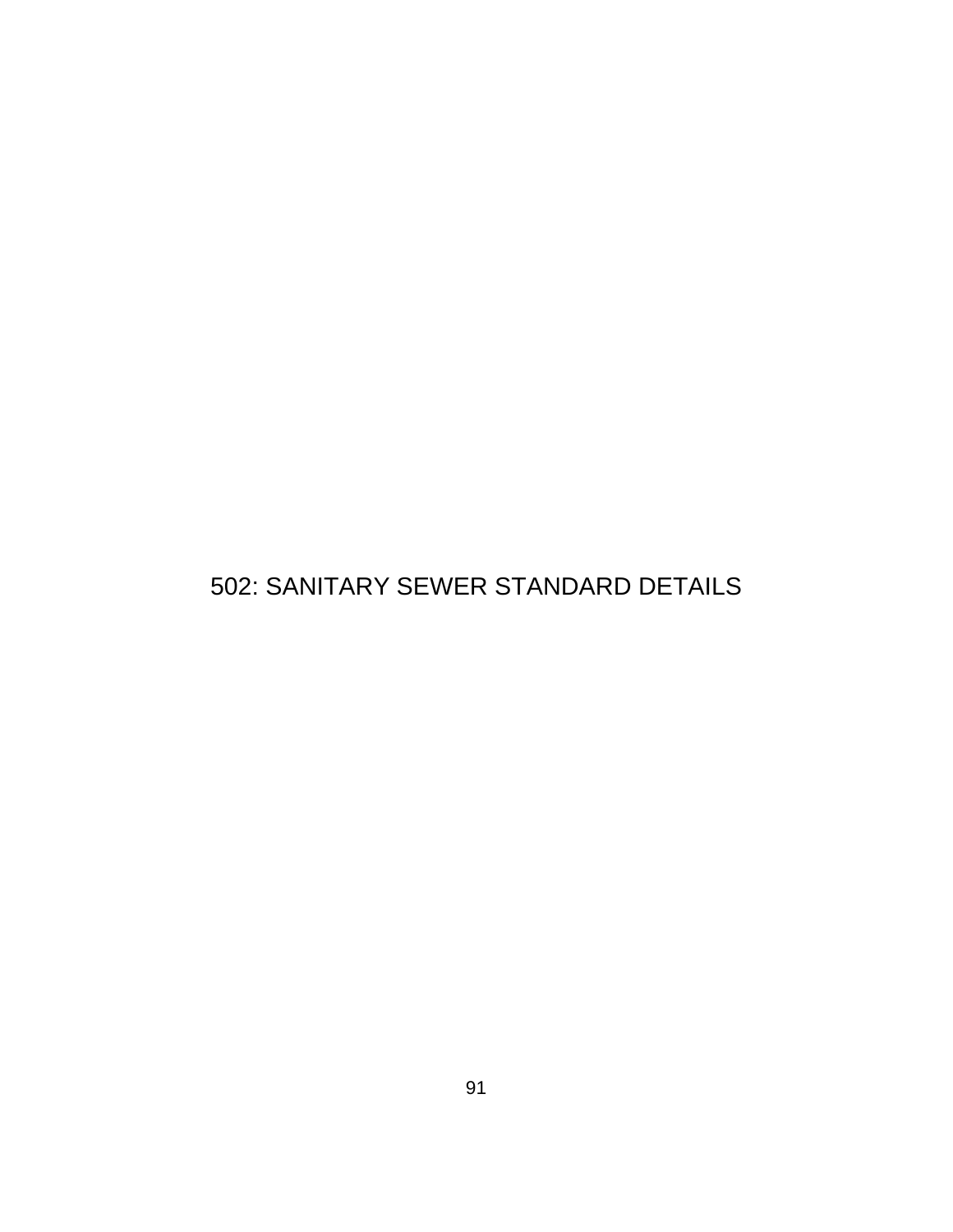# SECTION VI

# AS-BUILT DRAWING REQUIREMENTS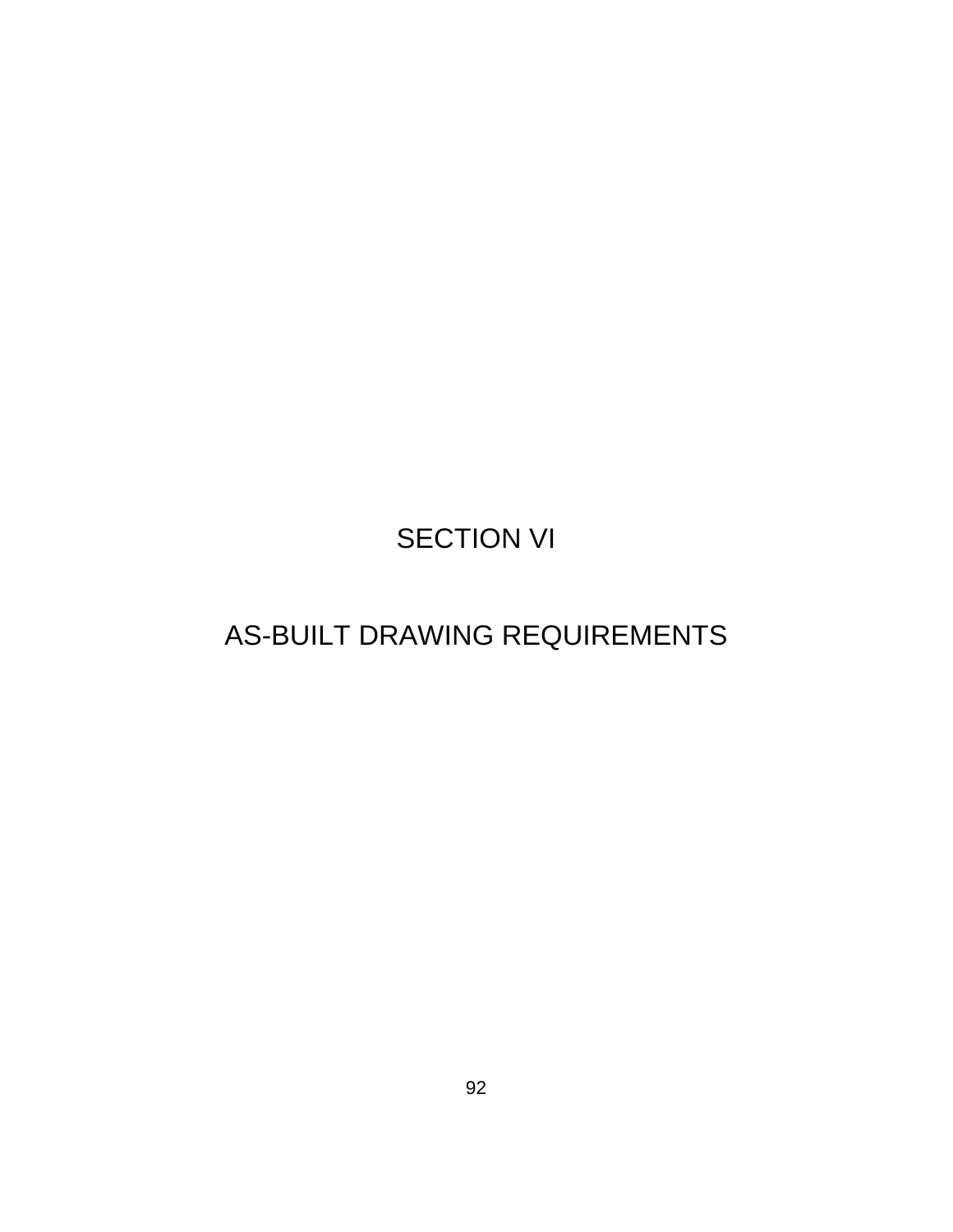# 601: MINIMUM REQUIREMENTS FOR AS-BUILT DRAWINGS

# 1. SUBMITTAL REQUIREMENTS

## A. GENERAL

- 1) Submittals shall consist of utilizing the approved drawing set with the design information distinguished from the corresponding as-built information. Methods such as circling or drawing a thin line through the design information shall be utilized. The design and as-built information shall be legible.
- 2) Each submittal shall consist of three (3) blue line copies of each drawing included in the as-built transmittal.
- 3) If the alignment of the water main, sewer main or force main has been significantly revised during construction, the alignment shall be shown on the drawings.
- 4) Copies of required easements/agreements, as filed at the County Court House, shall be submitted, attached to the plan. The plan shall visibly show each easement and reference the filed deed book and page of the recorded easement.
- 5) The alignment of utility mains/structures within easements shall be verified.

## B. WATER MAINS

- 1) Pipe diameter, pipe material and pipe lengths shall be noted. Lengths shall be measured between centers of tees/valves.
- 2) Approximate elevations of the top of pipe shall be provided at valves and where pipe is installed with other than four feet (4') cover.
- 3) All hydrant locations shall be shown.
- 4) All valve sizes shall be shown.
- 5) All valves and blowoffs shall be located using three (3) tie-down dimensions (i.e. measurement from a permanent object; catch basin, manhole, hydrant, road centerline, etc.).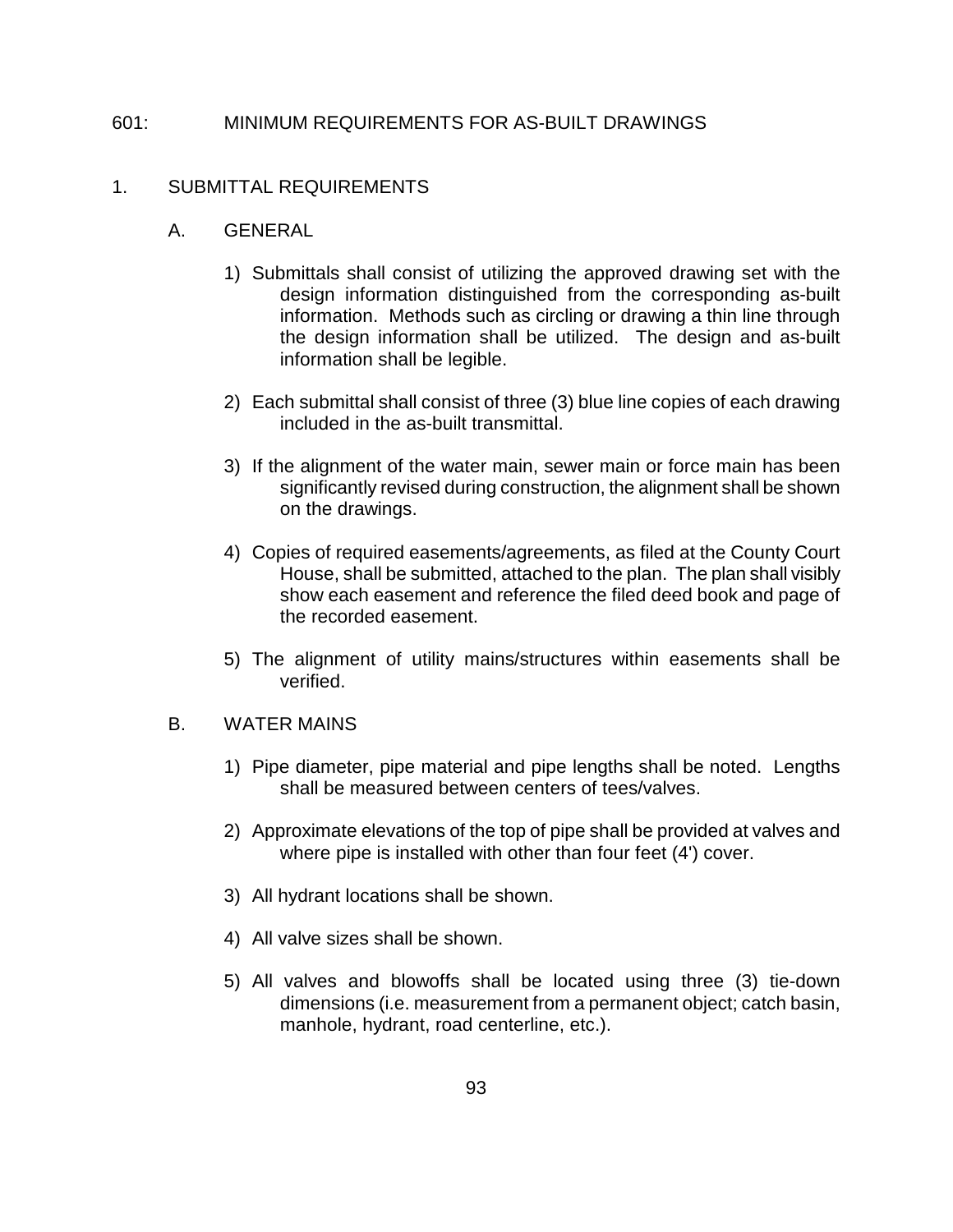6) All curb stops for water services shall be located by indicating the distance behind curb and distance as measured along centerline of road from nearest downstream sanitary manhole. Each shutoff shall be clearly identified as to the townhouse, condominium, house, office, store, etc. that it services.

# C. SEWER MAINS

- 1) Manhole rim elevations shall be provided.
- 2) Invert elevation of all pipes penetrating each manhole shall be provided.
- 3) Pipe lengths measured from manhole center to manhole center shall be provided.
- 4) Pipe slopes shall be indicated.
- 5) Pipe diameter and pipe material shall be indicated.
- 6) The as-built length from each lateral connection to the downstream manhole shall be provided in the form of stationing (+73, +97, etc.). The distance from curb to first cleanout shall also be provided.
- 7) Each lateral shall be clearly identified as to the townhouse, condominium, house, office, store, building, etc. that it services.

### D. FORCE MAINS

- 1) The as-built pipe length between bends shall be provided.
- 2) As-built pipe diameter and pipe material shall be provided.
- 3) All cleanouts and valves shall be located using two (2) tie-down dimensions.

# E. PUMPING STATIONS

- 1) As-built drawings shall be submitted which highlight any changes from the original design, as approved, including type, location, size, and orientation of either structures or equipment.
- 2) Six (6) copies of manufacturer's operation and maintenance information shall be submitted for all installed equipment.